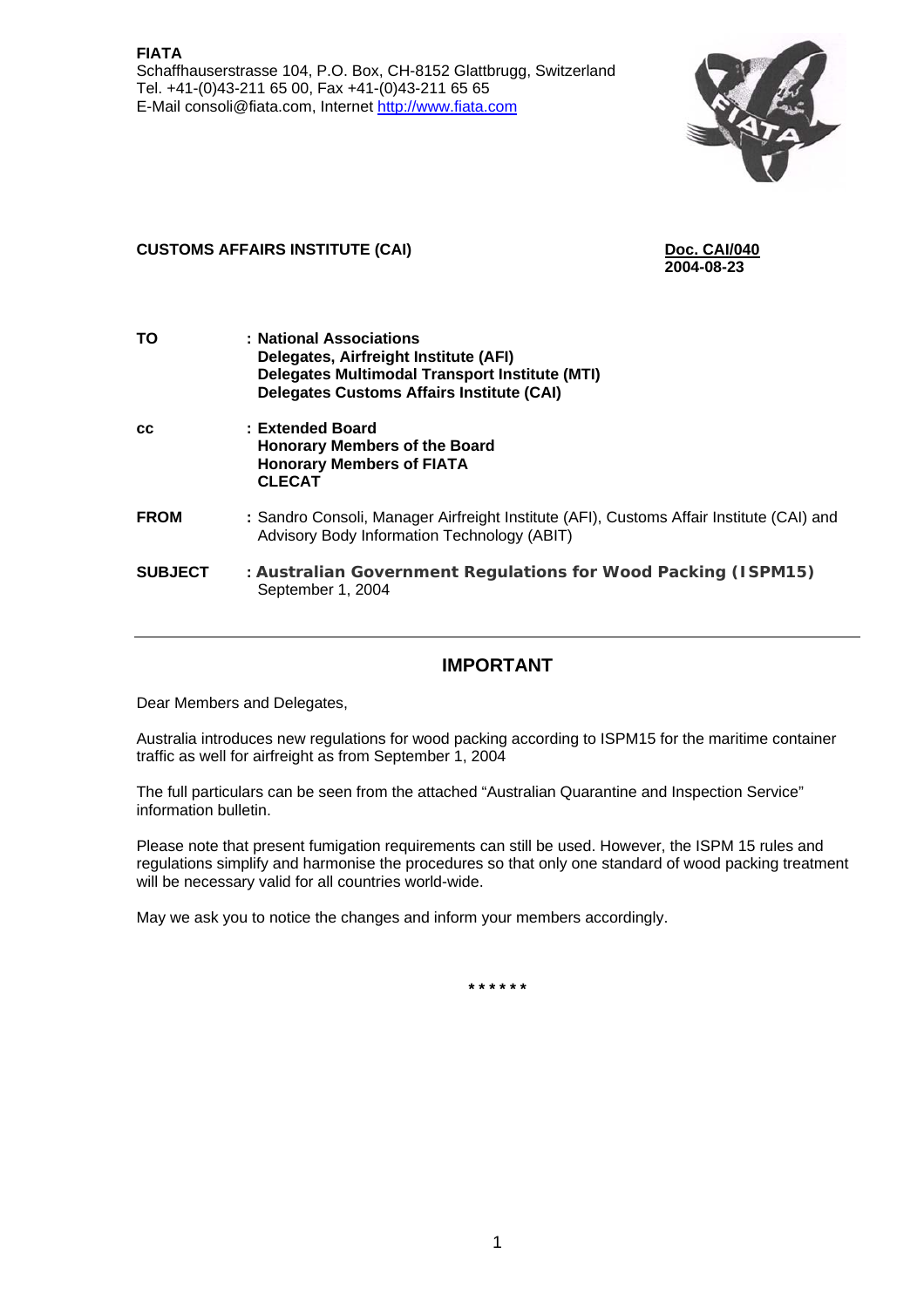

#### Notice to Industry (Update) 19/2003-04

#### **Australian Implementation of the** *International Standard for Phytosanitary Measures (ISPM) # 15: Guidelines for Regulating Wood Packaging Material in International Trade* **(ISPM 15).**

On 1 September 2004, Australia will implement the new international standard for solid wood packing<sup>1</sup> and dunnage - the *International Standard for Phytosanitary Measures (ISPM) # 15: Guidelines for Regulating Wood Packaging Material in International Trade* (ISPM 15).

#### **Purpose**

 $\overline{a}$ 

This notice is to provide information about facilitated clearance procedures for containerised solid wood packing compliant with ISPM 15.

#### **CHANGES IN EFFECT FROM 1 SEPTEMBER 2004**

#### **ISPM 15 Treated Wood Packaging**

From 1 September 2004, AQIS will accept solid wood packaging and dunnage compliant with ISPM 15 but will also continue to accept packaging which meets existing AQIS requirements.

For AQIS purposes, ISPM 15 treated wood packaging:

- Will **not** require a treatment certificate (providing that the packing declaration indicates ISPM 15 compliance and freedom from bark).
- Will **not** need to satisfy the AQIS 21 day rule. There is no limitation on time between treatment and shipping (please note this rule is being reviewed for Australia's existing wood packaging import conditions).
- Will be considered acceptable under existing AQIS Compliance Agreement arrangements.

<span id="page-1-0"></span><sup>1</sup> Solid wood packaging **excludes** packaging made **entirely** from composite boards, plywood, and medium density fibre board. Please see the AQIS Import Conditions database ICON [\(www.aqis.gov.au/icon\)](http://www.aqis.gov.au/icon) for import conditions for these products.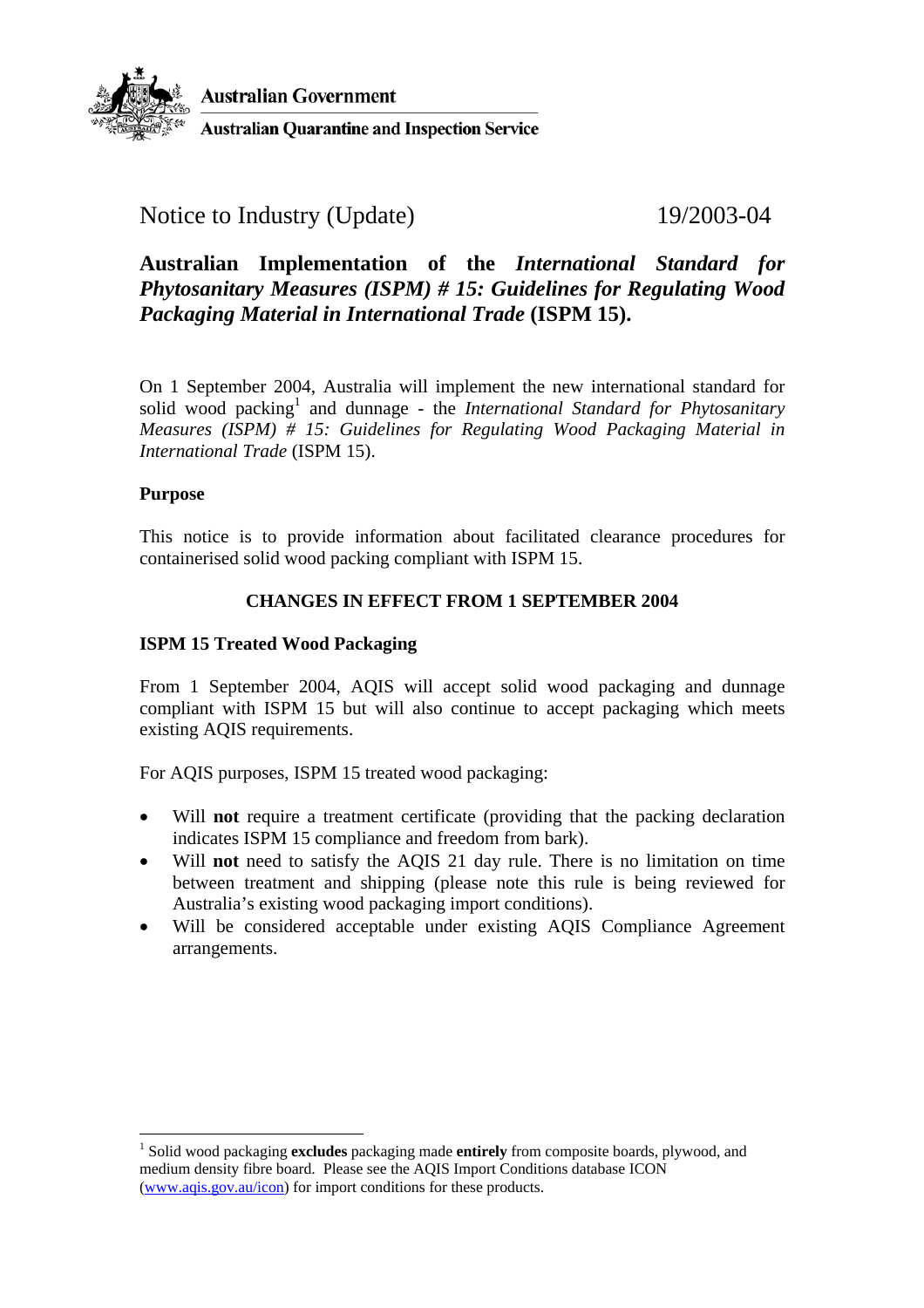#### **Packing Declaration**

For AQIS, the packing declaration is an essential quarantine risk management tool. It identifies if ISPM 15 compliant wood packaging has been used within a consignment (Attachments 1 and 2).

In order for a packing declaration to be acceptable it must contain the following information:

- Letterhead or company stamp
- Date or vessel/voyage reference
- Consignment identifier or numerical link
- Straw declaration
- Timber declaration and bark declaration where required
- Signature

The revised packing declaration (refer Attachmnents 1 and 2) includes a new question relating to timber packing. Question 2b asks if all the timber packaging in the consignment has been marked with ISPM 15 compliant stamps.

- If **yes**, this means that an acceptable treatment has been performed on the packing.
- If **no**, consignments must be accompanied either by an acceptable treatment certificate or directed for AQIS inspection (a **no** response means that some or all of the packing is not marked with the ISPM 15 stamp).

The revised packing declaration is only a requirement where timber packing used within a consignment is ISPM 15 compliant and the importer wants the consignment to be cleared based on the packing declaration alone.

All other packaging is subject to existing AQIS requirements and approved treatments. Further information on these requirements can be found in the AQIS document 'Cargo Containers: Quarantine aspects and procedures' available at [www.aqis.gov.au/cargoqap](http://www.aqis.gov.au/cargoqap)

#### *Please note: Annual packing declarations will not be accepted for consignments where ISPM 15 compliant timber packing has been used.*

#### **Changes to the Containerised Cargo Clearance Manual – 1 September 2004**

On 1 September 2004, amendments to the Containerised Cargo Clearance Manual will be distributed to industry. Changes will be made to Section 4 of the manual that defines the requirements for Packing Declarations.

#### **Further information**

For further information regarding the changes to the Containerised Cargo Clearance Manual, please contact Rossana Simoncini on 02 6272 4139.

For further information regarding ISPM 15 compliant packaging clearance, please contact Mr Doug Walsh on telephone 02 6272 4989.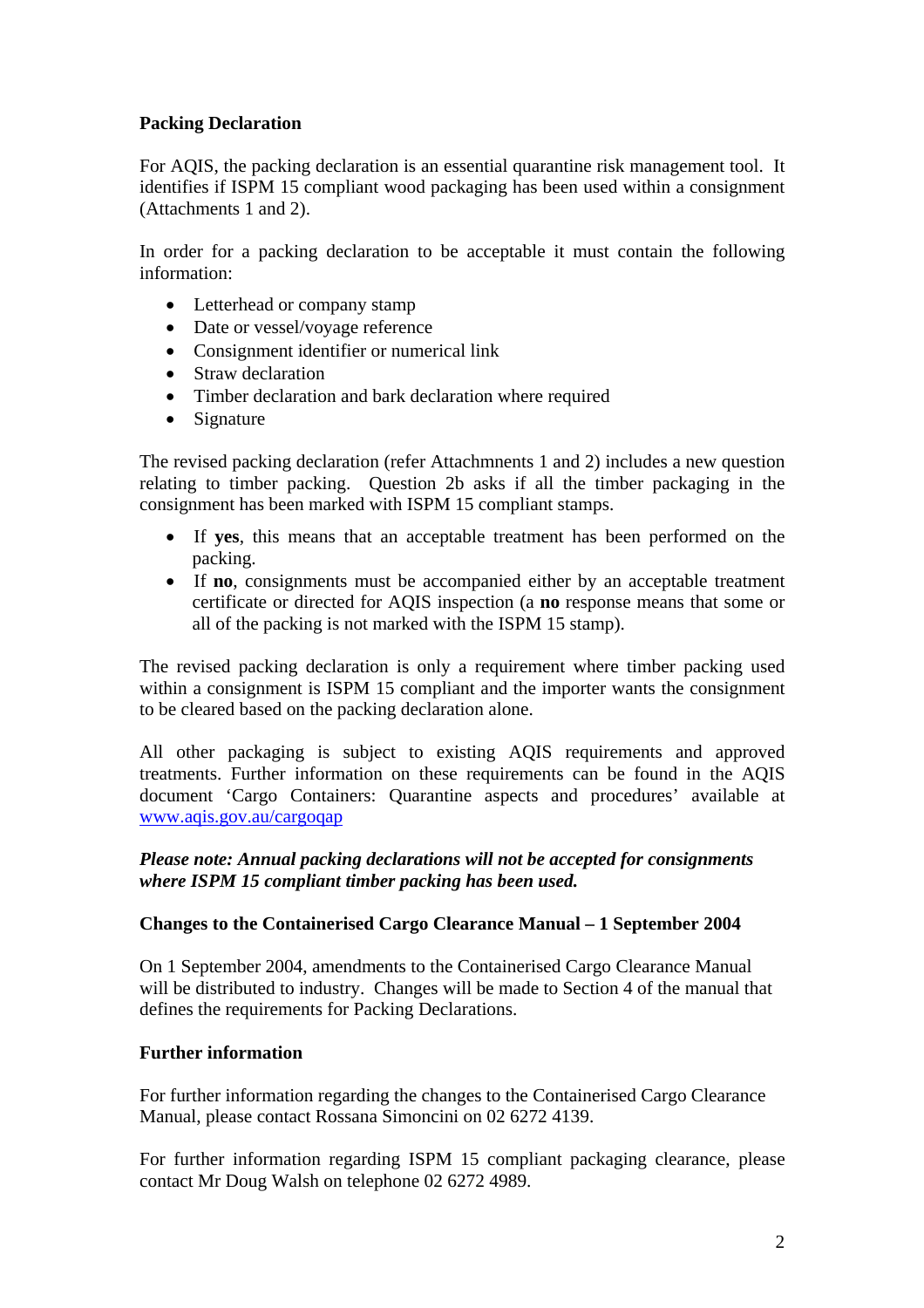| Attachment 2                                                                                                                                  |  |  |
|-----------------------------------------------------------------------------------------------------------------------------------------------|--|--|
| <b>Supplier / Packer Letterhead</b><br><b>LCL Packing Declaration</b>                                                                         |  |  |
| [Boxes $\Box$ to be marked with an X in the appropriate place.]                                                                               |  |  |
| Ship Name:<br>Voyage Number: Voyage                                                                                                           |  |  |
|                                                                                                                                               |  |  |
| <b>STRAW PACKING</b>                                                                                                                          |  |  |
| (Straw packing includes straw, cereal, rice hulls, and other unprocessed plant materials.)                                                    |  |  |
| Q1.<br>Has Straw Packing been used in the consignment listed above?                                                                           |  |  |
| A1.<br><b>YES</b><br><b>NO</b>                                                                                                                |  |  |
| <b>TIMBER PACKING</b>                                                                                                                         |  |  |
| (Timber packing includes: Crates, Cases, Dunnage, Pallets, Skids, and any other timber used as a shipping<br>aid.)                            |  |  |
| Has Timber Packing been used in the consignment listed above?<br>Q <sub>2</sub> a.                                                            |  |  |
| <b>YES</b><br><b>NO</b><br>A <sub>2</sub> a.                                                                                                  |  |  |
| Q <sub>2</sub> b.<br>*ISPM 15: Is all the timber packaging marked with ISPM 15 compliant stamps                                               |  |  |
| A <sub>2</sub> b.<br><b>YES</b><br><b>NO</b>                                                                                                  |  |  |
| <b>BARK (Including ISPM 15 compliant packaging)</b>                                                                                           |  |  |
| (Bark is the external natural layer covering trees and branches. This material is distinct and separable from<br>processed timber.)           |  |  |
| Q3.<br>If Timber Packing is used, is it free of BARK?                                                                                         |  |  |
| <b>YES</b><br><b>NO</b><br>A3.                                                                                                                |  |  |
| Signed:<br>Date: ____________<br>Packer/ Supplier Representative                                                                              |  |  |
| * Example of ISPM 15 stamp                                                                                                                    |  |  |
| XX - 000<br>YΥ                                                                                                                                |  |  |
| XX represents country code, OOO the certification number and YY the treatment (HT for Heat Treatment and<br>MB for Methyl Bromide fumigation) |  |  |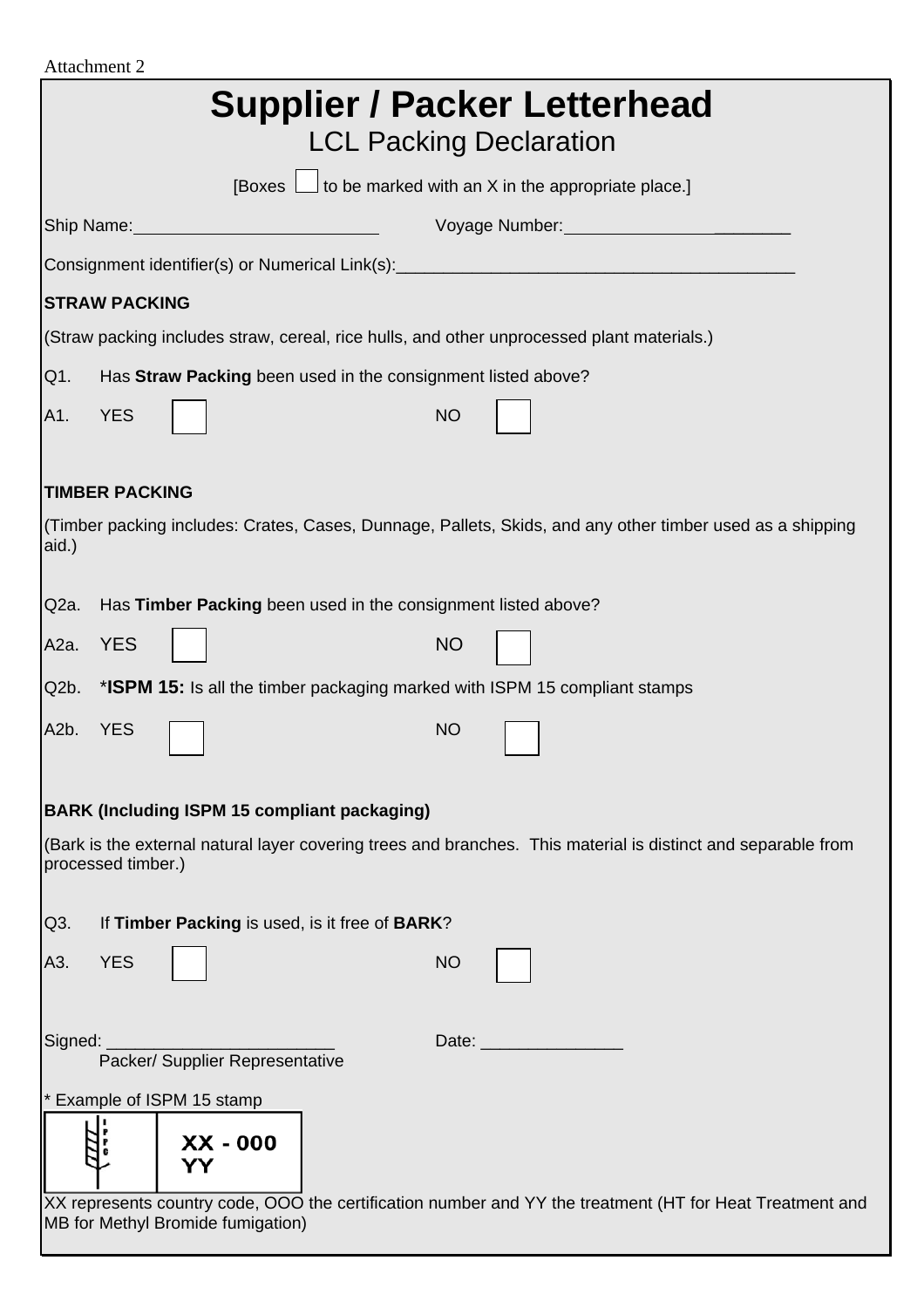| Attachment 1                                                                                                                                                                                                                                                   |  |  |
|----------------------------------------------------------------------------------------------------------------------------------------------------------------------------------------------------------------------------------------------------------------|--|--|
| <b>Supplier / Packer Letterhead</b><br><b>FCL Packing Declaration</b>                                                                                                                                                                                          |  |  |
| [Boxes $\vert$   to be marked with an X in the appropriate place.]                                                                                                                                                                                             |  |  |
| Voyage Number: Voyage Number:<br>Ship Name: Name: Name and Ship Name and Ship Name and Ship Name and Ship Name and Ship Name and Ship Name and Ship Name and Ship Name and Ship Name and Ship Name and Ship Name and Ship Name and Ship Name and Ship Name and |  |  |
| Consignment identifier(s) or Numerical Link(s): ________________________________                                                                                                                                                                               |  |  |
| <b>STRAW PACKING</b>                                                                                                                                                                                                                                           |  |  |
| (Straw packing includes straw, cereal, rice hulls, and other unprocessed plant materials.)                                                                                                                                                                     |  |  |
| Has Straw Packing been used in the consignment listed above?<br>Q1.                                                                                                                                                                                            |  |  |
| A1.<br><b>YES</b><br>N <sub>O</sub>                                                                                                                                                                                                                            |  |  |
| <b>TIMBER PACKING</b>                                                                                                                                                                                                                                          |  |  |
| (Timber packing includes: Crates, Cases, Dunnage, Pallets, Skids, and any other timber used as a shipping<br>aid.)                                                                                                                                             |  |  |
| Has Timber Packing been used in the consignment listed above?<br>Q <sub>2</sub> a.                                                                                                                                                                             |  |  |
| <b>YES</b><br><b>NO</b><br>A2a.                                                                                                                                                                                                                                |  |  |
| * <b>ISPM 15:</b> Is all the timber packaging marked with ISPM 15 compliant stamps<br>Q <sub>2</sub> b.                                                                                                                                                        |  |  |
| <b>YES</b><br>A <sub>2</sub> b.<br><b>NO</b>                                                                                                                                                                                                                   |  |  |
| <b>BARK (Including ISPM 15 compliant packaging)</b>                                                                                                                                                                                                            |  |  |
| (Bark is the external natural layer covering trees and branches. This material is distinct and separable from<br>processed timber.)                                                                                                                            |  |  |
| Q3.<br>If Timber Packing is used, is it free of BARK?                                                                                                                                                                                                          |  |  |
| <b>NO</b><br><b>YES</b><br>A3.                                                                                                                                                                                                                                 |  |  |
| <b>Cleanliness Declaration</b><br>I declare that the above container(s) has/have been cleaned and is/are free from material of animal and/or<br>plant origin and soil.                                                                                         |  |  |
| Signed:<br>Packer/ Supplier Representative                                                                                                                                                                                                                     |  |  |
| *Example of ISPM 15 stamp<br>XX - 000<br>YY<br>XX represents country code, OOO the certification number and YY the treatment (HT for Heat Treatment and<br>MB for Methyl Bromide fumigation)                                                                   |  |  |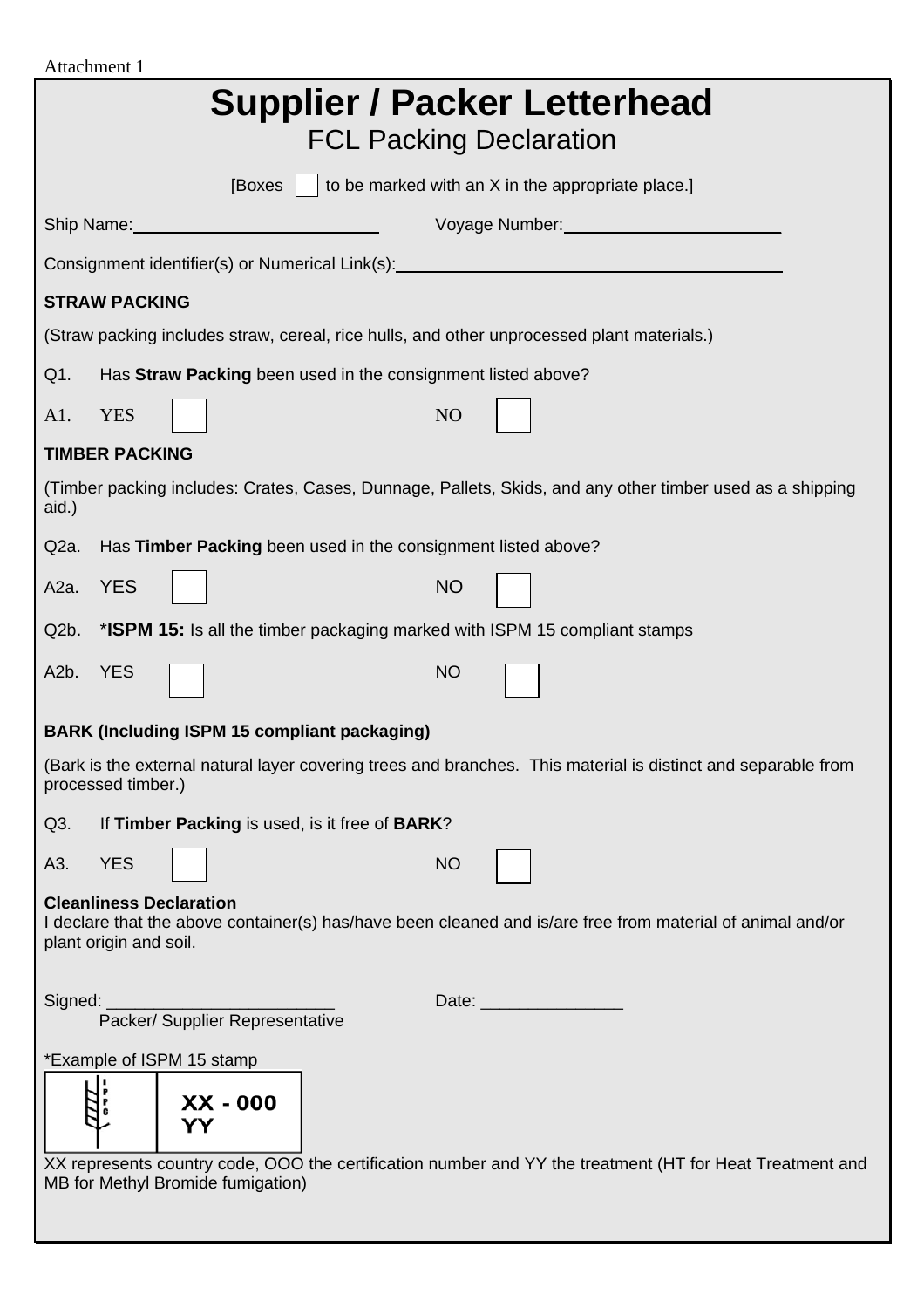

#### Notice to Industry 20/2003-04

#### **Country implementation dates for International Standards for Phytosanitary Measures No. 15:** *Guidelines for regulating wood packaging material in international trade* **(ISPM 15)**

#### **Please note: the following information is provided as a guide only.**

Plans for implementing ISPM 15 are continually changing. Individual country implementation dates may change without notice. It is the responsibility of the exporter to determine and comply with the importing country requirements at the time of export.

| Country                                                                                 | <b>Implementation date</b>                           |
|-----------------------------------------------------------------------------------------|------------------------------------------------------|
| Argentina                                                                               | Not likely until end of 2004                         |
| <b>Bolivia</b>                                                                          | Likely 1 Jan 2004                                    |
| Canada                                                                                  | 1 January 2004 - full enforcement date 1 April       |
|                                                                                         | 2005. Have indicated they will accept                |
|                                                                                         | Phytosanitary during the phase in period.            |
| Chile                                                                                   | Not likely for 2004                                  |
| China                                                                                   | Date of implementation to be advised.                |
| Colombia                                                                                | 9 June 2004                                          |
| Ecuador                                                                                 | Unknown                                              |
| European Union members:                                                                 | 1 March 2005                                         |
| Austria, Belgium, Cyprus, Channel islands,                                              |                                                      |
| Czech Republic, French southern states,                                                 |                                                      |
| Denmark, Estonia, Finland, France, French                                               |                                                      |
| Guiana, French Southern States, Germany,                                                |                                                      |
| Gibraltar, Great Britain, Monaco, Greece,                                               |                                                      |
| Guadeloupe, Hungary, Ireland, Ireland North,                                            |                                                      |
| Isle of man, Italy, Latvia, Lithuania,                                                  |                                                      |
| Luxemburg, Malta, Martinique, Netherlands,<br>Poland, Portugal, Saint Pierre, Slovakia, |                                                      |
| Slovenia, Spain, Sweden, United Kingdom.                                                |                                                      |
| Fiji                                                                                    | 1 January 2004, uncertain of full enforcement date   |
| Hong Kong                                                                               | Not likely to implement                              |
| India                                                                                   | ISPM 15 treatments and marking from 1 November       |
|                                                                                         | 2004. Will also accept a Phytosanitary certification |
|                                                                                         | during the phase in period.                          |
| Indonesia                                                                               | Not likely before end 2004                           |
| <b>Israel</b>                                                                           | Likely 1 July 2004                                   |
| Japan                                                                                   | Have indicated they intend to implement but no       |
|                                                                                         | date has been advised.                               |
| Kenya                                                                                   | Likely mid 2004                                      |

#### **ISPM 15 – Country implementation dates Last updated: 19 July 2004**

Edmund Barton Building Barton ACT GPO Box 858 Canberra ACT 2601 ph +61 2 6272 3933 www.aqis.gov.au ABN 24 113 085 695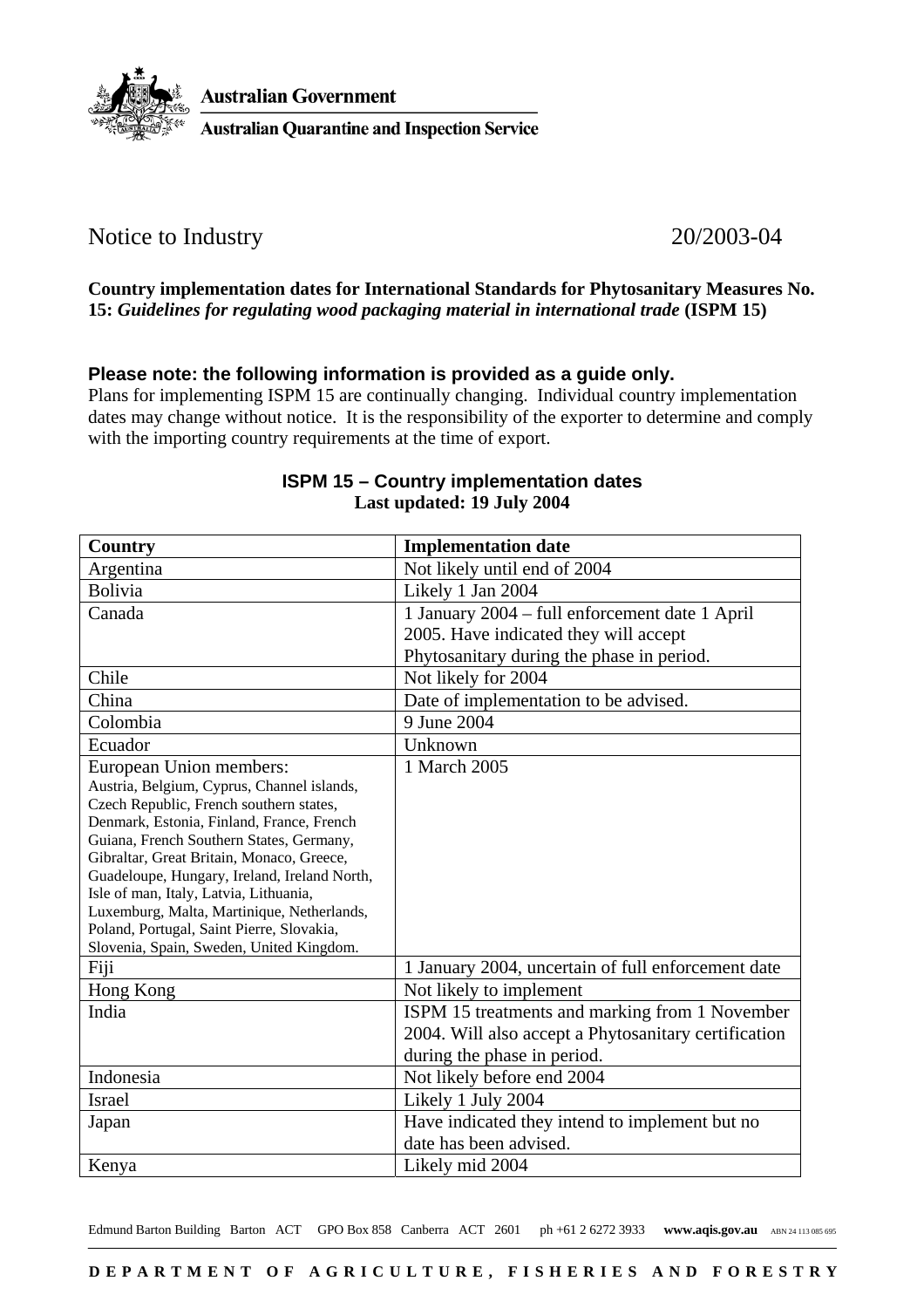| Laos                  | Will not implement in 2004                           |
|-----------------------|------------------------------------------------------|
| Lebanon               | Likely to implement 1 July 2004                      |
| Mauritius             | Not before mid 2004                                  |
| Mexico                | 2 January 2004 with lengthy phase in period,         |
|                       | uncertain when full implementation will occur,       |
|                       | possibly 1 April 2005.                               |
| Nauru                 | Unknown                                              |
| New Zealand           | 1 August 2003, parallel systems in place: NZ will    |
|                       | accept wooden packaging material that meets the      |
|                       | requirements of ISPM 15 and is appropriately         |
|                       | marked or wooden packaging material that meets       |
|                       | existing standard.                                   |
| Norway                | 1 July 2004                                          |
| Peru                  | Unknown                                              |
| Philippines           | 1 June 2004, will accept a Phytosanitary certificate |
|                       | as an interim arrangement until full implementation  |
|                       | date of January 2005.                                |
| Samoa                 | Unknown                                              |
| Singapore             | Recommending that importers meet the                 |
|                       | requirements of ISPM-15 to meet re-export needs.     |
|                       | Singapore will not demand ISPM-15 in its own         |
|                       | right. Phytosanitary Certificates will meet          |
|                       | Singaporean needs as an interim measure.             |
| South Africa          | 1 November 2004, full enforcement date 1 January     |
|                       | 2005                                                 |
| South Korea           | 1 June 2005                                          |
| Sri Lanka             | 1 March 2004                                         |
| Switzerland           | 1 July 2004                                          |
| Taiwan                | 1 July 2004 – date to be confirmed                   |
| Thailand              | Unknown                                              |
| Tonga                 | Unknown                                              |
| Uganda/Tanzania       | Unknown                                              |
| United Arab Emirates  | Likely to be $2nd$ Quarter 2004                      |
| <b>United Kingdom</b> | Unknown                                              |
| <b>USA</b>            | Phase in period commenced 2 January 2004.            |
|                       | Unknown when the phase in period will end            |
|                       | (possibly 1 April 2005). Exporters should aim to     |
|                       | be compliant by 1 January 2005                       |
| Zimbabwe              | Unknown                                              |

#### **Further advice:**

The full text of ISPM 15 is available in English from the International Plant Protection Convention (IPPC) International Phytosanitary Portal (IPP) at:

[http://www.ippc.int/servlet/BinaryDownloaderServlet/ISPM\\_15\\_English.pdf?filename=105516171](http://www.ippc.int/servlet/BinaryDownloaderServlet/ISPM_15_English.pdf?filename=1055161712885_ISPM15_e.pdf) [2885\\_ISPM15\\_e.pdf.](http://www.ippc.int/servlet/BinaryDownloaderServlet/ISPM_15_English.pdf?filename=1055161712885_ISPM15_e.pdf)

Further information regarding individual country implementation dates for ISPM 15 may be obtained from the National Plant Protection Office (NPPO) of the country in question. Contact points for NPPOs are available on IPP at: [http://www.ippc.int/IPP/En/default.htm.](http://www.ippc.int/IPP/En/default.htm)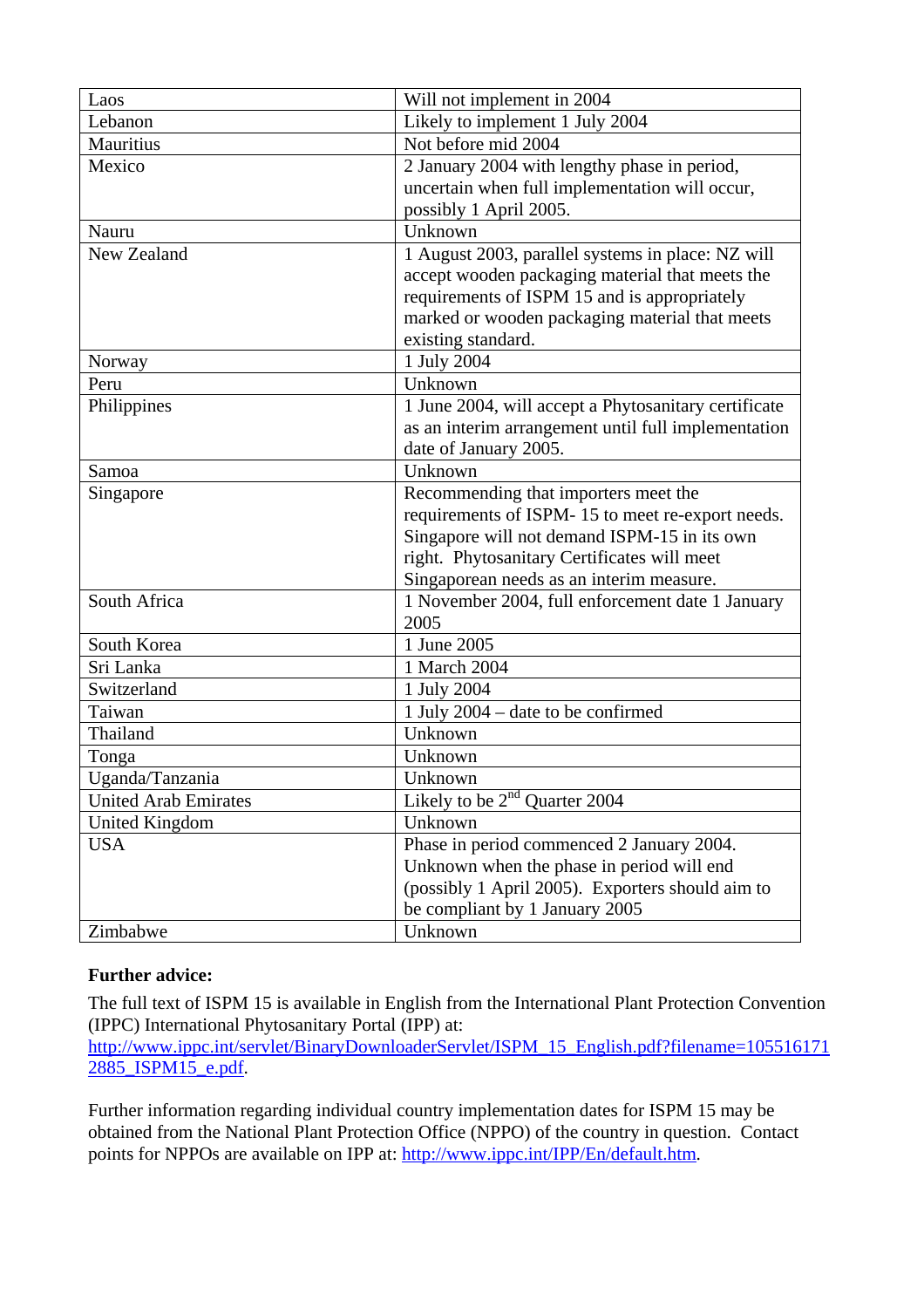

**Australian Government<br>
Australian Quarantine and Inspection Service** 

# **Cargo Containers**

### Quarantine aspects and procedures

### **15 August 2004**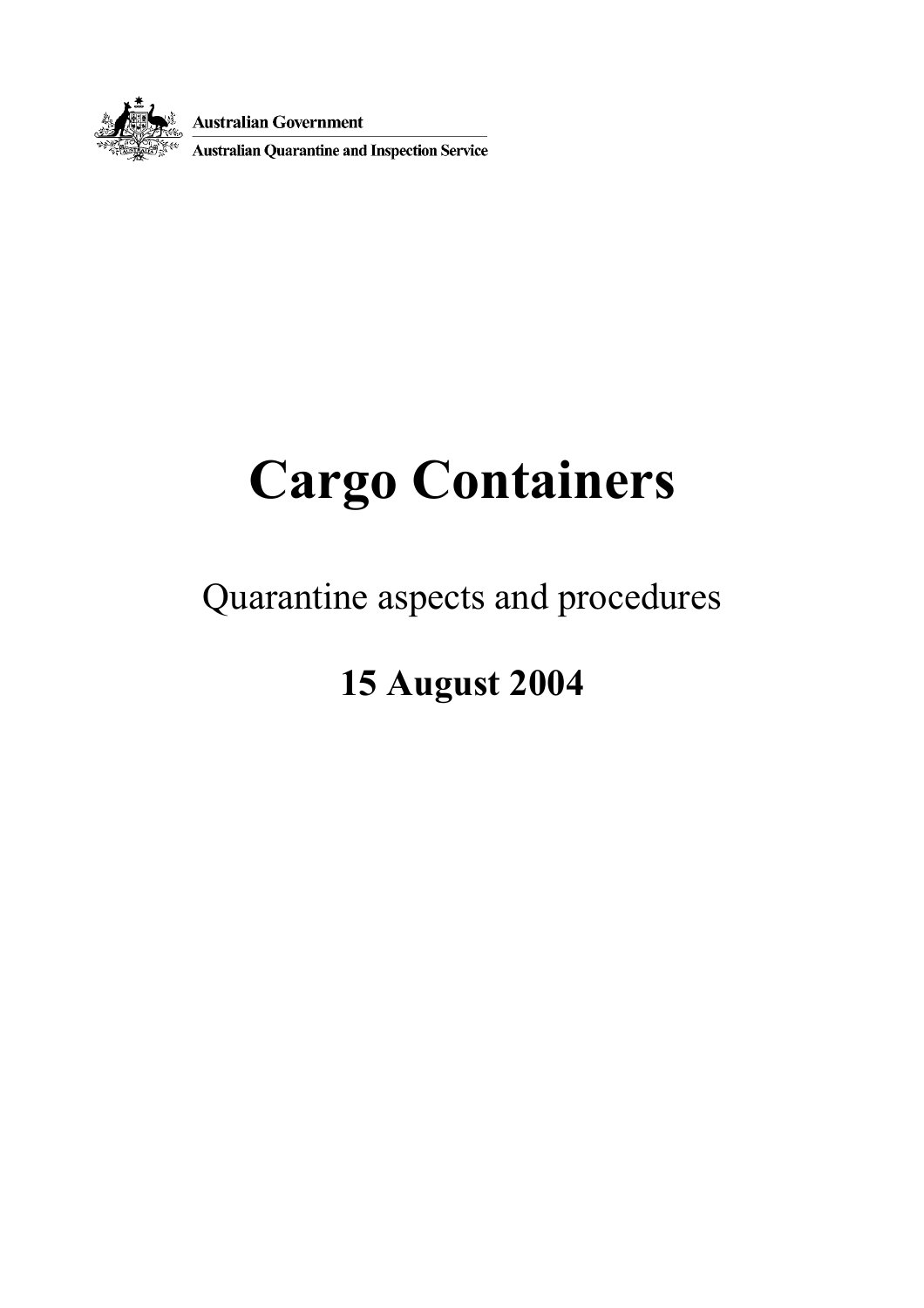#### **Important Notices**

#### **Disclaimer**

The information contained in this document covers the Australian Quarantine and Inspection Service (AQIS) requirements for timber used as crates, pallets, and in containers as lining, flooring, and skids, and any other articles described as packaging and dunnage.

Importers must satisfy Australian quarantine concerns and comply with quarantine conditions applicable at the time of entry.

This document is current on the date of issue but may change without prior notice. Changes to this  $\alpha$  document are published on the 1<sup>st</sup> and 15<sup>th</sup> of the month, as required, and is directly available on the AQIS website at<http://www.aqis.gov.au/cargoqap.>

The Commonwealth of Australia through AQIS is not liable for costs arising from or associated with decisions to import based on conditions presented here, which are not current at the time of importation.

It is the importer's responsibility to be aware of and to ensure compliance with the requirements of all other regulatory and advisory bodies prior to, and following importation, eg. the Australian Customs Service, State Departments of Agriculture, Imported Foods Program, Therapeutic Goods Administration, and the Agricultural Pesticides and Veterinary Medicines Authority (APVMA).

This document may be reproduced for personal use only. Printing or copying this document for sale or commercial purposes is not permitted. A copy may be obtained by contacting the AQIS Canberra office.

#### **Inquiries**

Inquiries regarding this document should be directed to AQIS Cargo Management, Canberra.

Post: GPO Box 858 Phone: +61 2 6272 3400 Canberra ACT 2601 Facsimile: +61 2 6272 5888

Australia Email: Email: [import.clearance@aqis.gov.au](mailto:import.clearance@aqis.gov.au)



**Australian Government Australian Ouarantine** and Inspection Service

The Australian Quarantine and Inspection Service (AQIS) is an agency within the Commonwealth Department of Agriculture, Fisheries and Forestry.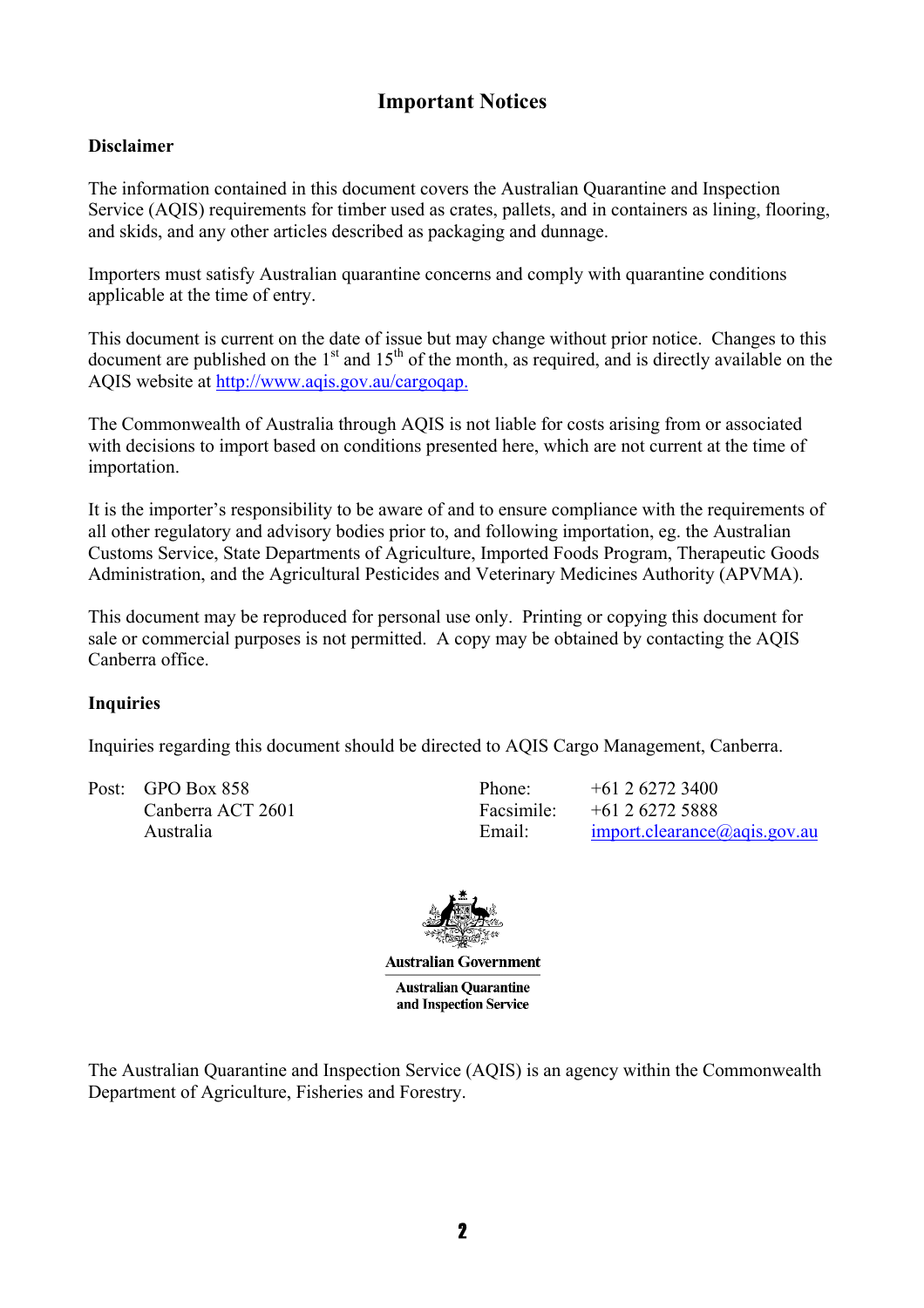#### **CARGO CONTAINERS**

#### **QUARANTINE ASPECTS AND PROCEDURES**

#### **FOREWORD**

Transporting goods in ships and aircraft between countries using containers is an economic and well-established practice. Quarantine requirements and procedures have been modified by the Australian Quarantine and Inspection Service (AQIS) to exclude exotic pests and diseases, while permitting reasonably quick clearance of containers and minimum interference to their movement within Australia.

This document deals with containers and the materials they are constructed from as a potential means of introducing serious pests and diseases to Australia. Timber insects pose a significant quarantine risk to Australia and accordingly all timber in Full Container Loads (FCL) containers, including exposed timber components, must be treated before the container can be considered for immediate release.

Quarantine is also concerned with the external and internal cleanliness of containers. As containers age and usage becomes even more widespread, the risks for quarantine are expected to multiply, and the need for quarantine vigilance will increase.

This document is designed to answer most questions on Australian quarantine entry requirements for containers. Should there be an uncertainty about any aspect of these procedures contact one of the offices listed in Section 5.

This document relates to quarantine requirements. You should also be aware of the Australian Customs Service conditions before attempting to move imported cargoes.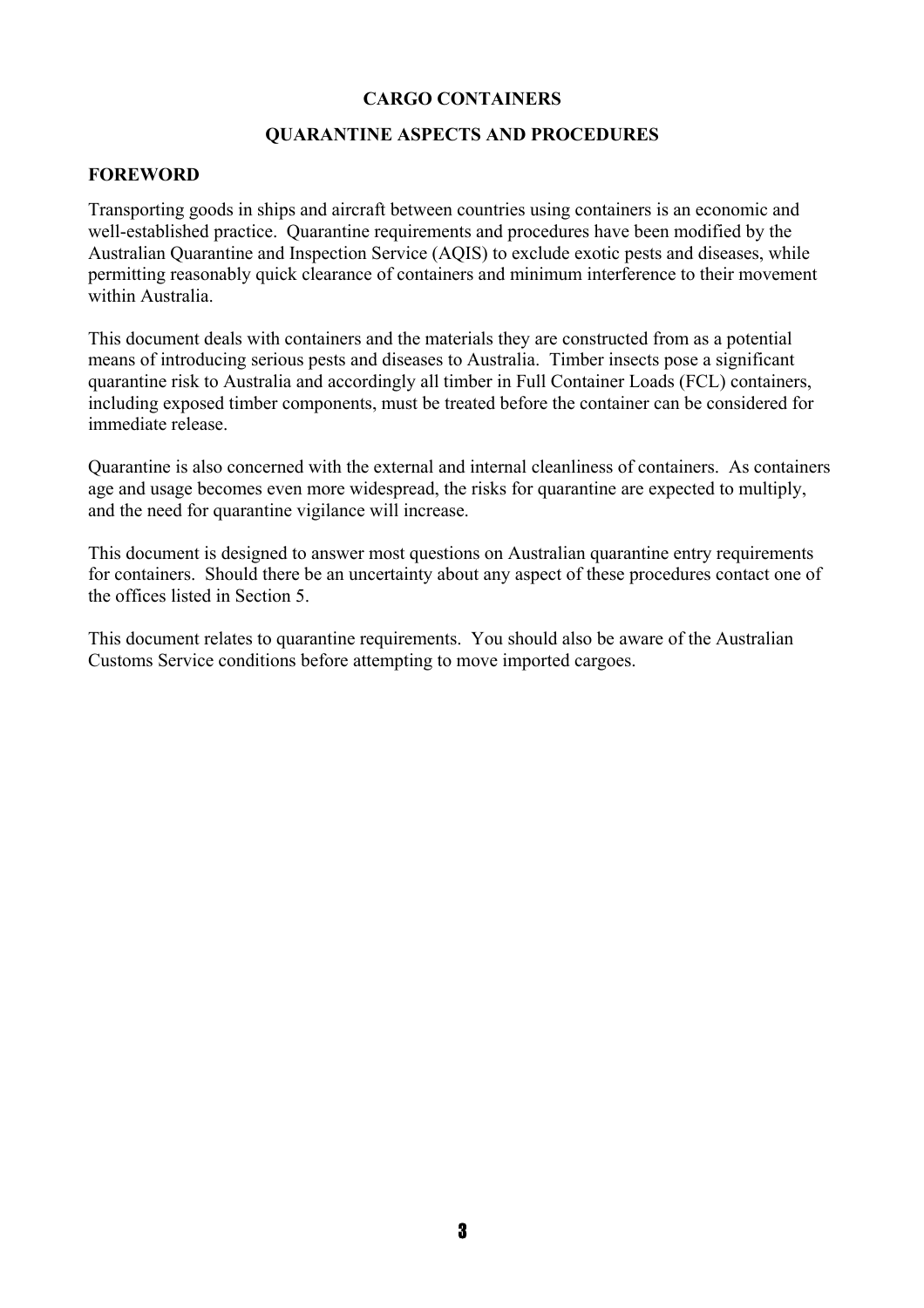#### **CONTENTS**

#### **1. Quarantine problems associated with containers or the materials they carry**

- 1.1 Timber used in the construction of containers
- 1.2 Internal or external contamination
- 1.3 Packing materials
- 1.4 Goods subject to Australian Quarantine

#### **2. Quarantine procedures for containers**

- 2.1 Approved ports
- 2.2 Release of FCL containers
- 2.3 Release of LCL containers
- 2.4 Release of Imported Empty Containers
- 2.5 Special procedures for handling dunnage
- 2.6 Fumigation of empty pallets from Papua New Guinea and other Pacific Islands

#### **3. Documentation**

- 3.1 Packing declarations
- 3.2 Annual packing declarations
- 3.3 Cleanliness declaration
- 3.4 Certification of treatments used for timber packing
- 3.5 Quarantine entry requirements for containers carrying goods subject to quarantine
- 3.6 Container Manifests
- 3.7 Follow-up inspection
- 3.8 Quarantine fees

#### **4. Quarantine procedures for air cargo containers**

- 4.1 Cleanliness of containers
- 4.2 Quarantine requirements for immediate release

#### **5. Further inquiries**

- Appendix I: Approved permanent preservative treatments for timber
- Appendix II: Approved non permanent treatments for timber Fumigation Treatments
- Appendix III: Approved non permanent treatments for timber Heat Treatments
- Appendix IV: Testing procedures for permanent preservative treatments
- Appendix V: Fumigation with special reference to containers
- Appendix VI: Definition of terms used in this brochure
- Appendix VII: Certification of treatments and Examples of acceptable certificates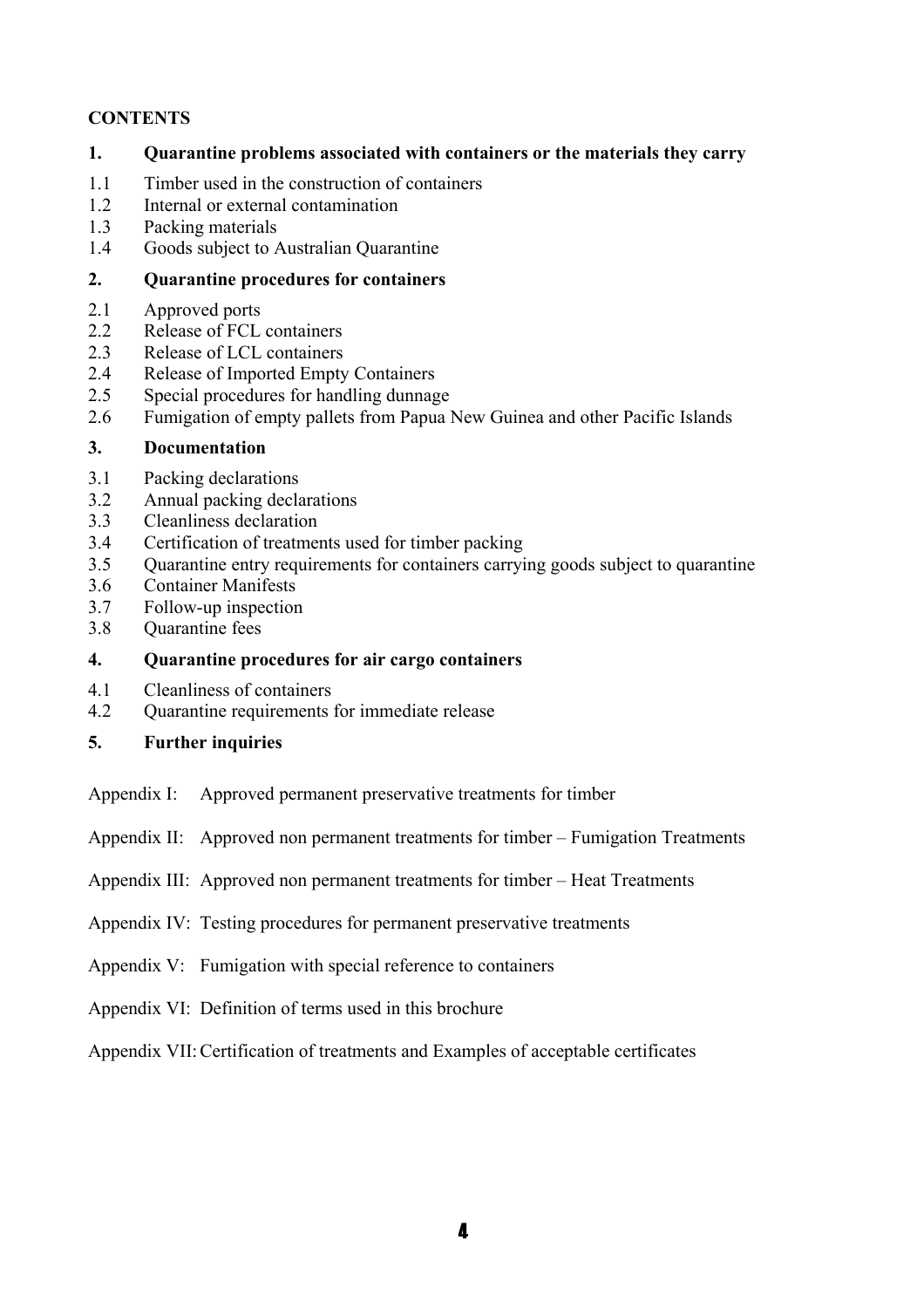#### **1. QUARANTINE PROBLEMS ASSOCIATED WITH CONTAINERS OR THE MATERIALS THEY CARRY**

Quarantine requirements, for containers arriving in Australia from overseas ports, are designed to exclude exotic pests and diseases while permitting reasonably rapid clearance of containers through quarantine.

The factors discussed below can be associated with containers or the materials they carry and are of specific quarantine concern since they could be the means of introducing serious pests and diseases to Australia.

#### **1.1 Timber used in the construction of containers**

Australian Quarantine is concerned about the exposed timber components of containers, and if FCL release is required, timber components must be treated to AQIS requirements. However, containers constructed without any exposed timber are not subject to any specific quarantine requirements other than freedom from soil, plant material and contamination from animal products.

Many insects, some exotic to Australia, attack seasoned timber. Containers with exposed timber components imported into the country must be free of infestation.

Exposed timber used in the construction of containers should be permanently treated to minimise quarantine impediments in Australia. Timber permanently and totally encapsulated in a manner which excludes insect infestation does not necessarily require chemical treatment.

Appendix I contains lists of the permanent treatments (or immunisation treatments) approved by the AQIS. These treatments are used to prevent infestation of the timber components during the 'life' of the container and many will also provide protection against timber decay. Treatment of the timber components eliminates a significant quarantine risk and facilitates clearance. Termites have been imported into a country within a container fitted with untreated plywood lining.

Containers with untreated exposed timber components can be released from quarantine without inspection of those components, provided the container has been fumigated with methyl bromide or sulphuryl fluoride and packed or shipped within 21 days. Fumigation by these procedures in Australia will also eliminate the need for quarantine inspection of the timber components.

This treatment is the same as those for 'once imported' timber described in Appendix III. Fumigation treatments have no residual effect and since reinfestation can occur, the container must be fumigated for every subsequent trip to Australia.

See Appendix IV for testing procedures to be followed in the event of a query concerning the treatment carried out on any timber.

#### **1.2 Internal or external contamination**

#### *1.2.1 Snails*

These pests, including the serious agricultural pest Giant African Snail, (*Achatina fulica*) are regularly found in or on containers entering Australia.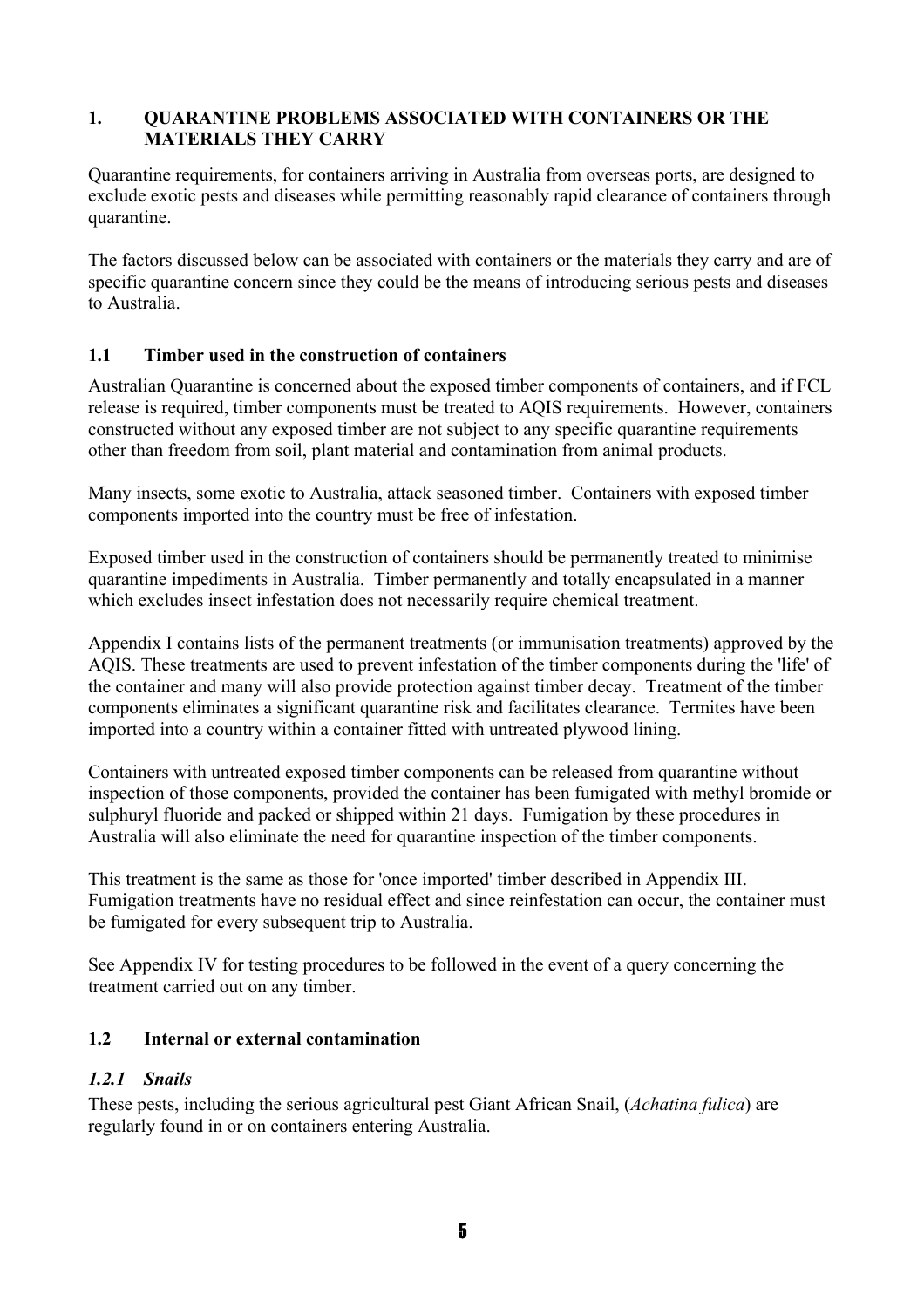**Containers from high-risk GAS countries (refer to Table 1) require mandatory inspection before release due to the very high risk of the introduction of Giant African Snail (***Achatina fulica***).** 

| <b>PACIFIC</b>                             | <b>INDO-MALAYAN</b>            |
|--------------------------------------------|--------------------------------|
| American Samoa                             | Christmas Island               |
| Bonin Island (see Ogasawara Gunto)         | Philippines (excluding Manila) |
| Federated States of Micronesia (Caroline   | East Timor                     |
| Islands), Ponape (Pohnpei), Truk, Marianus |                                |
| Islands (Saipan, Bugsuk, Rota, Tinian)     |                                |
| French Polynesia (Tahiti, Moorea, Society  |                                |
| Islands)                                   |                                |
| Guam (USA Territory)                       |                                |
| Hawaiian Islands                           |                                |
| New Caledonia                              |                                |
| Ogasawara Gunto (Bonin Island, Japanese)   |                                |
| Papua New Guinea                           |                                |
| Republic of Palau (Belau), Palau Island    |                                |
| Ryukyi Retto (Archipelago), (Amami Gunto,  |                                |
| Japanese)                                  |                                |
| Vanuatu                                    |                                |
| Wallis & Futuna Islands                    |                                |
| Western Samoa                              |                                |

**Table 1 Countries that have Containers Mandatorily Inspected for Giant African Snails**

#### **Table 2 Pacific Countries Free of Giant African Snail (***Achatina fulica***)**

| <b>PACIFIC</b>   | <b>PACIFIC</b>  |
|------------------|-----------------|
| Banaba Island    | Norfolk Islands |
| Cook Islands     | Pitcairn (UK)   |
| Fiji             | Solomon Islands |
| Kiribati         | Tokelau         |
| Lord Howe Island | Tonga           |
| Nauru            | Tuvalu          |
| Niue             |                 |

#### *1.2.2 Soil*

This is an ideal medium for carrying weed seeds and a range of diseases, including foot and mouth disease, which could seriously affect Australia's agricultural production.

#### *1.2.3 Plant Material*

Small amounts of grain contamination can harbour serious stored grain insects and could introduce a new plant disease into Australia.

*One of the most serious pests associated with plant and animal contaminants in containers is khapra beetle (***Trogoderma granarium***). This insect can persist for several years in undisturbed sites, in cracks, crevices and behind container linings then emerge to attack susceptible produce, which might subsequently be carried in the containers.*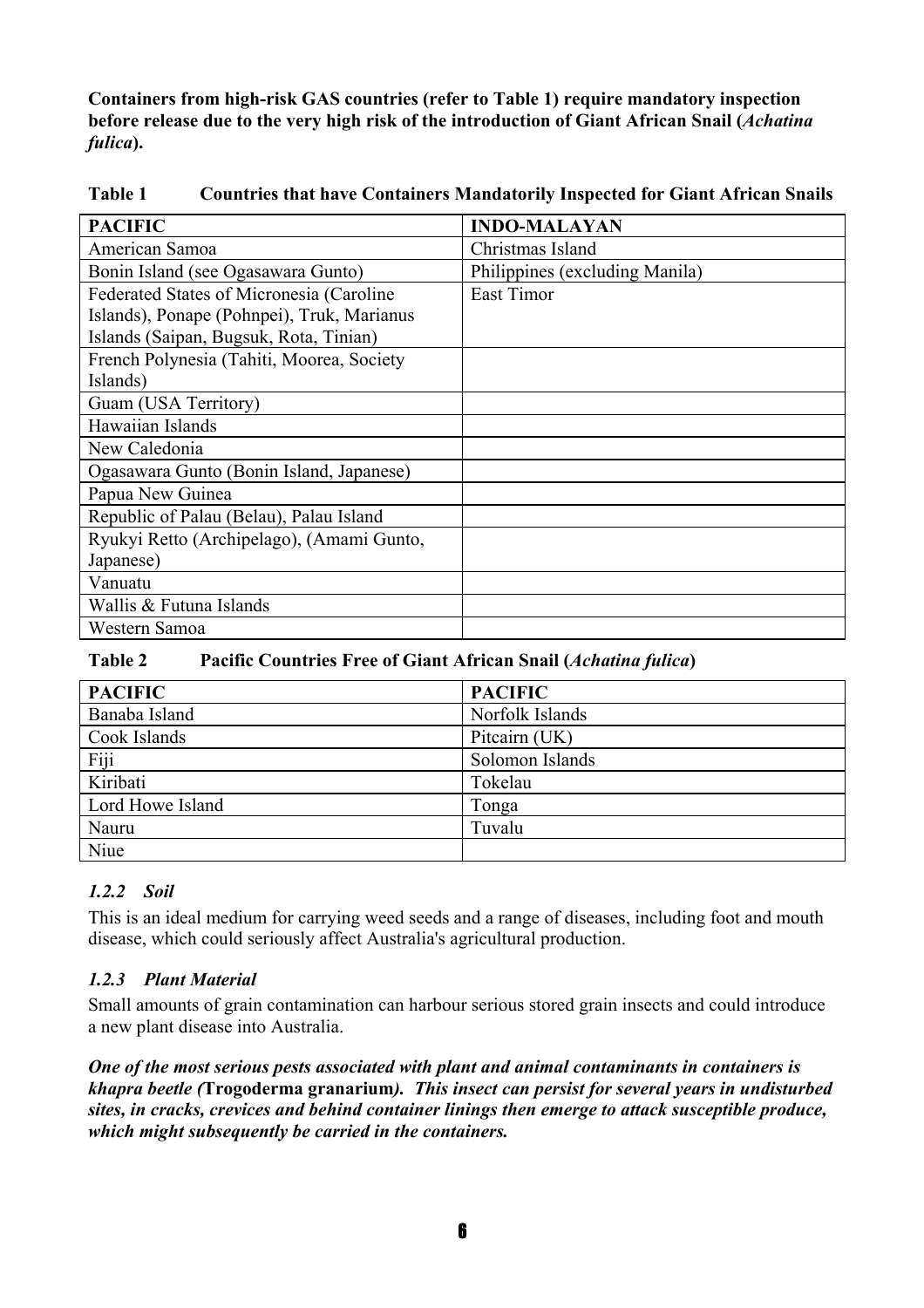#### *1.2.4 Animal products*

Contaminants such as meat, bones or hides could introduce serious animal diseases to Australia. Bird droppings on cargo could also introduce avian diseases.

*Thorough cleaning of the inside and outside of the container prior to shipment will assist in removing contamination and could alleviate the need for expensive and time-consuming quarantine treatment in Australia. All contaminated containers and cargoes detected entering Australia are treated before release.*

#### **1.3 Packing materials**

#### **1.3.1 Timber**

Many damaging timber insect pests not present in Australia are capable of living in timber or timber products. These insects could be carried in timber used in the structure of containers or as packing in containers.

#### *Timber permanently treated by a preservative listed in Appendix I, or temporarily disinfested by one of the methods given in Appendices II and III, significantly reduces the quarantine risk.*

Temporary treatments (see Appendices II and III) eliminate insect infestation in the timber but do not give residual protection. For this reason, permanent treatments (see Appendix I) should be used to treat the exposed timber components of containers.

Where insect infestation or evidence of infestation is found all timber packing in the container is treated.

Bark can also be a major problem related to the use of timber packing. Bark is able to harbour insects within its sap, and can also carry both viral and fungal diseases.

#### **1.3.2. Newly manufactured processed panel products used as packaging**

Newly manufactured panel products such as plywood, chipboard and particle board are acceptable for quarantine (both as bulk imports and packaging), without inspection or further treatment, provided they have been manufactured in Australia, Canada, Europe, Israel, Japan, New Zealand, United Kingdom or USA; and provided they have not been pre-used. Accompanying certificates are to state:

'The (name of panel product) packing/product in this consignment was manufactured in (name of country) within three months of shipment and has not been pre-used.'

#### **Statements from countries other than those above must state:**

'The (name of panel product) packing/product in this consignment was manufactured in (name of country) within 21 days of shipment and has not been pre-used.'

#### *1.3.3 Other packing materials*

Plant material such as straw, rice hulls or similar plant material used as packing can carry many exotic insect pests and diseases. Containers in which those materials have been used as packing must be unpacked in order to destroy the packing material. The above Quarantine problems related to packing will be reduced if these materials are not used.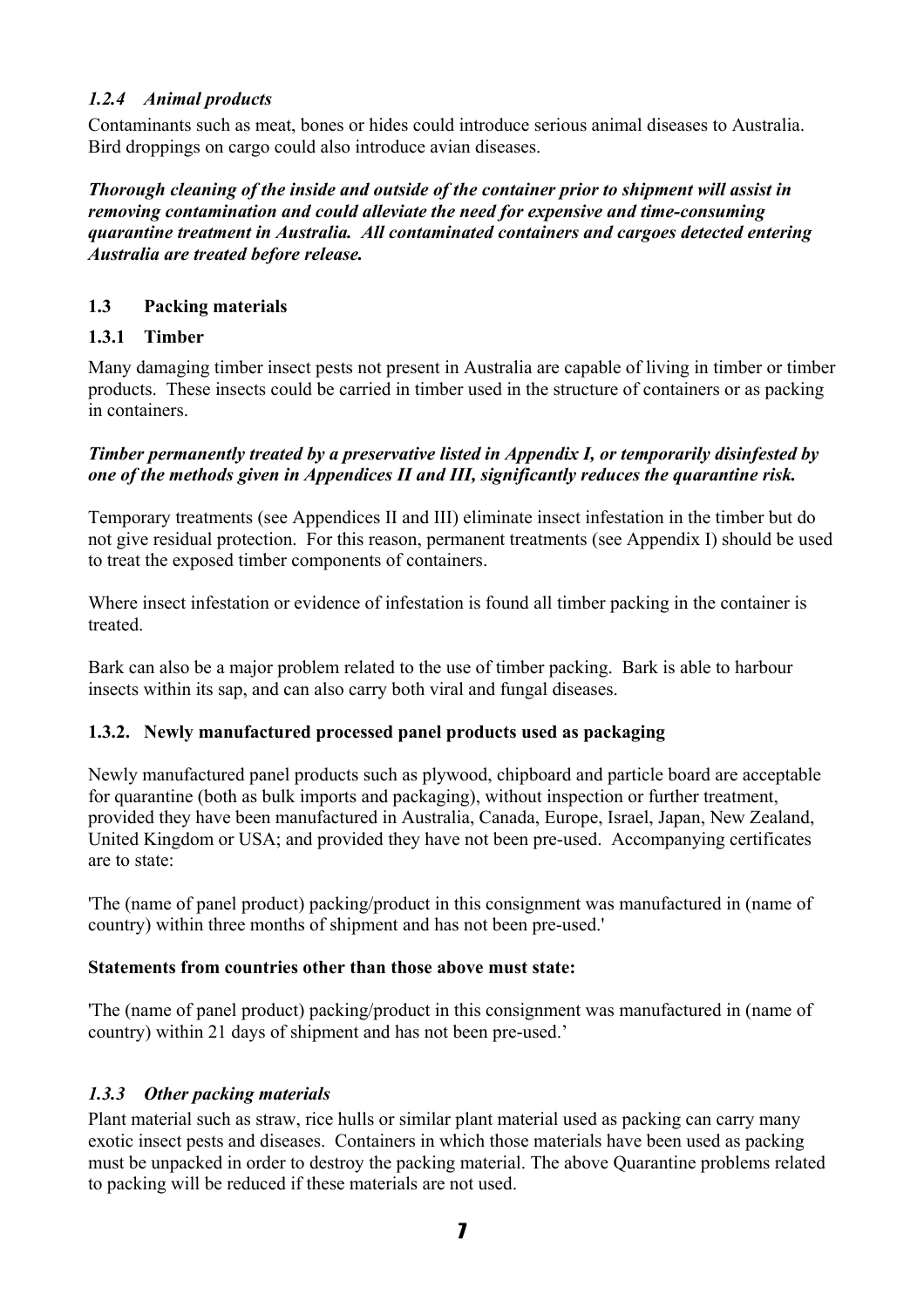Some acceptable alternatives are synthetic foam and plastics, metal frames, inflatable dunnage, woodwool, shredded paper, fibreboard and other similar materials.

#### **1.4 Goods subject to Australian Quarantine**

Goods subject to quarantine control must be cleared by AQIS before the container is released.

#### **2. QUARANTINE PROCEDURES FOR CONTAINERS**

#### **2.1 Approved ports**

Containers may be imported into Australia through approved ports where quarantine staff and facilities are available. For example, all State capital ports are approved ports. Trans-shipment may be permitted from the wharf/terminal to locations outside the metropolitan area of the port of entry provided adequate AQIS staff and facilities are available to handle the containers at their destination.

#### **2.2 Release of FCL containers**

The release of FCL containers from the wharf/terminal to the consignee's premises in metropolitan and country areas is illustrated schematically in Figure 1.

The general requirements which permit this movement are:

- (i) if the exterior is free of contamination by soil or plant material. The outside surfaces of containers are inspected by AQIS staff at the wharf/terminal during unloading operations. If contamination is found it must be removed or treated before the container can proceed;
- (ii) if the goods, packing and interior of the container are not contaminated with material of animal and plant origin or soil;
- (iii) if no timber has been used as packing or if the timber has been treated by one of the methods in Appendices I, II and III. This includes crates, cases, dunnage pallets and skids or any other timber used as a shipping aid. Declarations of treatment must be provided by the exporter or the shipping agent. These declarations must accompany shipping documents to the consignee and be presented to the AQIS if required; and
- (iv) no straw, rice hulls or similar plant material are used for packing. This also should be declared.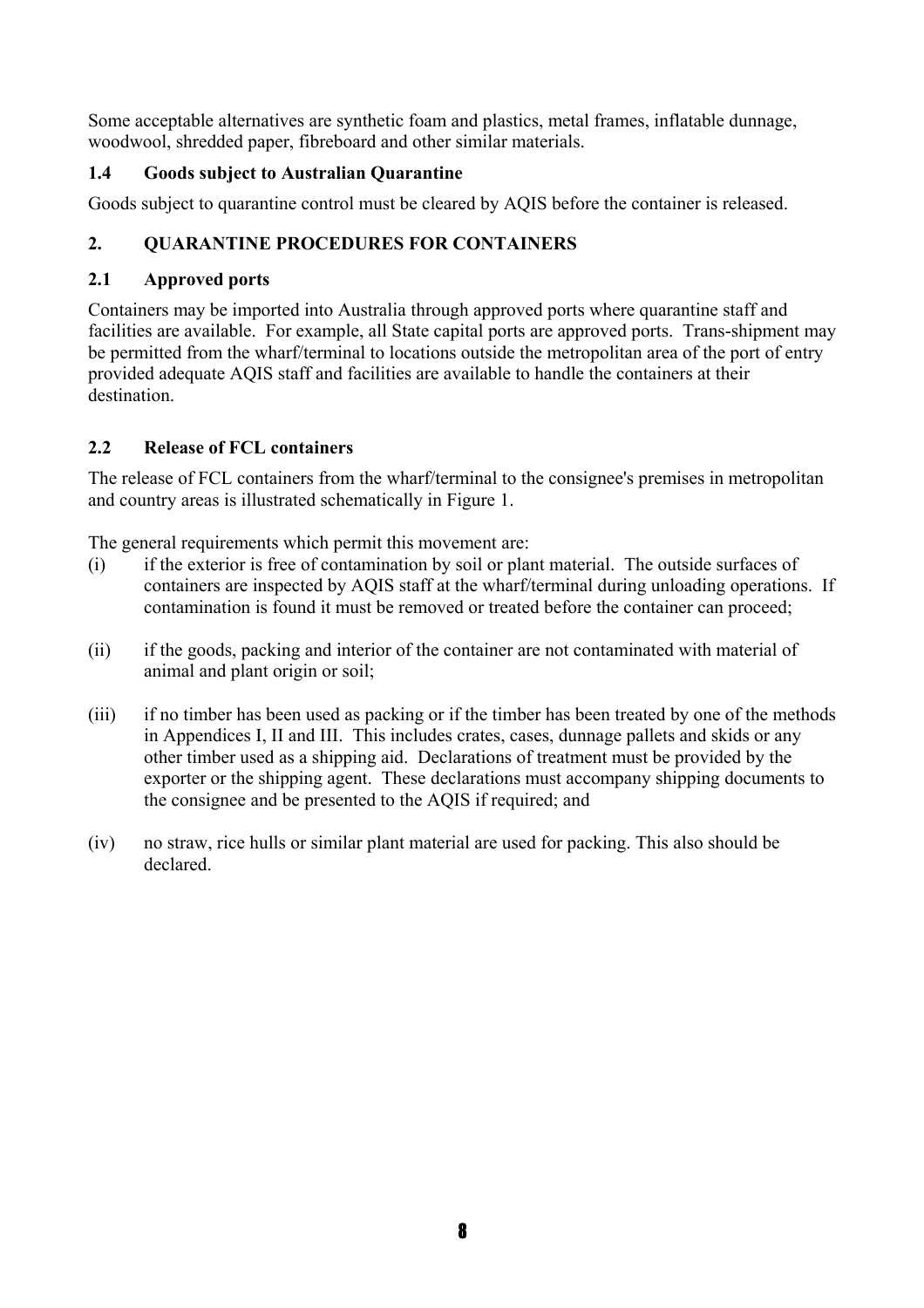**Figure 1: Schematic representation of movement of FCL containers from the wharf/terminal to the consignee's premises in metropolitan and country areas.** 



**N** Goods not subject to quarantine

**S** Goods subject to quarantine

**(1)** Provided specific arrangements apply - see Section 2.2.2

#### *2.2.1 Release of FCL containers carrying goods not subject to quarantine*

FCL containers which conform to AQIS requirements for packing and cleanliness and do not contain goods subject to quarantine can be released immediately to unpacking addresses within the metropolitan area of the port of entry or within the metropolitan area of other approved ports.

Immediate release is only possible if appropriate documentation has been provided to AQIS at the port of entry prior to arrival of the vessel (see Section 3: Documentation).

All non hard-frozen containers destined for country unpacking addresses must receive a tail-gate examination by quarantine and copies of treatment certificates for timber packing used in the container must be presented to quarantine before the container may be released. Unless otherwise directed, all hard-frozen containers accompanied by acceptable shipping company documentation providing evidence that goods have been maintained at -18°C (0°F) for at least 7 days are exempt from a tail-gate examination, but still require an external examination to determine freedom from contamination.

The provision of treatment certificates in itself does not automatically qualify containers for immediate release without inspection. If a quarantine infringement is suspected in a container it will be directed to an approved area for further inspection, and where necessary, additional treatment.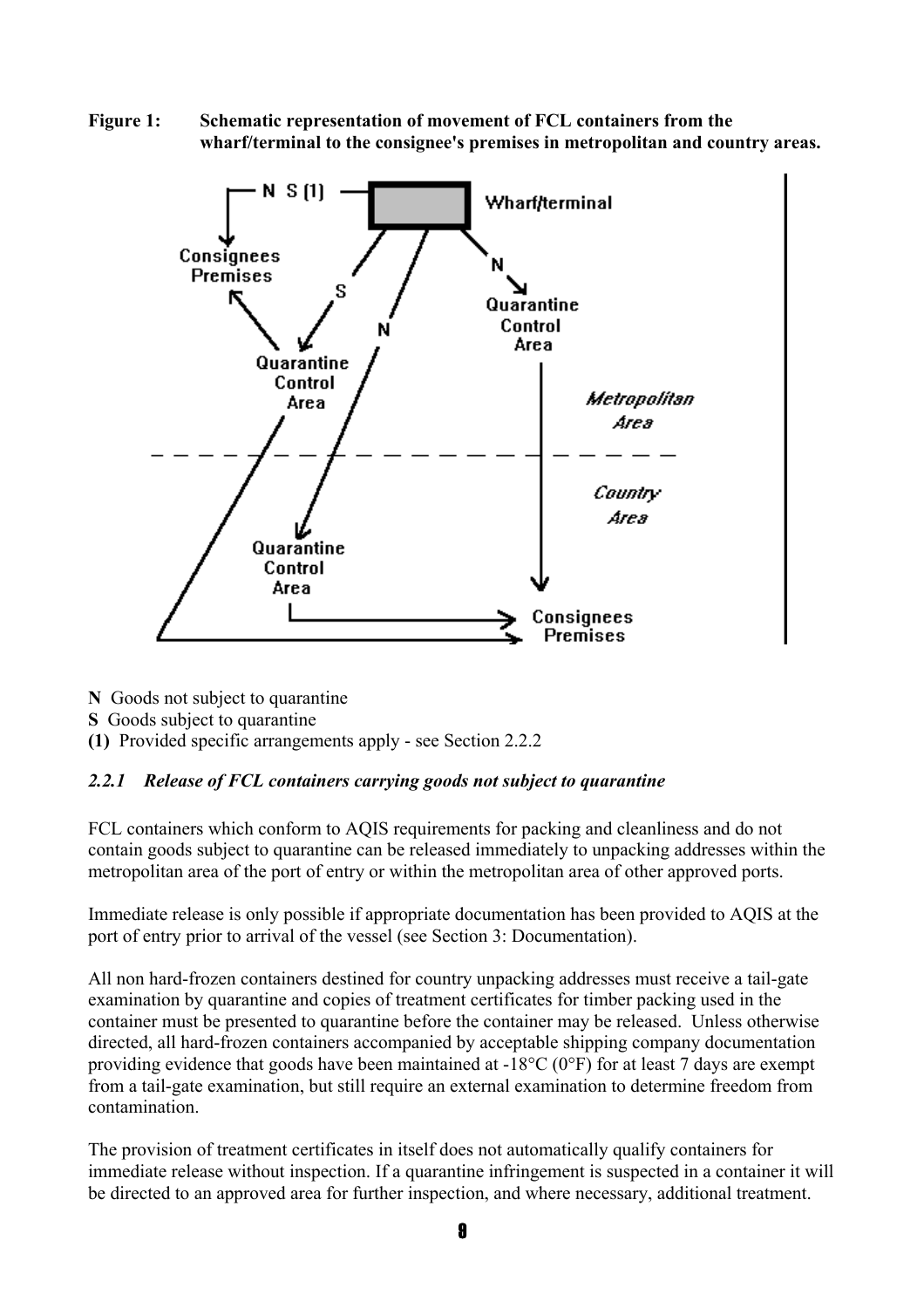#### *2.2.2 Release of FCL containers carrying goods subject to quarantine*

FCL containers that contain goods subject to quarantine must go to a break-bulk depot for unpacking and inspection unless prior AQIS permission for release has been given.

Overseas exporters seeking information on goods subject to Australian quarantine are referred to the booklet *Summary of Australian Plant and Animal Quarantine Requirements (1992)* produced by AQIS and available from offices listed in Section 5.

Immediate release of containers carrying goods subject to quarantine and which otherwise meet our requirements for cleanliness and packing is possible provided specific arrangements exist for those goods. Procedures for exposed infestible agricultural produce and manufactured timber articles are listed below as examples.

Containers carrying goods subject to quarantine are not permitted to move to the country for unpacking. This is because of the increased risk of establishing pests and diseases in agricultural areas and the inadequacy of inspection and treatment facilities. However, where these constraints have been satisfied, delivery has been approved in accordance with appropriate conditions to manage quarantine risks. For a proposal to be considered contact the appropriate AQIS officer in your State at the address given in Section 5.

#### *You should also contact the relevant AQIS officer in your State for information on specific procedures which may apply to other quarantinable goods.*

#### *2.2.2(a) Exposed infestable agricultural produce in FCL containers*

Khapra beetle is established within an area broadly limited north by the 35° parallel, south by the Equator, west by West Africa and east by Myanma; ie the warm dry regions along the Suez route from the Indian subcontinent to Europe. Khapra beetle has been introduced into areas of similar climatic conditions elsewhere, especially the alternative route between India and Europe around Africa.

| Afghanistan     | Indonesia          | Qatar           |
|-----------------|--------------------|-----------------|
| Algeria         | Iran               | Rwanda          |
| Angola          | Iraq               | Saudi Arabia    |
| Bahrain         | Israel             | Senegal         |
| Bangladesh      | <b>Ivory Coast</b> | Sierra Leone    |
| Benin           | Jordan             | Somali Republic |
| <b>Botswana</b> | Kenya              | Sri Lanka       |
| <b>Burkina</b>  | Korea, Republic of | Sudan           |
|                 | (South Korea)      |                 |
| <b>Burundi</b>  | Kuwait             | Swaziland       |
| Cambodia        | Laos               | Syria           |
| (Kampuchea)     |                    |                 |
| Cameroon        | Lebanon            | Taiwan          |
| Central African | Lesotho            | Tanzania        |
| Republic        |                    |                 |
| Chad            | Liberia            | Thailand        |

#### **Table 3 Khapra Beetle Countries**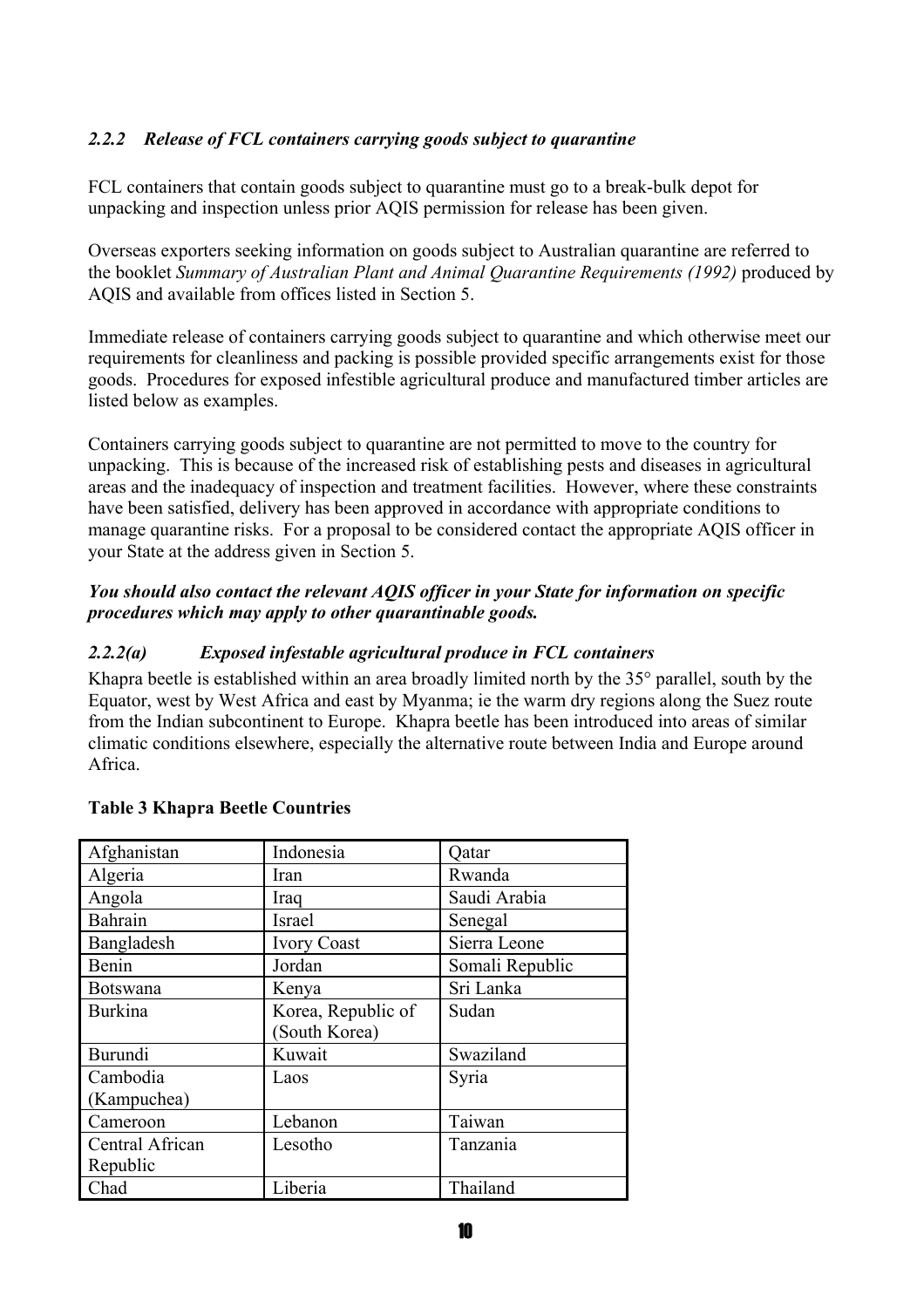| Comoros                  | Libya          | Togo                        |
|--------------------------|----------------|-----------------------------|
| Congo                    | Madagascar     | Tunisia                     |
| Cyprus                   | Malawi         | Turkey                      |
| Djibouti                 | Malaysia       | Uganda                      |
| Egypt                    | Mali           | <b>United Arab Emirates</b> |
| <b>Equatorial Guinea</b> | Mauritania     | Uruguay                     |
| Eritrea                  | Morocco        | Venezuela                   |
| Ethiopia                 | Mozambique     | Vietnam                     |
| Gabon                    | Myanma (Burma) | Yemen                       |
| Gambia                   | Namibia        | Zaire                       |
| Ghana                    | Niger          | Zambia                      |
| Guinea                   | Nigeria        | Zimbabwe                    |
| Guinea Bissau, Rep.      | Oman           |                             |
| India                    | Pakistan       |                             |

Conditions for import also vary in relation to the kind of container used to ship the produce. Fumigation of the empty containers is a requirement where there is a risk of insect infestation as a result of previous cargo carried in the container. Infestable residues often accumulate in spaces behind linings of containers particularly if they have been damaged at any time. These spaces provide favourable habitats for insects to shelter and breed.

Consequently, containers with wall linings must be fumigated prior to loading with exposed infestable agricultural produce. Flat-top, open-sided, insulated containers and those without wall linings do not require fumigation.

Containers with permanent wall linings have an air space between the lining and the steel wall of the container. The permanently immunised wooden floor and internal linings of these containers eliminate infestation in the timber, but the space behind the wall lining is an ideal place for stored product insects to survive in residues of agricultural products. To overcome the issue of insect infestation behind wall linings, AQIS requires lined FCL containers to undergo a precautionary fumigation with methyl bromide prior to loading with exposed infestable agricultural products.

#### • **FCL containers from countries where Khapra beetle occurs (see Table 3)**

All containers with exposed infestable agricultural produce imported into Australia must be unpacked for inspection of the produce and the empty container, unless the following pre-shipment conditions are complied with. These conditions vary in relation to the risk of introducing the serious exotic insect pest of stored produce, Khapra beetle (*Trogoderma granarium* Everts).

FCL containers of exposed infestable agricultural produce may be delivered to metropolitan premises at ports of entry registered by AQIS for that purpose.

If a container is carrying more than one kind of agricultural commodity, then FCL delivery would only be permitted to an approved quarantine premises in the metropolitan area, if the container was packed at one location and is covered by Phytosanitary certification for each commodity line in the container.

Containers: open-top, open-sided, insulated and those without wall lining require:

a packer's declaration indicating the container was unlined, insulated, open-top, open-sided, in sound condition and, prior to loading, was cleaned to achieve freedom from contamination by soil, plant and animal residues and insects; and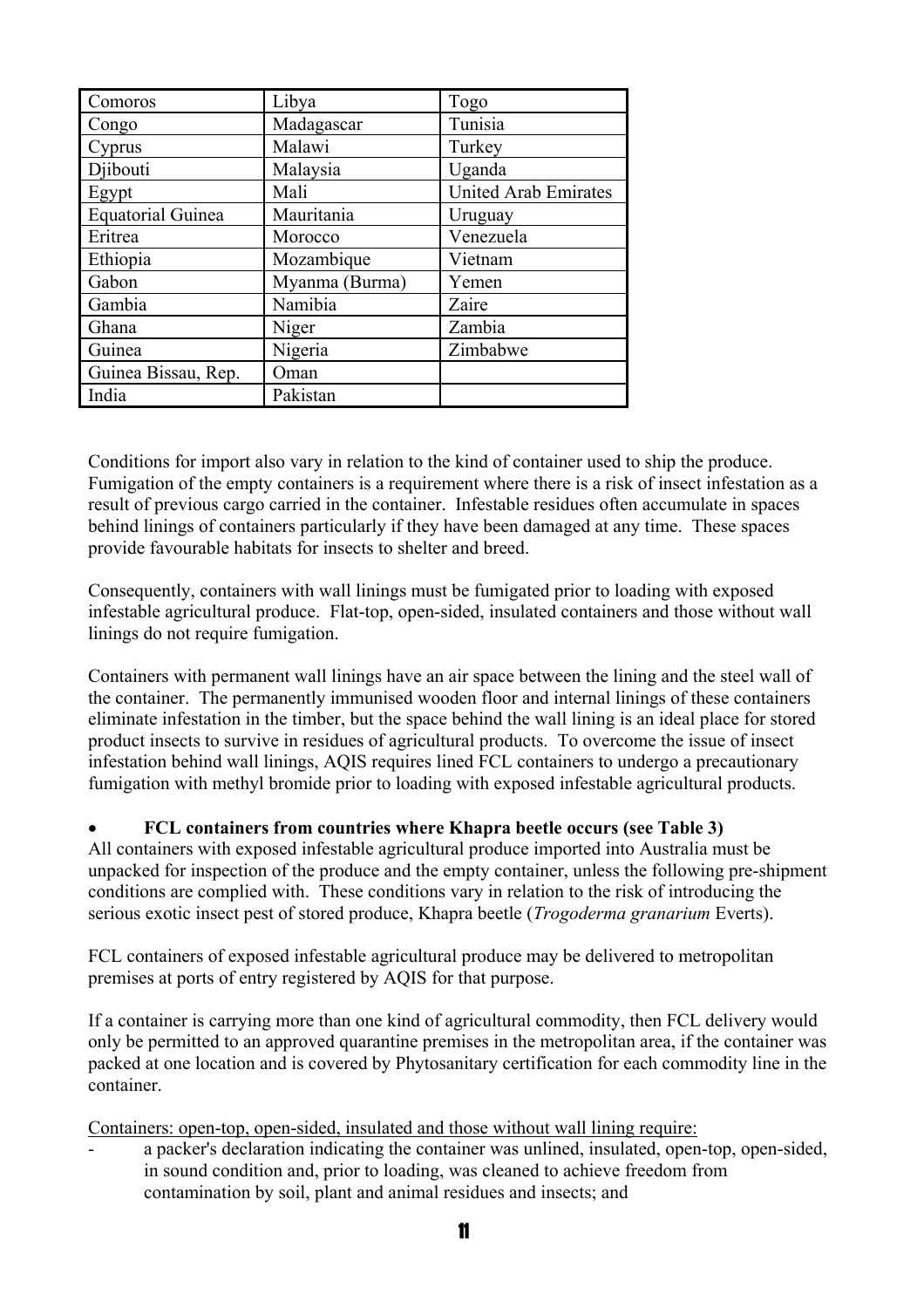an official international Phytosanitary certificate for the agricultural produce immediately prior to loading with the added endorsement that it was free from Khapra beetle (*Trogoderma granarium* Everts) and was grown in the country issuing the certificate.

#### Containers: with wall lining require:

- a packer's declaration indicating the container had wall lining in sound condition and prior to loading was cleaned to achieve freedom from contamination by soil, plant and animal residues and insects;
- an official Government certificate of fumigation of the empty container, immediately prior to loading, under a gas-tight sheet with methyl bromide. To ensure effective treatment correct fumigation procedures must be used (see Appendix V); and
- an official international Phytosanitary certificate for the agricultural produce immediately prior to loading with the additional endorsements that it was free from Khapra beetle (*Trogoderma granarium* Everts) and was grown in the country issuing the certificate.

Correctly certified containers and contents may be delivered to approved quarantine premises for unpacking and holding of the goods under quarantine until inspected and cleared by a quarantine officer. The container may be released after unpacking.

#### • **FCL containers from countries where Khapra beetle does not occur**

These countries include all countries other than those listed in Table 3.

FCL containers of exposed infestable agricultural produce may be delivered to metropolitan premises at ports of entry.

If a container is carrying more than one kind of agricultural commodity, then FCL delivery would only be permitted to a metropolitan premise if the container was packed in one location and is covered by Phytosanitary certification for each commodity line in the container.

Containers: open-top, open-sided, insulated and those without wall lining require:

- a packer's declaration indicating the container was unlined, insulated, open-top, open-sided, in sound condition and, prior to loading, was cleaned to achieve freedom from contamination by soil, plant and animal residues and insects; and
- an official international Phytosanitary certificate for the agricultural produce immediately prior to loading with the endorsement that the produce was grown in the country issuing the certificate.

Containers with wall lining require:

- a packer's declaration indicating the container had wall lining in sound condition and prior to loading was cleaned and free from contamination by soil, plant and animal residues and insects;
- a certificate of fumigation of the empty container, immediately prior to loading, under a gas tight sheet with methyl bromide. To ensure effective treatment, correct fumigation procedures should be used - (see Appendix V); and

an official international Phytosanitary certificate for the agricultural produce immediately prior to loading with the endorsement that the produce was grown in the country issuing the certificate.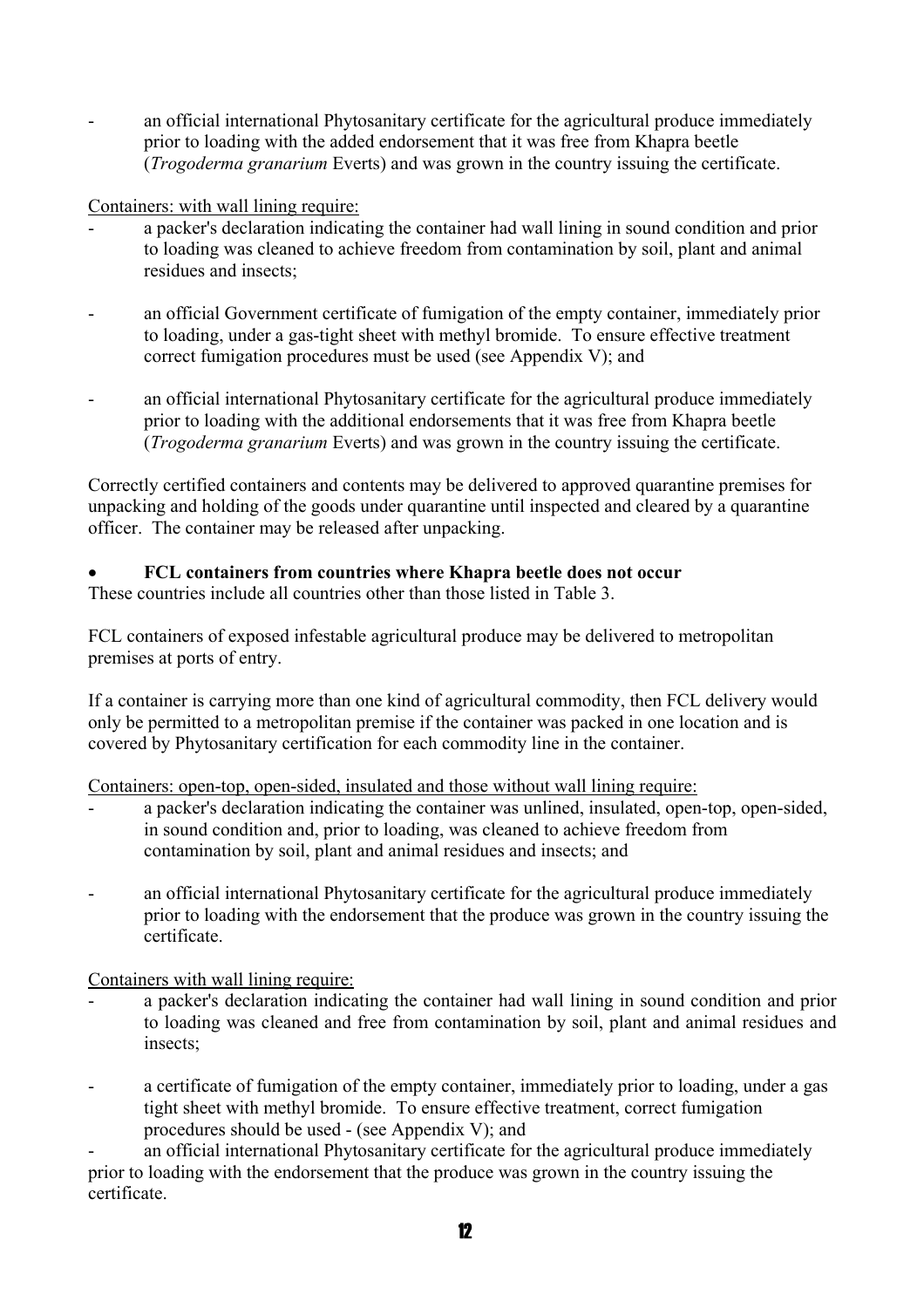#### *2.2.2(b) Timber articles in FCL containers*

General-purpose FCL containers carrying timber articles, including newly manufactured furniture, antique furniture and timber packing but not household and personal effects, may be fumigated with methyl bromide before shipment under gas tight sheets. To ensure effective treatment, correct fumigation procedures should be used (see Appendix V).

Overseas fumigation certificates for household and personal effects and removalist goods are acceptable, provided the treatment certificates are accompanied by detailed inventories. Some items may remain subject to quarantine.

To facilitate the immediate release of fumigated FCL containers carrying timber articles and/or packing an additional grouping CF (container fumigated) should be added to the manifest quarantine code. This grouping indicates the container and contents have been treated according to AQIS requirements. Treatment certificates must be presented to Quarantine before containers carrying timber articles are released.

#### *2.2.3 Restricted goods and incorrectly documented cargoes*

**FCL containers carrying restricted goods or incorrectly documented cargoes must be inspected either by tail-gate examination or by directing to an approved break-bulk depot for unpacking and inspection. Prohibited goods carried in FCL or LCL containers will be ordered into quarantine for destruction or export.** 

#### **2.3 Release of LCL containers**

Provided the exterior of the container is free from contamination, all LCL containers entering Australia will go to a quarantine controlled area for unpacking and all necessary treatment. To facilitate release and minimise any requirement for expensive remedial treatment in Australia, exporters are urged to pack goods in a manner, which excludes the risk of insect infestation and disease.

#### **Where wooden packing is used with these containers, the wood should be treated off shore. Where an offshore treatment is not applied, the wooden packing must be either treated, reexported or destroyed on arrival.**

#### **2.4 Release of Imported Empty Containers**

The external surfaces of empty containers are inspected by quarantine at the wharf/terminal during unloading operations. The interiors may be contaminated with plant and animal material and are also inspected by quarantine or a third party. If contamination is found in/on the container it must be cleaned or treated before it can be delivered.

#### **2.5 Special procedures for handling dunnage**

Timber dunnage, which may be low quality timber, represents a high quarantine risk and accordingly is subject to special procedures for handling, storage and treatment.

At break-bulk depots all timber dunnage must be stacked in an approved place from where it can only be re-used as packing in export containers. The approved storage area must be cleared at least once every two weeks and all dunnage destroyed or fumigated. Dunnage which has been fumigated or inspected and certified as permanently immunised (see Appendix I) can be released from quarantine.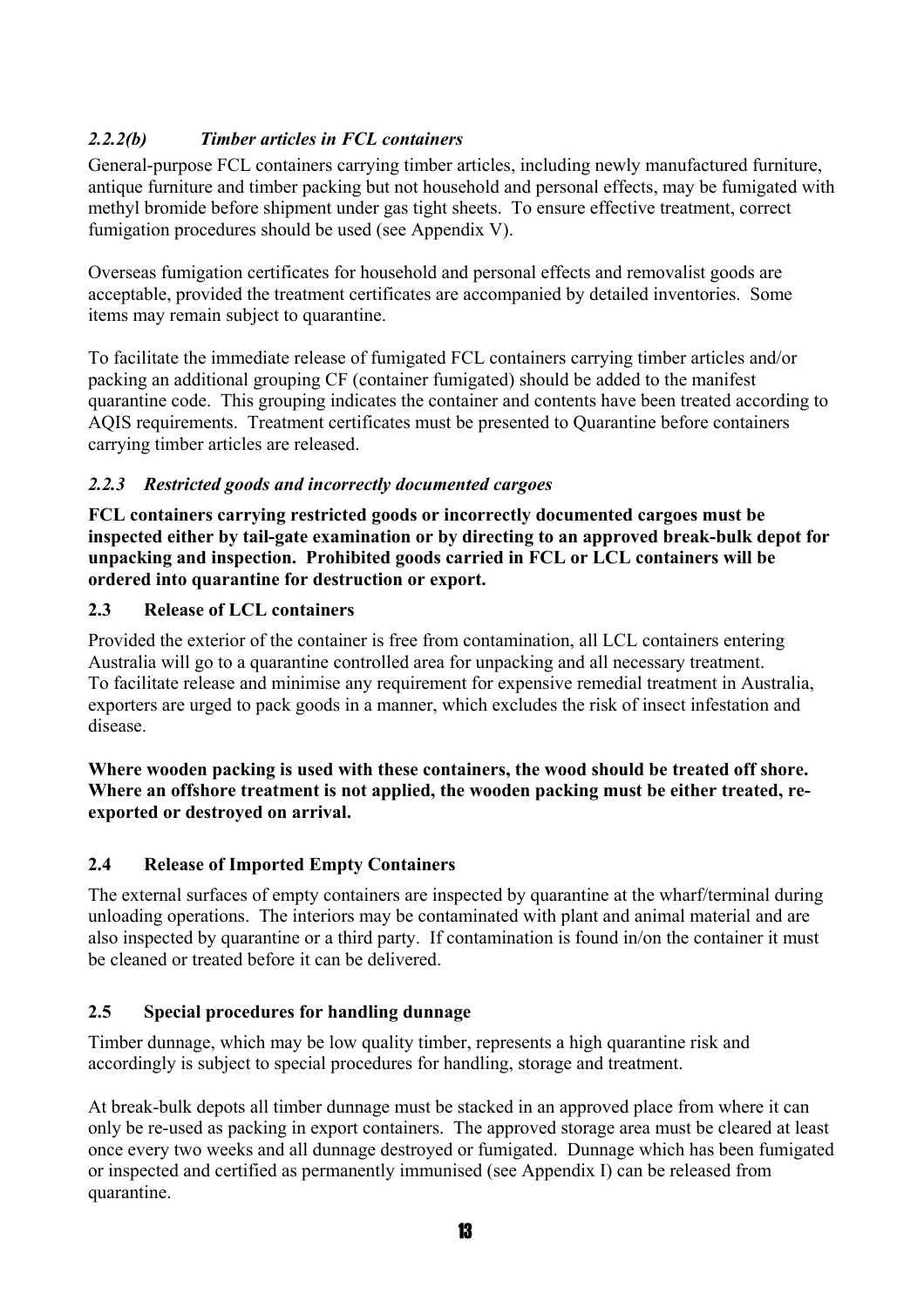**No container with timber dunnage is allowed to proceed outside the metropolitan area at the port of entry unless there is an official certificate or declaration from the shipping agent or exporter to the effect that the timber has been treated by an approved method (see Appendices I, II and II).** 

**Due to the problems associated with adequately treating large sized timber dunnage (dimensions greater than those specified in Appendices II and III) it must remain under AQIS supervision until destroyed or exported.** 

#### **2.6 Fumigation of empty pallets from Papua New Guinea and other Pacific Islands**

Empty pallets from Papua New Guinea and other Pacific Islands are fumigated with methyl bromide because of the risk of introducing the serious agricultural pest Giant African Snail.

#### **3. DOCUMENTATION**

#### **3.1 Packing Declarations**

Packing declarations have replaced the requirement for shipping companies to provide quarantine codes on manifests and/or bills of lading. Importer/importer representatives must ensure that correct and concise barrier information is provided. This barrier information is usually presented as a packing declaration, and must be provided for all containerised cargo consignments.

A packing declaration may be provided as a separate document or the declarations may appear on packing lists, commercial invoices or preferential tariff certificates only. When packing declarations are presented on these documents, they must adhere to all packing declaration requirements.

Packing declarations are required for FCL (Full Container Load), LCL (Less than a Container Load) and FAK (Freight All Kinds) containers.

#### *3.1.1 Packing Declaration Requirements*

Ideally, a container number should be included on the packing declaration; however, other acceptable forms of consignment identification include a bill of lading number, commercial invoice number, preferential tariff certificate number or a packing list number only.

There must be a direct numerical link between the container number and these other formats of consignment identification.

In addition, the packing declaration must be dated OR state the vessel and voyage number, signed OR contain a chop or block stamp incorporating a stamped signature, and on letterhead OR contain a company stamp or seal.

A declaration for each of the following must also be provided:

#### (i) Straw Packing Statement

Each packing declaration must contain a statement about the use of straw packing. Straw includes straw, cereal packing, rice hulls and other unprocessed plant materials used as packing. It must state whether straw has or has not been used in the packing of the container's concerned.

An example of an AQIS approved packing declaration has been included in Appendix VI for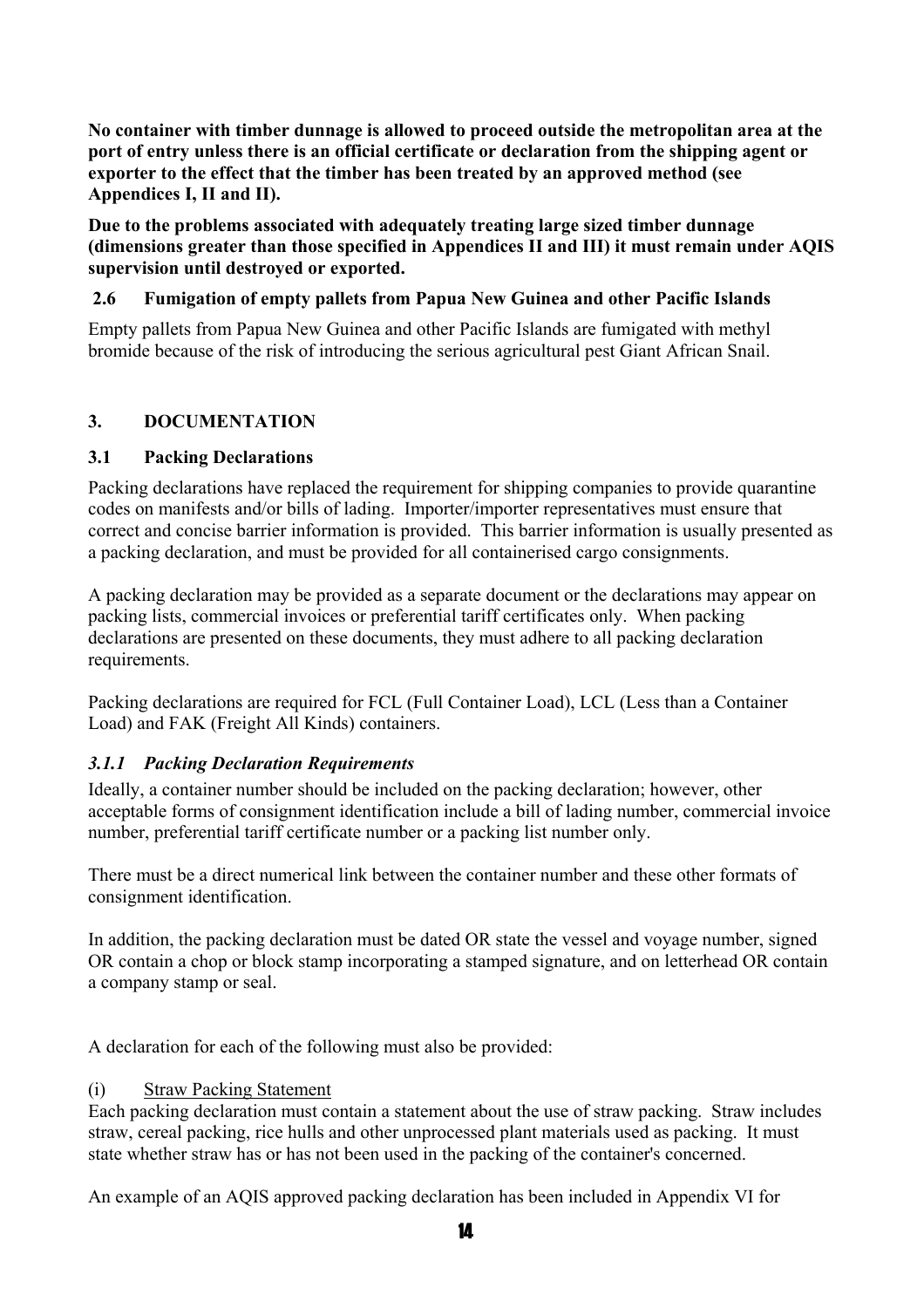importer's information.

#### (ii) Timber Packing Statement

Each packing declaration must contain a statement about the use of timber packing. Timber includes crates, cases, dunnage, pallets, skids and any other timber used as a shipping aid. It must state whether timber has or has not been used in the packing of the container's concerned.

If timber has been used, a valid treatment certificate must also be presented (see Section 3.4).

#### (iii) Bark Statement

Each packing declaration must contain a statement as to whether or not the timber within the container has bark on it. Bark is the external natural layer covering trees and branches. This material is distinct and separable from processed timber.

A bark statement must be present on any packing declaration that has timber declared.

#### *3.1.2 Exemptions from Packing Declarations*

#### Annual Packing Declarations

Importers regularly importing the same or similar commodities from the same packer/supplier using the same packing materials may apply to AQIS to be exempted from providing a packing declaration for each consignment.

Exemptions in this circumstance will only be granted when the company provides an acceptable Annual Packing Declaration (see Section 3.2)

#### Hard Frozen Containers

Refrigerated FCL/FCX containers whose cargo has been endorsed as hard frozen are exempt from packing declarations. For this exemption to be granted, the temperature must be continuously maintained at a minimum of -18°C (0°F) for a period of not less than seven days.

Statements such as 'Goods maintained at -18°C (0°F)' must be clearly evident on either the bill of lading or the delivery order, which are issued by the relevant shipping company.

#### **The issued date on the bill of lading will be considered to be the start of the seven-day period.**

#### ISO Tank Containers

ISO tank containers are used to carry bulk amounts of liquid or chemicals, such as fuel additives, glue additives etc. No straw or timber packing would ever be used in such containers and it is highly unlikely that the bladder would become soiled in any manner. They are exempt from standard packing declaration requirements.

#### **3.2 Annual Packing Declarations**

Annual packing declarations may be used by companies who consistently import the same or similar commodities from the same packing source or supplier using the same packing materials.

The concessions granted through the use of annual packing declarations are intended to reduce the need for importer's agents to have in their possession a unique packing declaration for every container or consignment of containerised cargo. Annual packing declarations are issued for a period of one year, after which time the importer may re-apply to AQIS for renewal.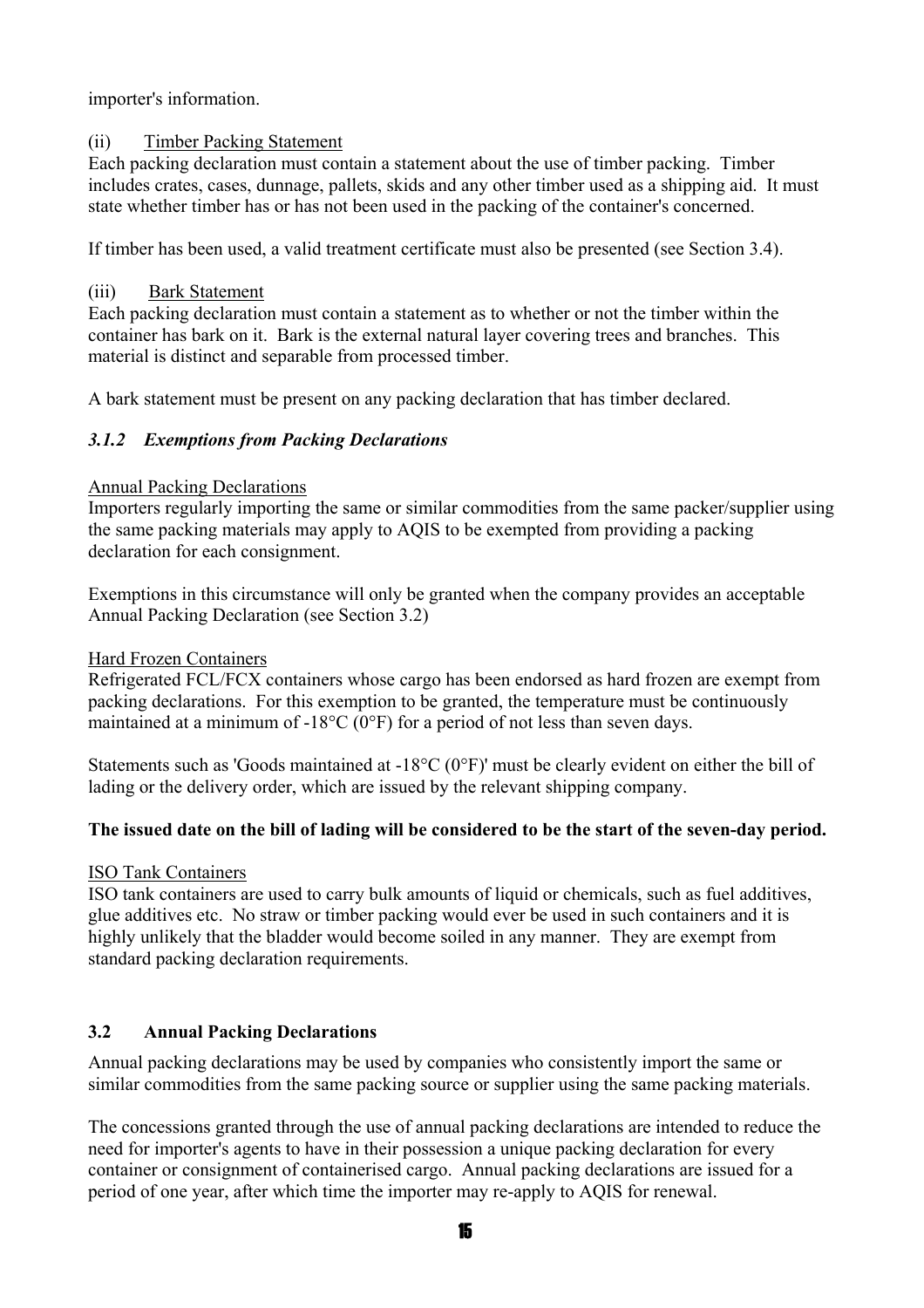The importer/importer's representative may apply to AQIS for endorsement of Annual Packing Declarations. The original Annual Packing Declaration must be endorsed, and to be valid must have an AQIS stamp, along with the signature of the approving AQIS officer, and an expiry date.

Annual packing declarations must be signed OR contain a chop block or block stamp incorporating a stamped signature, dated OR state both the vessel and voyage number, and on letterhead OR contain a company stamp or seal.

In addition, annual packing declarations must include a statement relating to the use of straw packing, timber packing and a statement relating to bark as outlined in Section 3.1.1 (i), (ii) and (iii), and a cleanliness declaration as outlined in Section 3.3.

Where packers/suppliers use timber packing in their consignments they are required to supply a treatment certificate for each container in which timber has been used (see Section 3.4).

#### **An example of an annual packing declaration has been included in Appendix VII for the information of importers.**

#### **3.3 Cleanliness Declaration**

A cleanliness declaration is required for all containerised cargo imported into Australia. This declaration, made by the packer/supplier, indicates that the container has been cleaned and/or inspected prior to packing and found to be free from contaminants.

A cleanliness declaration may be provided as a separate document or it may appear on packing lists, commercial invoices, preferential tariff certificates, and packing declarations only. When cleanliness declarations are presented on these documents, they must adhere to all cleanliness declaration requirements.

Cleanliness declarations are not required for LCL (Less than a Container Load) or FAK (Freight All Kinds) containers, as the container's barrier concerns will be addressed at the unpacking sites.

Overseas Government endorsed cleanliness declarations which appear on government endorsed documentation must contain all the cleanliness declaration requirements to be acceptable.

#### *3.3.1 Cleanliness Declaration Requirements*

A container number should ideally be included on the declaration. However, other acceptable forms of consignment identification include a bill of lading number, commercial invoice number, preferential tariff certificate number or a packing list number only.

There must be a direct numerical link between the container number and these other formats of consignment identification.

The cleanliness declaration must also be dated OR state both the vessel AND voyage number, and it must be signed by the packer/supplier OR container a chop or block stamp incorporating a stamped signature.

The cleanliness declaration must include an acceptable cleanliness statement. It must state whether the container has been inspected or cleaned prior to loading and found to be clean or cleaned or free from contamination.

Examples of cleanliness declarations appearing on a Packing Declaration, and an Annual Packing Declaration, have been included in Appendix VII for importers information.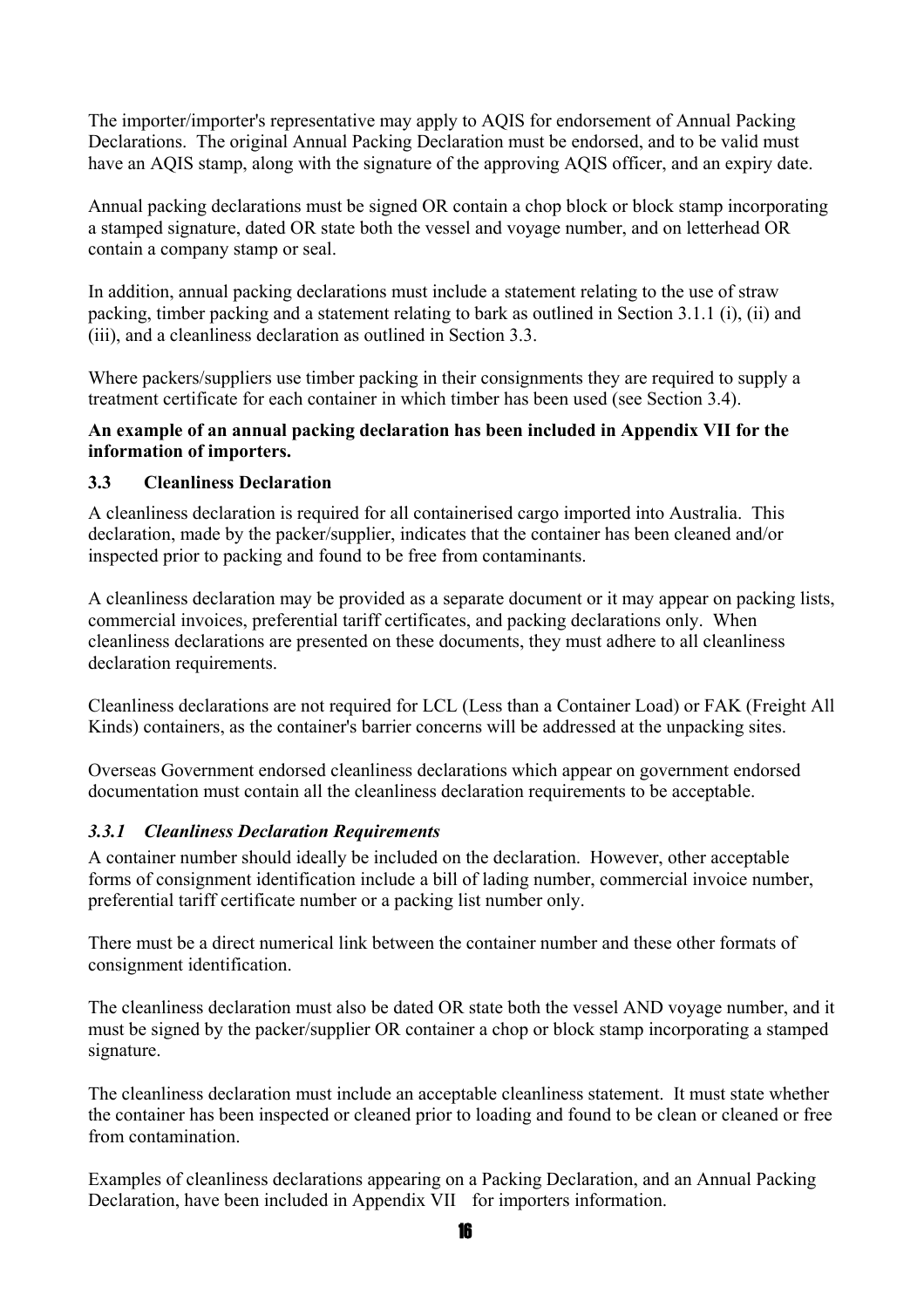#### **3.4 Certification of treatments used for timber packing**

Treatment of packing timbers is not mandatory, but if untreated timber is used containers must be unpacked at a break-bulk depot to permit inspection. Immediate release of a container with packing timber is not permitted unless the timber has been treated by an approved method (see Section 2.2.2(b) and Appendices I, II and III).

All containers destined for country unpacking addresses must receive a tailgate inspection as stipulated in Section 2.2.1.

Treatment certificates must be presented to AQIS on request. Provision of treatment certificates does not necessarily mean a container will be granted immediate release. AQIS reserves the right to inspect any containers entering Australia.

Appendices I, II, III and IV include information relating to AQIS approved treatments, including a general format for treatment certificates of timber packing treated before use in a container.

Overseas Government treatment certificates, generally referred to as Phytosanitary Certificates, must contain all the relevant treatment information to be acceptable.

AQIS has registered a limited number of overseas companies including Italian Fumigation Companies or operators to carry out approved pre-shipment treatments. Generally, commercial certificates are accepted as valid until they are found to be unreliable due to detection of live insect infestation or other quarantine problems associated with certified timber. When this occurs, acceptance of certificates from that source will be withdrawn.

Importers are invited to contact AQIS officers at the addresses given in Section 5 for more information on the acceptability of certificates for overseas treatments.

#### **3.5 Quarantine Entry requirements for containers carrying goods subject to Quarantine**

A Quarantine Entry (QE) must be lodged by the importer or his authorised agent for any container that is subject to quarantine.

Quarantine action may be required for a number of reasons, including untreated timber packing, uncertified timber packing, straw packing country destination or incomplete manifest information. Customs brokers who are connected to the Australian Customs service (ACS) COMPILE and electronically lodge QE information will receive information relating to the consignments quarantine status, via their COMPILE entry message advice.

#### **3.6 Container Manifests**

Due to the changes that have been implemented by AQIS, the barrier information that is required by AQIS is now received via different avenues (refer to packing declaration). However, certain information is still required from shipping companies or in some cases freight forwarders on the consignments that are arriving on an overseas vessel.

This information can be presented by the responsible parties either as an electronically reported manifest (this refers only to electronic manifest providers and the appropriate Sea Cargo Automated (SCA) vessels), a full paper manifest or a manifest summary which must indicate the following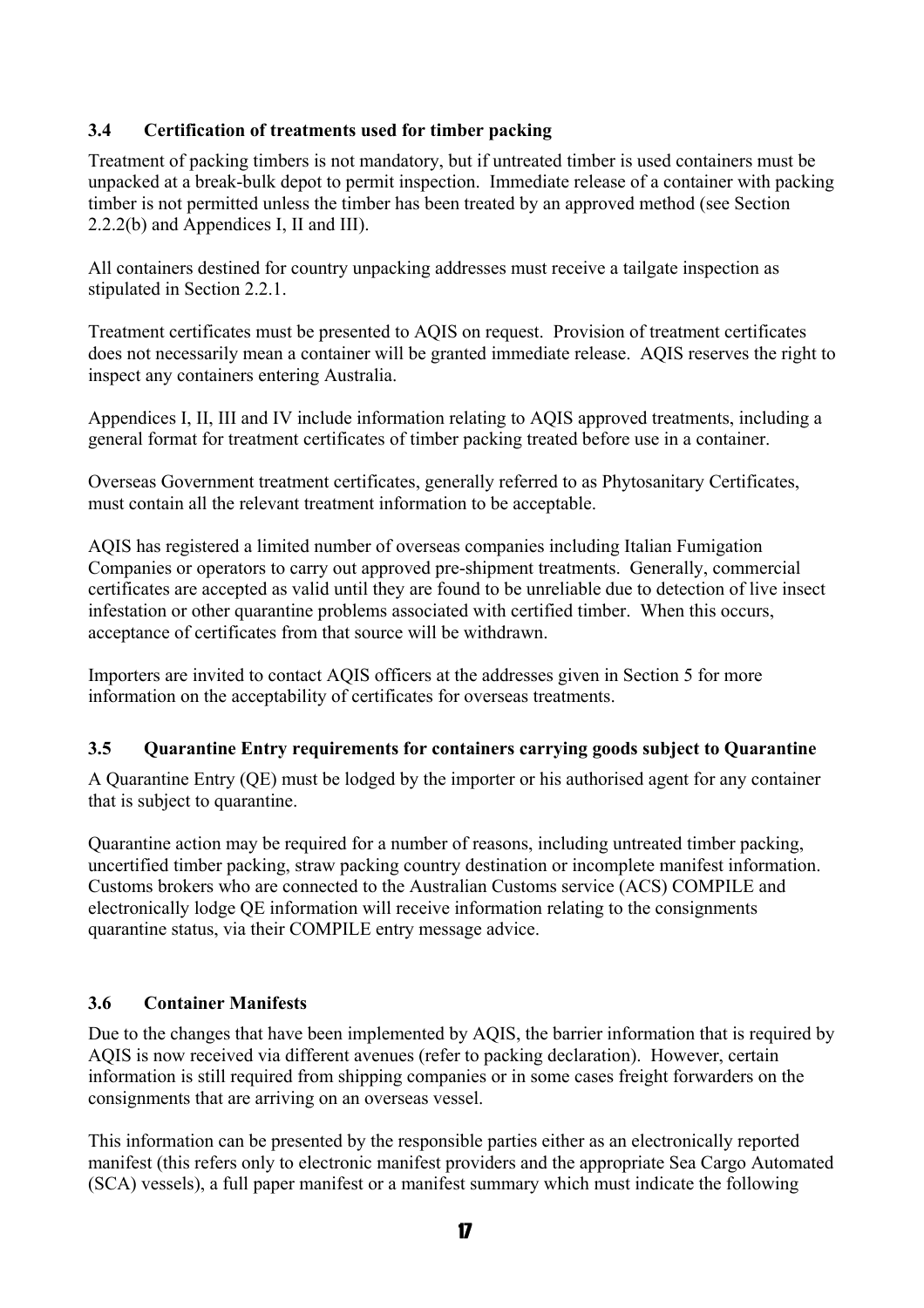information:

- name of discharging vessel
- container number including prefix
- whether FCL, LCL, FAK or Empty
- brief description of the goods; and
- indication if the container has any pre-treated timber components.

#### **3.7 Follow-up inspection**

To check the authenticity of documentation, AQIS has adopted a system of follow-up inspection. Where a quarantine infringement is detected all subsequent containers from that source arriving at Australian ports may be diverted to break-bulk depots for unpacking until AQIS is satisfied that all quarantine requirements have been met.

#### **3.8 Quarantine fees**

Under provisions of the *Quarantine Act 1908*, AQIS is obliged to charge fees for inspection, supervision of treatment and travelling expenses. Fees are subject to periodic review and incorporated within the legislation.

#### **4. QUARANTINE PROCEDURES FOR AIR CARGO CONTAINERS**

Containers used by the air transport industry are designed to meet specific airworthiness standards and are usually constructed from metal with no exposed timber. These containers are normally unpacked at approved break-bulk depots at airports where Australian Customs Service and AQIS operate.

#### **4.1 Cleanliness of Containers**

Soil contamination on containers must be removed by cleaning.

#### **4.2 Quarantine requirements for immediate release**

For immediate release of air cargo containers to unpacking addresses in the metropolitan area of the port of entry, AQIS must have the following information:

- declaration by exporter or consignor that the container is not carrying untreated timber packing or straw;
- adequate description of goods to satisfy AQIS that they are not subject to quarantine; and
- container is not contaminated with material of plant or animal origin.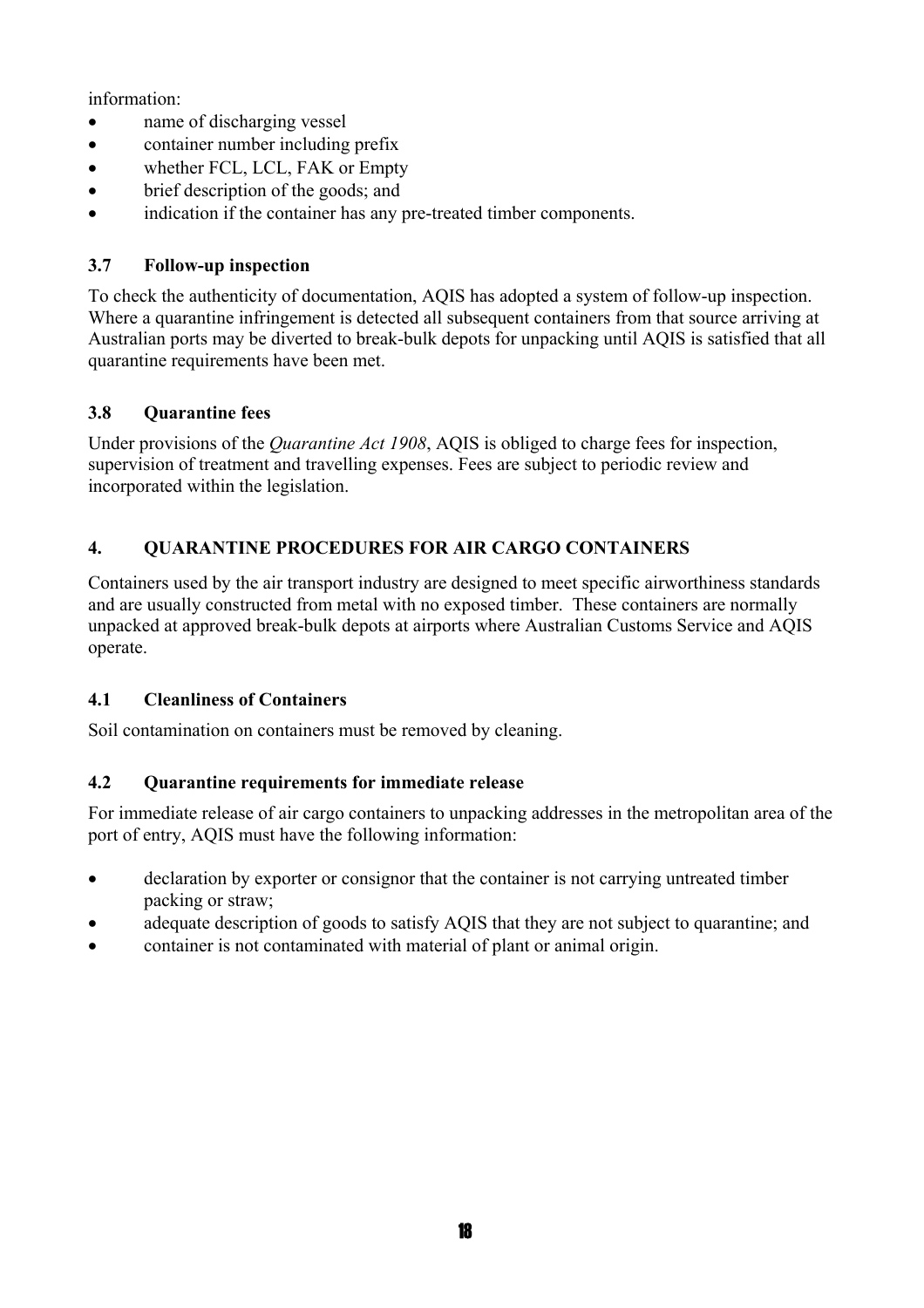#### **5. FURTHER INQUIRIES**

Inquiries may be directed to the addresses listed below. For information on specific operational aspects within approved ports, inquiries should be directed to the Manager, Import Clearance, AQIS at the relevant port.

| <b>NATIONAL OFFICE - CANBERRA</b>          |                                              |
|--------------------------------------------|----------------------------------------------|
| National Manager                           |                                              |
| Cargo Management, AQIS                     |                                              |
| GPO Box 858                                |                                              |
| CANBERRA ACT 2601                          |                                              |
| Telephone: (02) 6272 5523                  |                                              |
| Fax: (02) 6272 5226                        |                                              |
| <b>NEW SOUTH WALES</b>                     | <b>VICTORIA</b>                              |
| Locked Bag 6                               | PO Box 1006                                  |
| MASCOT NSW 2020                            | TULLAMARINE VIC 3043                         |
| Telephone: (02) 9364 7222                  | Telephone: (03) 8318 6700                    |
| Fax: (02) 9364 7340                        | Fax: (03) 8318 6701                          |
| <b>QUEENSLAND</b>                          | <b>SOUTH AUSTRALIA</b>                       |
| PO Box 778                                 | GPO Box 63                                   |
| BRISBANE QLD 4001                          | PORT ADELAIDE SA 5015                        |
| Telephone: (07) 3246 8755                  | Telephone: (08) 8305 9700                    |
| Fax: (07) 3839 9313                        | Fax: (08) 8305 9820                          |
| <b>WESTERN AUSTRALIA</b>                   | <b>AUSTRALIAN CAPITAL TERRITORY</b>          |
| Department of Agriculture WA               | PO Box 7193                                  |
| PO Box 1410                                | Canberra Mail Centre ACT 2610                |
| CANNING VALE WA<br>6970                    | Telephone: (02) 6272 5131                    |
| Telephone: (08) 9311 5333                  | Fax: (02) 6239 7351                          |
| Fax: (08) 9455 3052                        |                                              |
| <b>TASMANIA</b>                            | <b>NORTHERN TERRITORY</b>                    |
| Department of Primary Industry & Fisheries | Department of Primary Industry and Fisheries |
| PO Box 347                                 | <b>GPO Box 2268</b>                          |
| <b>NORTH HOBART</b><br>7002<br><b>TAS</b>  | <b>DARWIN</b><br>0801<br>NT                  |
| Telephone: (03) 6233 3352                  | Telephone: (08) 8999 2311                    |
| Fax: (03) 6233 3307                        | Fax: (08) 8999 2049                          |

In overseas countries information may be obtained through offices of AUSTRADE, which are associated with Australian Diplomatic Missions.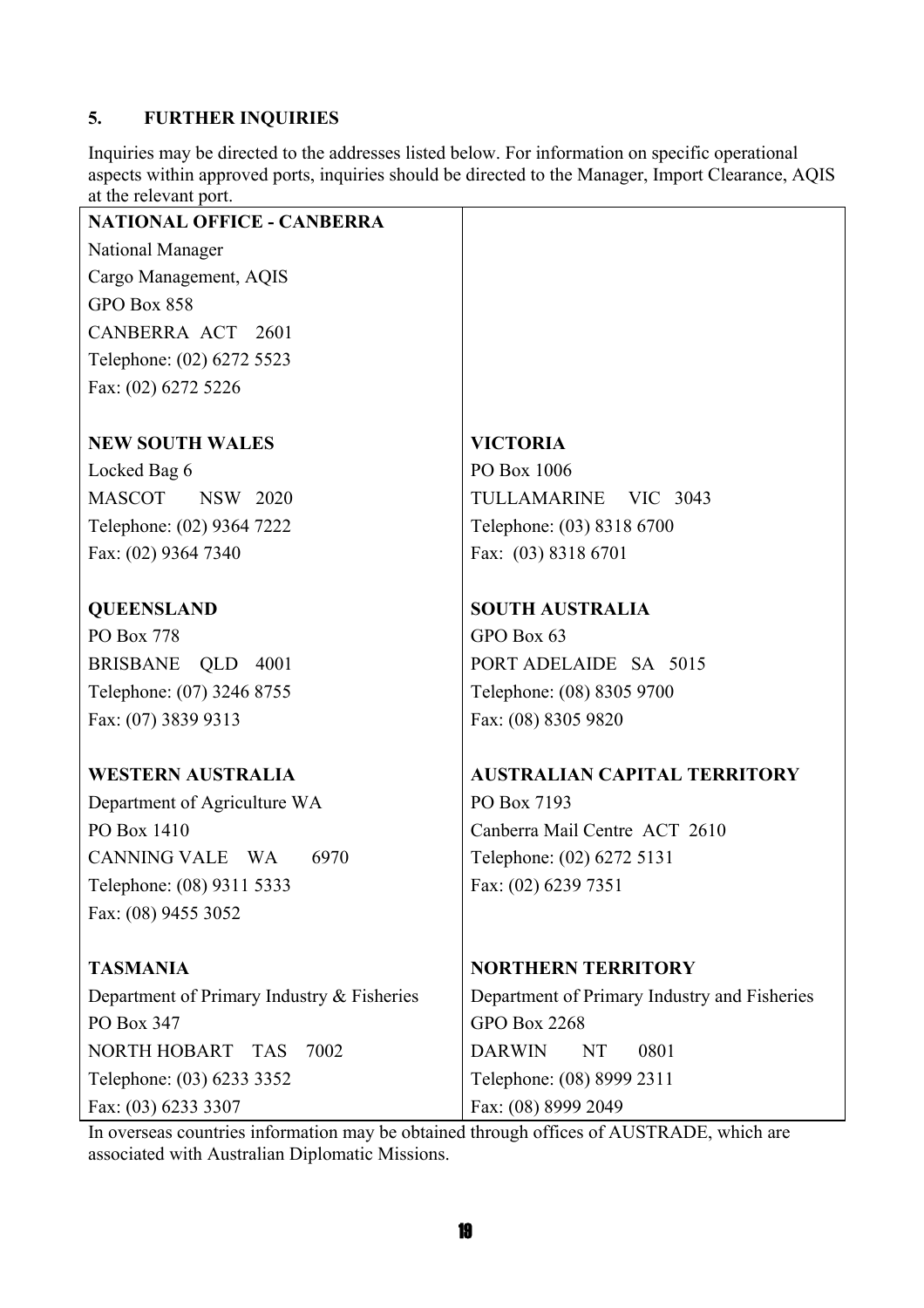#### **APPENDIX I: APPROVED PERMANENT PRESERVATIVE TREATMENTS FOR TIMBER.**

Preservative treatments that are approved by AQIS for permanently preserved timber, exposed timber components of containers, timber packing and wooden articles are those that are capable of excluding insect infestation from timber for the operational life of the container or timber product.

To be acceptable to AQIS, preservative treatments are required to protect timber against the conditions and biological hazards to a minimum level of H2 as defined for Hazard Class H2 in Australian Standard AS 1604 Timber Preservative Treated Sawn and Round. Preservative treatments must also remain resistant to leaching and chemical change over time.

Note: All references to Australian Standard AS1604 should be interpreted as meaning the latest version of that standard.

Whilst there is no specific requirement for the pre-treatment of timber, immediate release will only be given to containers that have been treated to AQIS specifications. Exposed timber components of untreated containers must be inspected by AQIS before the container is released.

#### **1. PRESERVATIVE PENETRATION**

In some timbers, it is not always possible to achieve the required levels of preservative penetration. In these cases alternative, more permeable timbers should be used.

The preservative penetration of the zone required to be penetrated, as specified below, must not be less than the levels stated for each preservative.

#### **1.1 The zone required to be penetrated for solid timber**

Full penetration by the preservative, of the cross-section of a piece of treated timber is desirable.

When this cannot be achieved, the following minimum preservative penetration pattern must be achieved in at least nine out of ten specimens.

- a) If the species of timber used is of natural durability class 1 or 2 (as defined in AS 1604) the preservative shall penetrate all of the sapwood. Preservative penetration of the heartwood is not required.
- b) If the species is of natural durability class 3 or 4, (as defined in AS 1604) the preservative must penetrate all the sapwood, AND IN ADDITION, one of the following requirements will apply:
	- i) where the lesser cross-sectional dimension is greater than 35mm, the penetration shall not be less than 8mm from any surface. Where the lesser cross-sectional dimension is equal to or less than 35mm, the penetration shall not be less than 5mm from any surface

OR

ii) unpenetrated heartwood will be permitted, provided that it comprises less than 20% of the cross sectional area of the piece AND does not extend more than halfway through the piece from one surface to the opposite surface AND does not exceed half the dimension of the side in the cross-section on which it occurs.

#### **1.2 The zone required to be penetrated for laminated veneer products**

Products (plywood and laminated veneer lumber or LVL) with veneers treated before or after gluing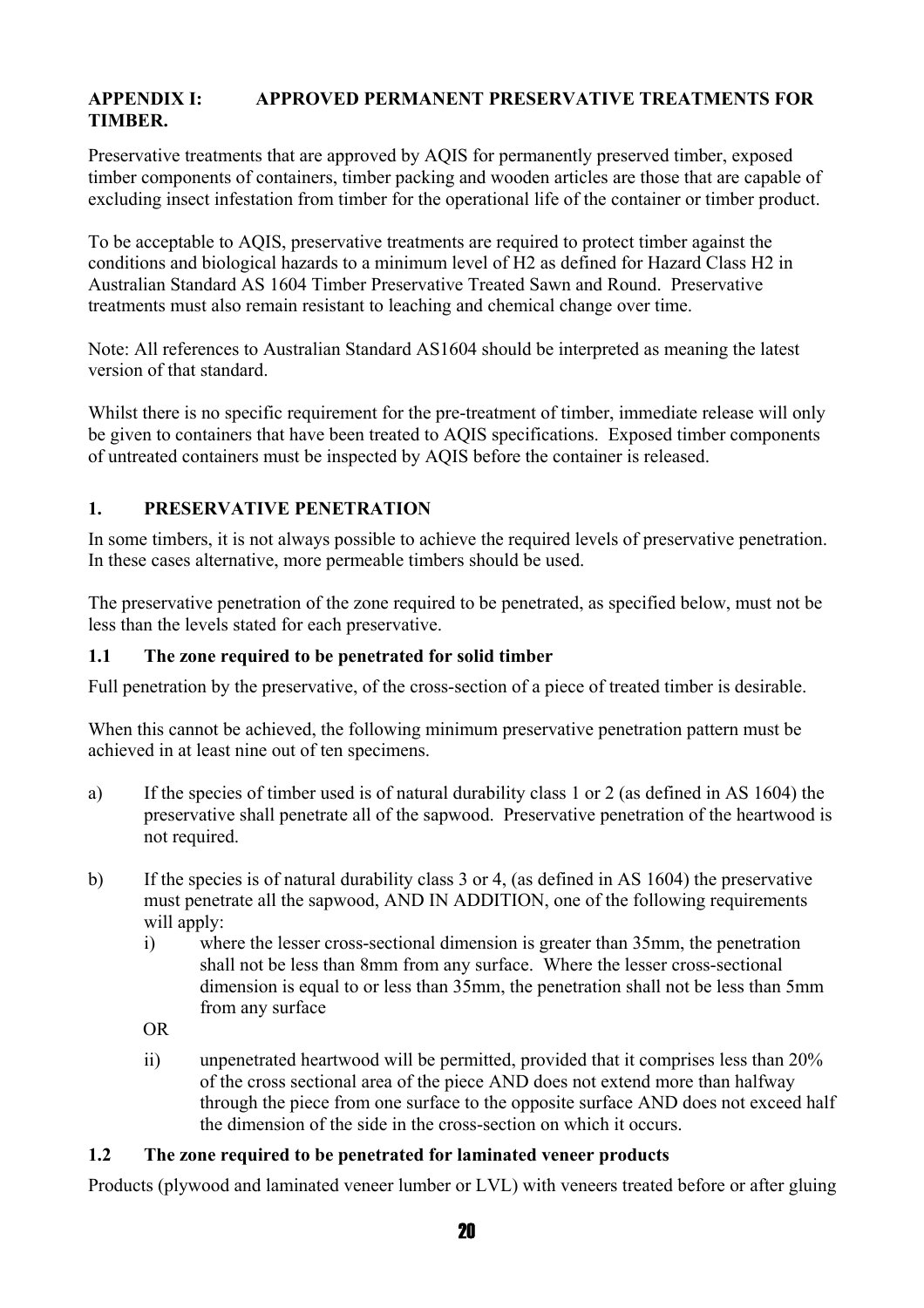will be analysed for preservative penetration according to the requirements for solid wood. This penetration is generally easier to achieve by treating veneers before gluing but this can negatively impact upon glue bond quality. An alternative method of protection is by glue line treatment, but the thickness of the veneer shall be no greater than that proven to be effective and approved by AQIS. Current approvals allow for individual veneers to be no greater than 1.8mm thickness. Thicker outer (face) veneers may be used if completely impregnated using methods additional to glue-line treatment.

#### **2. PRESERVATIVES FOR TREATING TIMBER**

The preservatives that have been approved for treating timber for use in cargo containers and timber packaging may be classified as water-borne preservatives, and non water-borne preservatives.

#### **2.1 Water Borne Preservatives**

#### *2.1.1 Copper chrome arsenic (CCA) preservatives*

These preservatives are mixtures of various compounds of copper, chromium and arsenic. Preservatives of this type must be formulated from either salts or oxides of bivalent copper, hexavalent chromium and pentavalent arsenic. In the formulated preservative and the solution used to treat the timber, the ratio of these active elements shall fall within the following limits

• Copper: 23-25% Chromium 38-45% Arsenic 30-37%.

The minimum concentration of CCA-type preservative in the zone required to be penetrated shall be 0.320% mass/mass (elemental copper + elemental chromium + elemental arsenic) based on the oven dried mass of the wood. This shall be deemed to be the minimum legal requirement.

Calculation of charge retentions relies on a number of assumptions. These are listed in the example below. Minimum charge retention for each CCA preservative may be calculated as follows:

- a) Each elemental concentration of copper, chromium and arsenic is converted to the form in which it appears in the formulation; ie
- %Cu to % Cu formulation eg %Cu to %CuSO45H<sub>2</sub>O
- %Cr to % Cr formulation and eg %Cr to %  $K_2Cr_2O_7$
- % As to % As formulation eg % As to %  $As<sub>2</sub>OS<sub>.2</sub>H<sub>2</sub>O$

b) Formulation concentrations are then added to provide a Total Formulation Value (TFV); ie %CuSO<sub>4</sub>.5H<sub>2</sub>O + % K<sub>2</sub>Cr<sub>2</sub>O<sub>7</sub> + % As<sub>2</sub>O<sub>5</sub>.2H<sub>2</sub>O = %TFV

- c) The % TFV is then multiplied by the wood density/100. In the absence of more detailed information, 500 kg/m<sup>3</sup> may be assumed as the wood density value for pinus timbers and 1000 kg/m<sup>3</sup> assumed as the value for hardwoods, therefore;
- % $TFV x wood density/100 = piece retention$

In general, piece retention is about 60% of charge retention and so Charge retention = piece retention x 1.6

The CCA preservatives that appear in Table 2.1.1 are currently approved for treating sawn timber and veneer.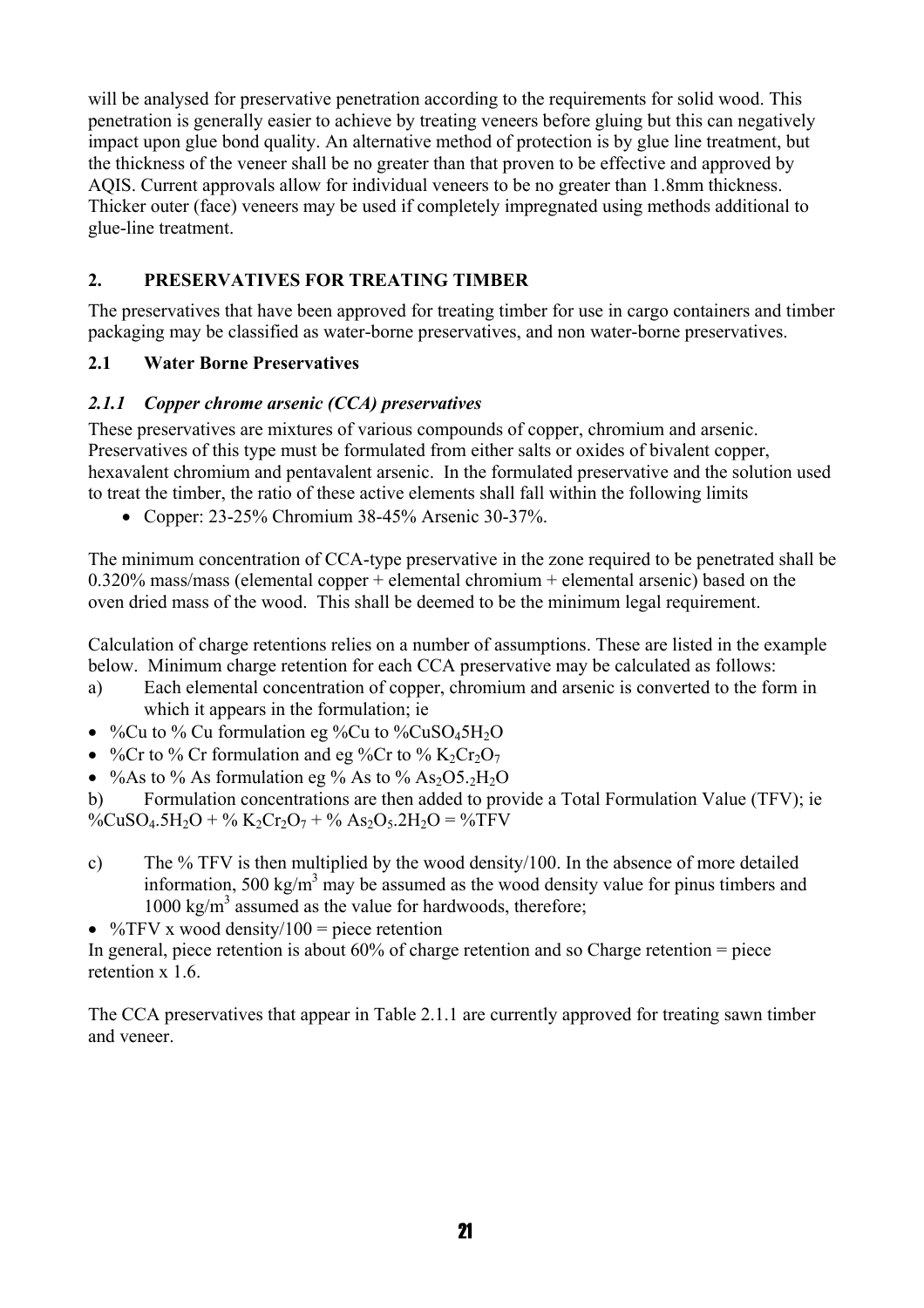| Preservative               | <b>Minimum Preservative Retention in the</b> |
|----------------------------|----------------------------------------------|
|                            | <b>Penetration Zone</b>                      |
|                            | % mass/mass based upon the oven dried        |
|                            | mass of the treated wood                     |
| Ascu A                     | 0.32                                         |
| <b>Bicurith C</b>          | 0.32                                         |
| Boliden K 33               | 0.32                                         |
| Celbronze PT               | 0.32                                         |
| Celcure A                  | 0.32                                         |
| Celcure AN                 | 0.32                                         |
| Celcure A (oxide)          | 0.32                                         |
| Celcure AO                 | 0.32                                         |
| Celcure $A(P)$             | 0.32                                         |
| Celcure A Paste            | 0.32                                         |
| Celcure C                  | 0.32                                         |
| Celcure C72                | 0.32                                         |
| Celcure K33                | 0.32                                         |
| Chemicca Impretect C       | 0.32                                         |
| Chemicca Impretect C Oxide | 0.32                                         |
| Chemonite                  | 0.32                                         |
| Copas LC/A                 | 0.32                                         |
| Cryptogil C                | 0.32                                         |
| Cryptogil CP               | 0.32                                         |
| Cryptogil CO               | 0.32                                         |
| Cryptogil COP              | 0.32                                         |
| Cryptogil COP2             | 0.32                                         |
| Duralin K33                | 0.32                                         |
| Fujisolute                 | 0.32                                         |
| Fujisolute CCA type B      | 0.32                                         |
| Greenwood                  | 0.32                                         |
| Impretect C                | 0.32                                         |
| Injecta CCA-C              | 0.32                                         |
| Injecta K33                | 0.32                                         |
| Injecta K33-C              | 0.32                                         |
| Injecta Osmose K33-C       | 0.32                                         |
| Kemira K33 type B          | 0.32                                         |
| Kemira K33 type C          | 0.32                                         |
| Kemwood CCA -C             | 0.32                                         |
| Kemwood K33 type B         | 0.32                                         |
| Kemwood K33 type C         | 0.32                                         |
| Lahontuho K33              | 0.32                                         |
| Laporte CCA type 1         | 0.32                                         |
| Laporte CCA type 2         | 0.32                                         |
| Laporte CCA type C         | 0.32                                         |
| Malenit CCA                | 0.32                                         |
| Mekure T1                  | 0.32                                         |
| Mekure T2                  | 0.32                                         |
| Neo Malenit                | 0.32                                         |

**Table 2.1.1: Currently approved CCA preservatives**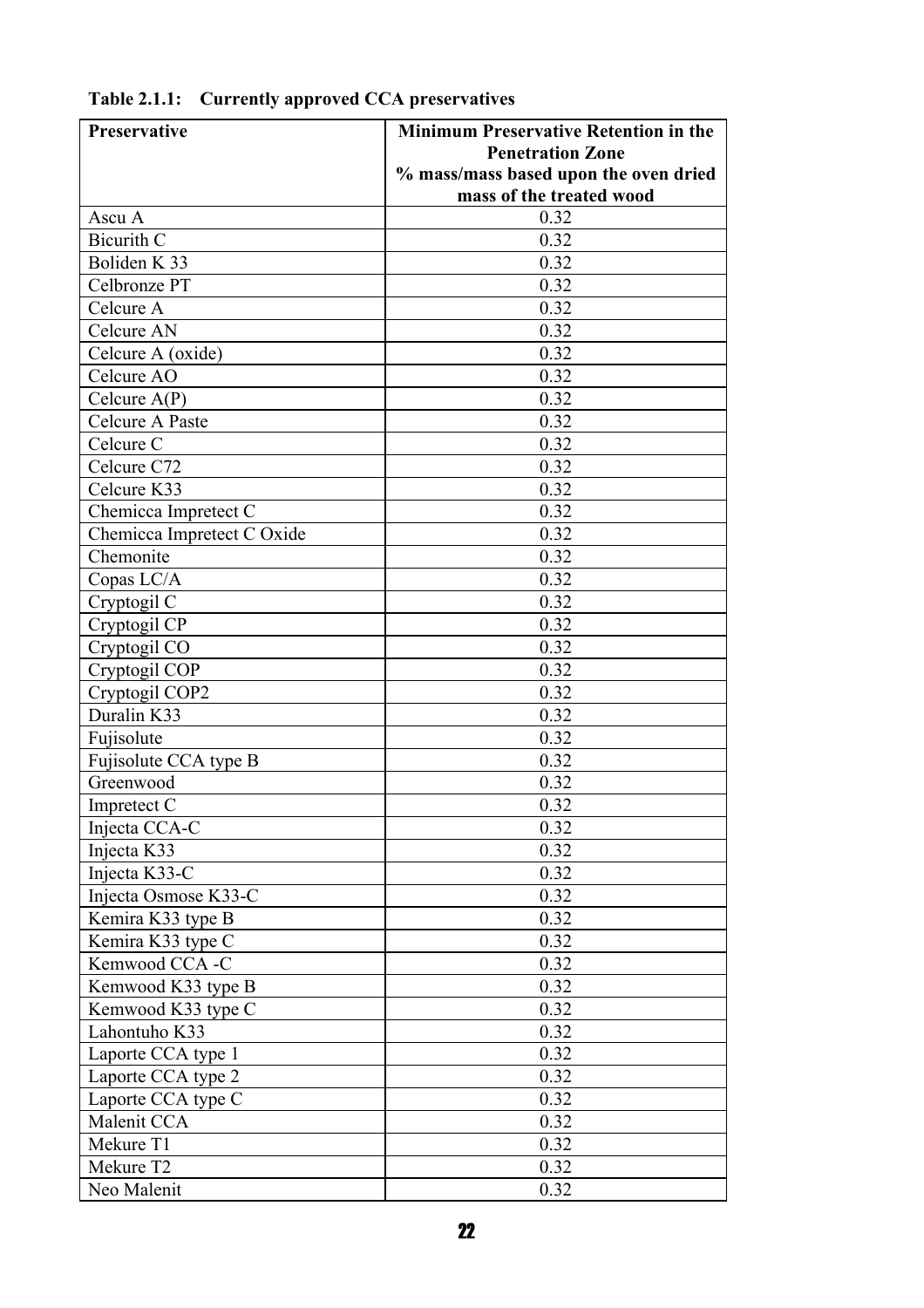| Nissan CCA            | 0.32         |
|-----------------------|--------------|
| Nissan CCA type C     | 0.32         |
| Osmose CCA Oxide      | 0.32         |
| Osmose Celcure AO     | 0.32         |
| Osmosalts             | 0.32         |
| Osmose K33            | 0.32         |
| Osmose K33 type C     | 0.32         |
| Oxcel                 | 0.32         |
| Pentagreen            | 0.32         |
| Permawood type B      | 0.32         |
| Permawood type C      | 0.32         |
| Permawood CCA         | 0.32         |
| Permawood CF          | 0.32         |
| Quantum $CCA -60\%$   | 0.32         |
| Quantum CCA Oxide     | 0.32         |
| Rentokil CCA type C   | 0.32         |
| Rentokil K33          | 0.32         |
| Sarmix 3              | 0.32         |
| Sarmix Oxcel          | 0.32         |
| Sarmix Oxcel C        | 0.32         |
| Sarmix Oxcel C-680    | 0.32         |
| Supa Timber PM        | 0.32         |
| Superwolmanzout-CO    | 0.32         |
| Tanalith C            | 0.32         |
| Tanalith CA           | 0.32         |
| Tanalith CO           | 0.32         |
| Tanalith CCA Oxide C  | 0.32         |
| <b>Tanalith CP</b>    | 0.32         |
| Tanalith K33          | 0.32         |
| <b>Tanalith NCA</b>   | 0.32         |
| Tanalith Oxide CO     | 0.32         |
| Tanalith Oxide C      | 0.32         |
| Tanalith Oxide C 3310 | 0.32         |
| Tanalith U            | 0.32         |
| Timpro CCA type 1     | 0.32         |
| Toyosol type 1        | 0.32         |
| Toyosol type 3        | 0.32         |
| Treatim CCA           | 0.32         |
| Wolman CCA            | 0.32         |
| Wolman CCA - B        | 0.32         |
| Wolman CCA - C        | 0.32         |
|                       |              |
| Wolman CCA type O     | 0.32<br>0.32 |
| Wolman CCA type S     | 0.32         |
| Wolmanzout CO         |              |
| Woodlast              | 0.32         |
| Yoneda                | 0.32         |

Note: Basilit C, Basilit CCA type A, Basilit UA, Basilit CCA type B and Basilit UA No. 132 are no longer manufactured. However containers whose timber components were previously treated with these products will be accepted without inspection in Australian ports, provided all other conditions are complied with.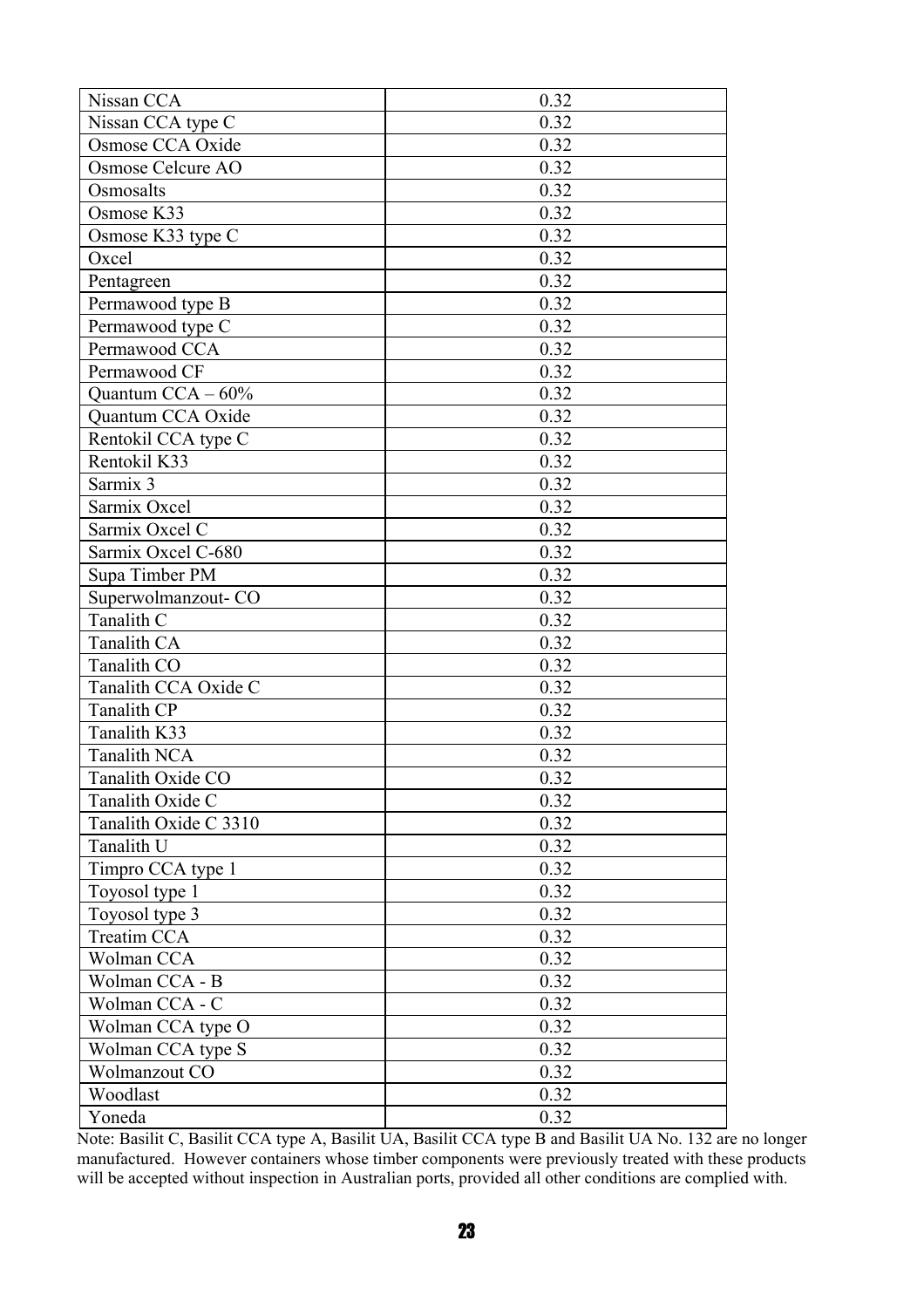#### *2.1.2 Copper chromium boron (CCB) salts*

Commencing 1 November 1999, AQIS no longer recognised the use of CCB chemicals.

#### *2.1.3 Copper chromium fluorine (CCF)*

The minimum concentration of copper, chromium and fluorine in the zone required to be penetrated shall be 0.56% mass/mass (elemental copper + elemental chromium + elemental fluorine) based on the oven dried mass of the treated wood.

Preservatives of this type shall be formulated from either salts or oxides of bivalent copper and hexavalent chromium. In the CCF formulated preservative and the solution used to treat the timber, the ratio of these active elements shall fall within the limits:

• Copper: 30% minimum, Chromium 50% minimum, Fluorine 5% minimum.

Currently approved CCF type preservatives are presented in Table 2.1.3.

#### **Table 2.1.3: Currently approved CCF preservatives**

| <b>Preservative</b> | <b>Total active elements (TAE)</b> |                 |                 | <b>Minimum TAE</b><br><b>Retention in the</b><br><b>Penetration Zone %</b><br>mass/mass |
|---------------------|------------------------------------|-----------------|-----------------|-----------------------------------------------------------------------------------------|
|                     | Copper                             | <b>Chromium</b> | <b>Fluorine</b> |                                                                                         |
| Korasit CKF         | 30% minimum                        | 50% minimum     | 5% minimum      | 0.56                                                                                    |

#### *2.1.4 Ammoniacal Copper Quaternary 2100 (ACQ 2100) preservatives*

Ammoniacal copper quaternary preservatives are a mixture of copper compounds and didecyldimethyl ammonium chloride (DDAC). In the formulated preservative and the preservative used to treat the timber, the composition of the active chemicals must fall within the limits as specified in AS1604.

- Cu  $57 66\%$
- DDAC  $33 44\%$ .

The minimum concentration of this type of preservative in the zone required to be penetrated shall be 0.350% mass/mass (elemental copper + DDAC) based on the oven dried mass of the wood. This shall be deemed to be the minimum legal requirement.

Currently approved ACQ2100 type preservatives are presented in Table 2.1.4.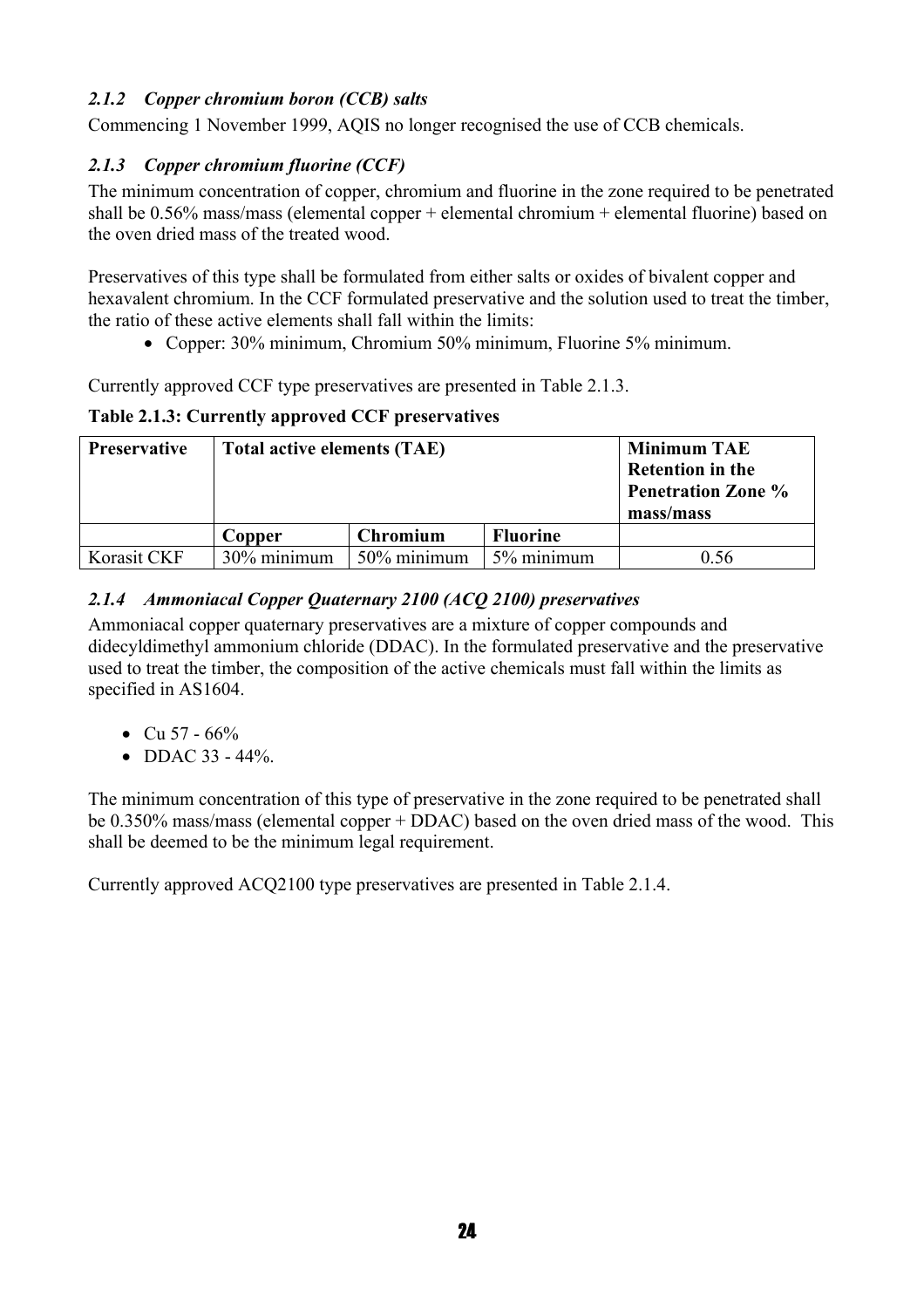| <b>Preservative</b>  | Copper | Quaternary<br><b>Ammonium Compound</b> | <b>Minimum</b><br><b>Preservative</b><br><b>Retention in the</b><br><b>Penetration Zone</b><br>$%$ mass/mass |
|----------------------|--------|----------------------------------------|--------------------------------------------------------------------------------------------------------------|
| Copper +DDAC         | 57-66% | 33-44%                                 | 0.350                                                                                                        |
| (Laporte ACQ 2100    |        |                                        |                                                                                                              |
| ACQ Type D           |        |                                        |                                                                                                              |
| Korasit KS,          |        |                                        |                                                                                                              |
| Lignosan G)          |        |                                        |                                                                                                              |
| $Copper + BAC$       | 45-66% | $33 - 54\%$                            | 0.350                                                                                                        |
| (ACQ97, Celcure      |        |                                        |                                                                                                              |
| AC-500; Celcure      |        |                                        |                                                                                                              |
| AC-800 and Mitrex    |        |                                        |                                                                                                              |
| ACQ, Osmose          |        |                                        |                                                                                                              |
| Nature Wood /        |        |                                        |                                                                                                              |
| <b>Osmose Nature</b> |        |                                        |                                                                                                              |
| <b>Wood NW 100)</b>  |        |                                        |                                                                                                              |

#### **Table 2.1.4: Currently approved Copper + DDAC, Quaternary preservatives**

#### *2.1.5 Boron and alkyl ammonium preservatives*

These preservatives are a mixture of boric acid and dialkyldimethylammonium chloride (DDAC) and are approved for their DDAC content and not the borate component (which has not been shown to be equivalent to Hazard level 2 as per Australian Standard AS 1604).

Treated timber must contain not less than 44% of the minimum retention as DDAC. The minimum concentration of this type of preservative in the zone required to be penetrated shall be 1.56% mass/mass (elemental boron + DDAC) based on the oven dried mass of the wood. This shall be deemed to be the minimum legal requirement.

Currently approved boron and alkyl ammonium type preservatives are presented in Table 2.1.5

**Table 2.1.5: Currently approved Boron + DDAC preservatives** 

| <b>Preservative</b> | <b>Boron</b> | <b>Alkyl Ammonium</b><br>Compound | <b>Minimum Preservative Retention</b><br>in the Penetration Zone<br>$%$ mass/mass |
|---------------------|--------------|-----------------------------------|-----------------------------------------------------------------------------------|
| Celbor P            | $3.6\%$      | 44%                               | .56                                                                               |

#### *2.1.6 Copper azole preservatives*

Copper azole wood preservatives are a mixture of copper and triazole compounds. In the formulated preservative and the preservative used to treat the timber, the concentration of the triazole expressed as a percent of total active ingredients shall fall within the following limits:

- Tebuconazole 4.18% 3.42%
- Cyproconazole  $1.64 1.34\%$

The minimum concentration of this type of preservative in the zone required to be penetrated, shall be:

• 0.27% mass/mass (elemental copper + Tebuconazole), or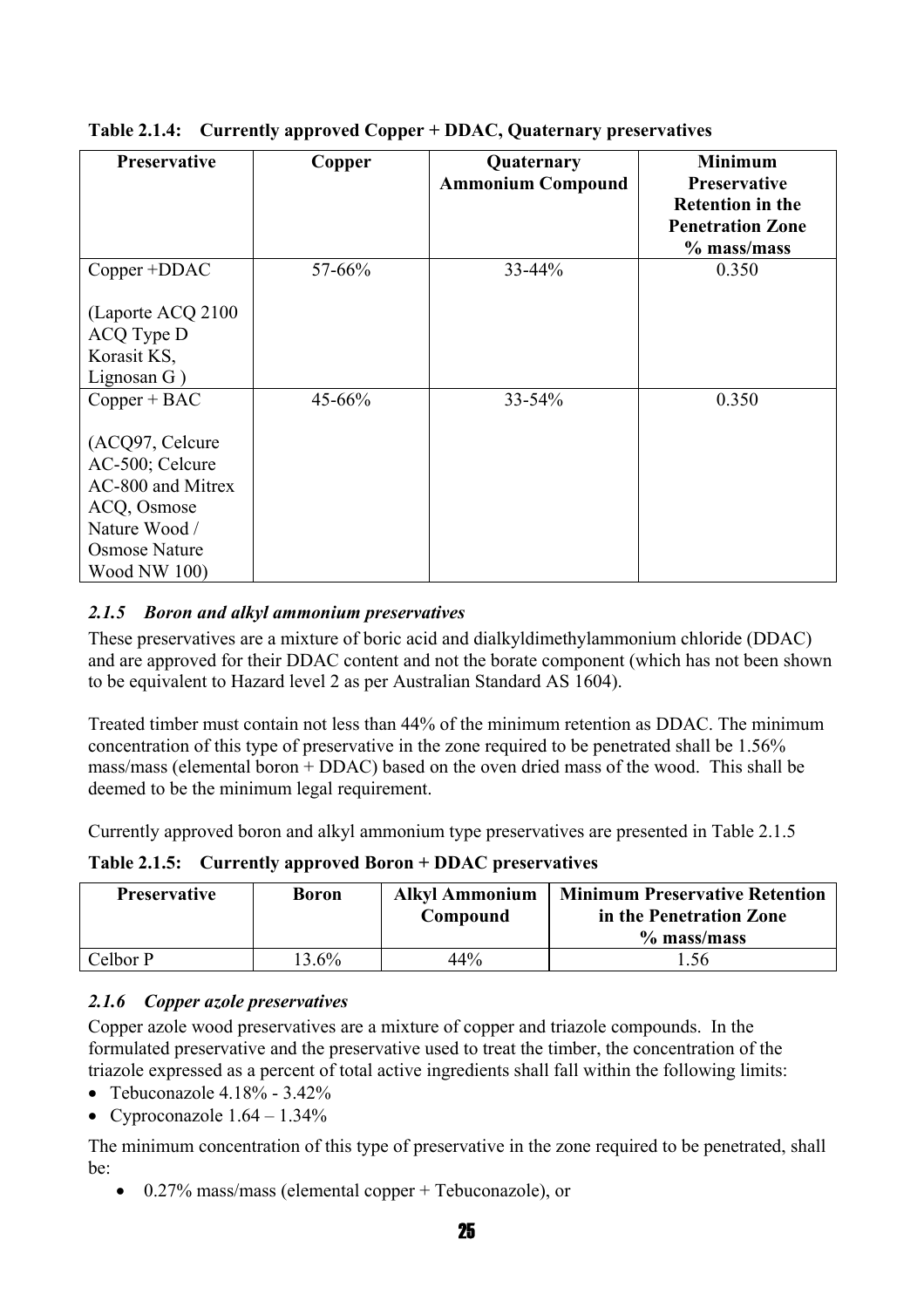• 0.38% mass/mass (elemental copper  $+$  Cyproconazole),

based on the oven dried mass of the wood.

Currently approved copper azole preservatives are presented in Table 2.1.6

**Table 2.1.6: Copper azole preservatives** 

| <b>Preservative</b>      | <b>Minimum Preservative Retention in the Penetration Zone</b><br>$%$ mass/mass |  |  |
|--------------------------|--------------------------------------------------------------------------------|--|--|
| Tanalith <sup>®</sup> E  | 0.27                                                                           |  |  |
| Tanalith <sup>®</sup> CY | 0.38                                                                           |  |  |

\*These are minimum charge loadings of commercial preservatives based on treated wood volume.

#### *2.1.7 Cu-HDO and boric acid preservative (Bis-(N-Cyclohexyldiazeniumdioxy)-copper)*

Cu-HDO wood preservatives are a mixture of copper compounds, HDO and boric acid. In the formulated preservative and the preservative used to treat the timber, the composition of the ingredients (must be expressed as a percent of total active ingredients) shall fall within the following limits:

- Cu  $70-75%$
- $HDO$  19-24%
- B  $5-7\%$

The minimum concentration of this type of preservative in the zone required to be penetrated must be 0.255% mass/mass (elemental Cu+HDO+B) based on the oven dried mass of the wood. This shall be deemed to be the minimum legal requirement.

Currently approved Cu-HDO and boric acid preservatives are presented in Table 2.1.7

#### **Table 2.1.7: Cu-HDO preservatives**

| <b>Preservative</b> | <b>Minimum Preservative Retention in the Penetration Zone</b><br>$%$ mass/mass |  |  |  |
|---------------------|--------------------------------------------------------------------------------|--|--|--|
| Wolmanit CX-8       | 2.05                                                                           |  |  |  |
| Wolmanit CX-10      | 1 64                                                                           |  |  |  |
| Adolit KDA          | 1 64                                                                           |  |  |  |

#### *2.1.8 Copper, Boron acid and Polymeric biocide preservatives*

These preservatives are a mixture of copper compounds, boric acid and polymeric biocides. These active ingredients combine synergistically to give both insecticidal and fungicidal efficacy.

Currently approved Copper, Boron acid and Polymeric biocide preservatives are presented in Table 2.1.8

**Table 2.1.8** *Copper, Boron acid and Polymeric biocide preservatives*

| <b>Preservative</b>                                     | Copper | <b>Boron</b> | <b>Polymeric</b><br>biocide | <b>Minimum Preservative Retention</b><br>in the Penetration Zone<br>$%$ mass/mass |
|---------------------------------------------------------|--------|--------------|-----------------------------|-----------------------------------------------------------------------------------|
| $Copper + Boron +$<br>polymer betaine<br>(Impralit KDS) | 41%    | 33%          | 26%                         |                                                                                   |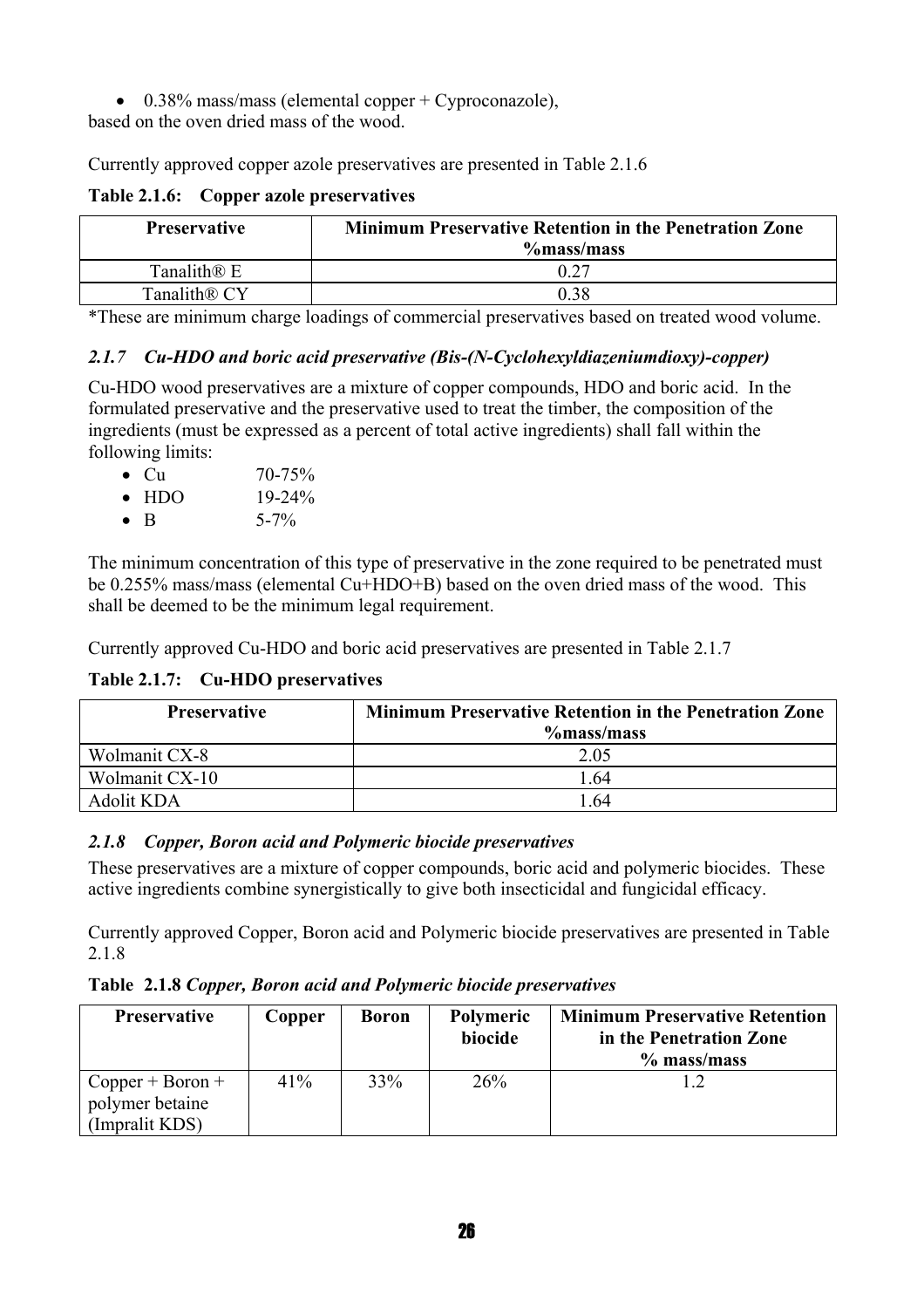#### **2.2 Other than Water-Borne Preservatives**

#### *2.2.1 Permethrin*

This preservative may be used by itself or with a fungicide and is usually dissolved in an organic solvent such as white spirits.

The minimum concentration of this type of preservative in the zone required to be penetrated must be **0.020% mass/mass (permethrin)** based on the oven dried mass of the wood.

Currently approved preservatives containing permethrin are shown in Table 2.2.1

**Table 2.2.1: Permethrin preservatives** 

| Agro Plus            | Supa Timber PM   |
|----------------------|------------------|
| Arbezol Spezial      | Tanalith T       |
| Celpruf P            | Vacsol N         |
| Gorvivac 050         | Vacsol N WR      |
| Kemvac B41           | Vacsol NA WR     |
| Organotect           | Vacsol NA wrl    |
| Protim AQ            | Vacsol QP        |
| Protim Timberlife H3 | Vacsol T         |
| Protim Trussguard H2 | Xylamon DVIL 313 |
| Protim 235WR         | Xylosan forte    |
| Protim LCWR          |                  |

#### *2.2.2 Deltamethrin*

This preservative may be formulated by itself or with a fungicide and is usually dissolved in an organic solvent such as white spirits. The minimum concentration of this type of preservative in the zone required to be penetrated must be 0.0020% mass/mass (deltamethrin) based on the oven dried mass of the wood or a minimum retention of  $0.03 \text{kg/m}^3$ . This shall be deemed to be the minimum legal requirement.

Formulation names for preservatives containing the active ingredient deltamethrin are not listed.

#### *2.2.3 Cypermethrin*

The minimum preservative retention of this type of preservative in the zone required to be penetrated must be 0.030% mass/mass (cypermethrin) based on the oven dried mass of the wood. This shall be deemed to be the minimum legal requirement.

Currently approved preservatives containing cypermethrin are shown in Table 2.2.3

**Table 2.2.3: Cypermethrin preservatives** 

| <b>Preservative</b> | <b>Minimum Preservative Retention in the Penetration Zone</b><br><b>%</b> mass/mass of cypermethrin |  |
|---------------------|-----------------------------------------------------------------------------------------------------|--|
| Celpruf $Z$         | 0.03                                                                                                |  |
| <b>Basilit CIS</b>  | 0 03                                                                                                |  |

#### *2.2.4 Fenvalerate*

A preservative which in addition to achieving adequate penetration has a minimum retention of 0.18  $\text{kg/m}^3$  fenvalerate\*. (AQIS is in the process of assessing the efficacy data associated with this chemical to determine whether or not it will be phased out).

\*The minimum charge loading of commercial preservatives based on treated wood volume.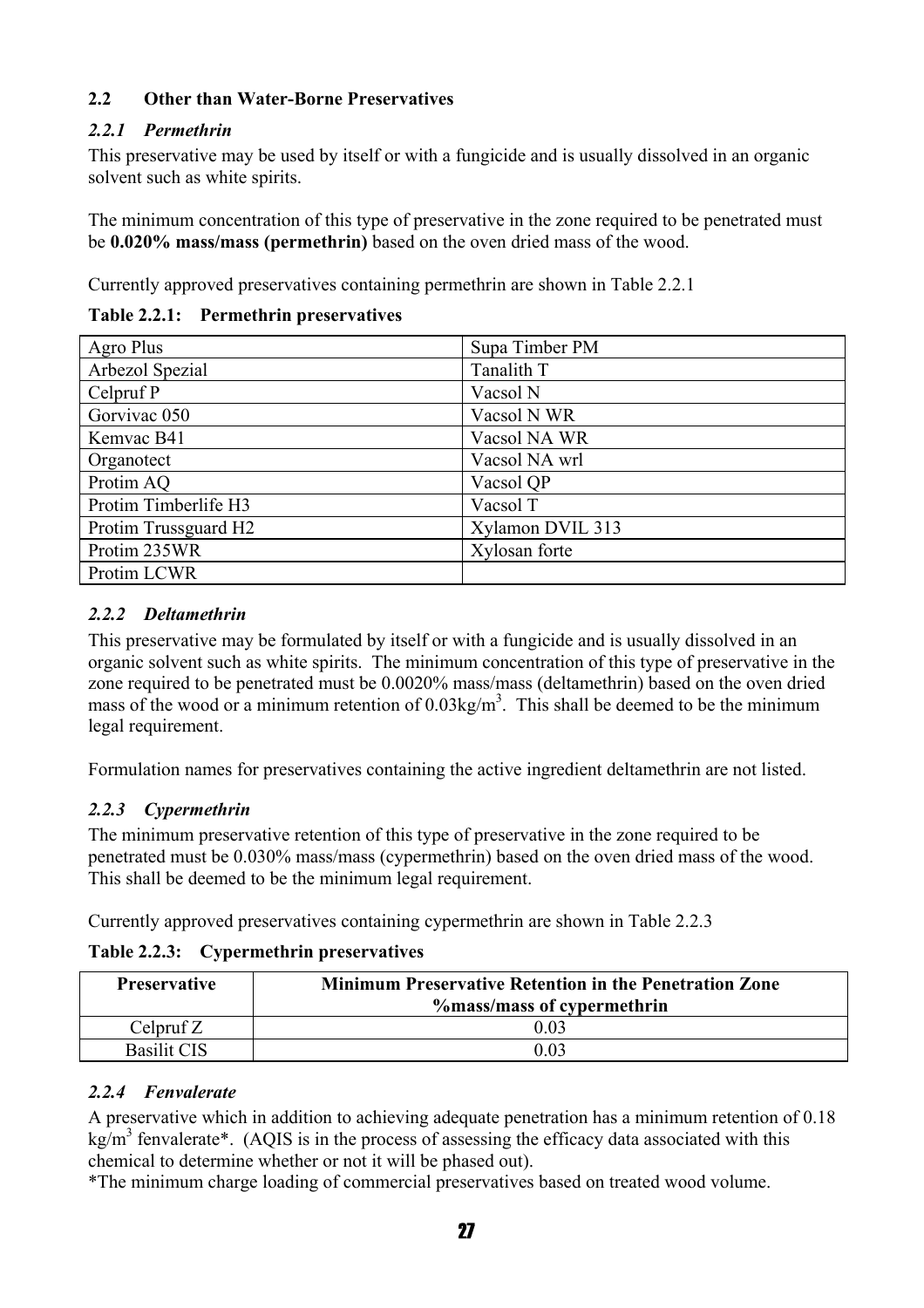#### *2.2.5 TBTO (Tributyltin oxide)*

A preservative which in addition to achieving adequate penetration has a minimum retention of  $4.8$ kg/m<sup>3</sup> tributyltin oxide\*. (FUNGICIDE ONLY no longer acceptable without insecticide if applied after 1 June 1999).

\*The minimum charge loading of commercial preservatives based on treated wood volume.

#### *2.2.6 Niedo - Woodgard*

A preservative which in addition to achieving adequate penetration has a minimum retention of 12 kg/m<sup>3</sup> boric acid\* equivalent plus  $12\text{kg/m}^3$  paraffin wax (Meets hazard level 1 only of AS1604 and will be phased out).

\*The minimum charge loading of commercial preservatives based on treated wood volume.

#### *2.2.7 Sumithion (Fenitrothion)*

A preservative which in addition to achieving adequate penetration has a minimum retention of 0.42 kg/m<sup>3</sup> fenitrothion\*. The following commercial formulation at a minimum charge retention indicated in brackets has been approved: Koshiace B  $(2.0 \text{ kg/m}^3)^*$ . (AQIS is in the process of assessing the efficacy data associated with this chemical to determine whether or not it will be phased out).

\*The minimum charge loading of commercial preservatives based on treated wood volume.

#### *2.2.8 Chlorfenapyr*

Currently approved preservatives containing Chlorfenapyr for use in solid timber are shown in Table 2.2.8

#### **Table 2.2.8 Chlorfenapyr**

| <b>Preservative</b> | Minimum Retention of Active Ingredient % mass/mass |  |  |
|---------------------|----------------------------------------------------|--|--|
| Meganium 2000 ST    | 0.005                                              |  |  |

#### *2.2.9 Bifenthrin*

Currently approved preservatives containing Bifenthrin for use in solid wood are shown in Table 2.2.9

#### **Table 2.2.9: Bifenthrin**

| <b>Preservative</b>     | Minimum Retention of Active Ingredient % mass/mass |  |  |
|-------------------------|----------------------------------------------------|--|--|
| Bistar (10% Bifenthrin) | 0.0047                                             |  |  |

#### **3. PRESERVATIVES FOR TREATING VENEER BASED PRODUCTS AND COMPOSITE BOARD PRODUCTS**

Veneer based products such as plywood and LVL will be accepted if veneers are treated with preservatives described for solid wood, and meet those specified retentions and penetrations. An alternative method of protection is glueline treatment.

#### **3.1 Glueline treatments of plywood**

The insecticides listed below are approved for use as glueline treatments provided no veneer in the plywood sheet is more than 2.5mm thick. The formulations listed have been shown to be efficacious in high pH phenolic adhesives.

For approved preservatives the minimum retention of active ingredients required is given below as %mass/mass.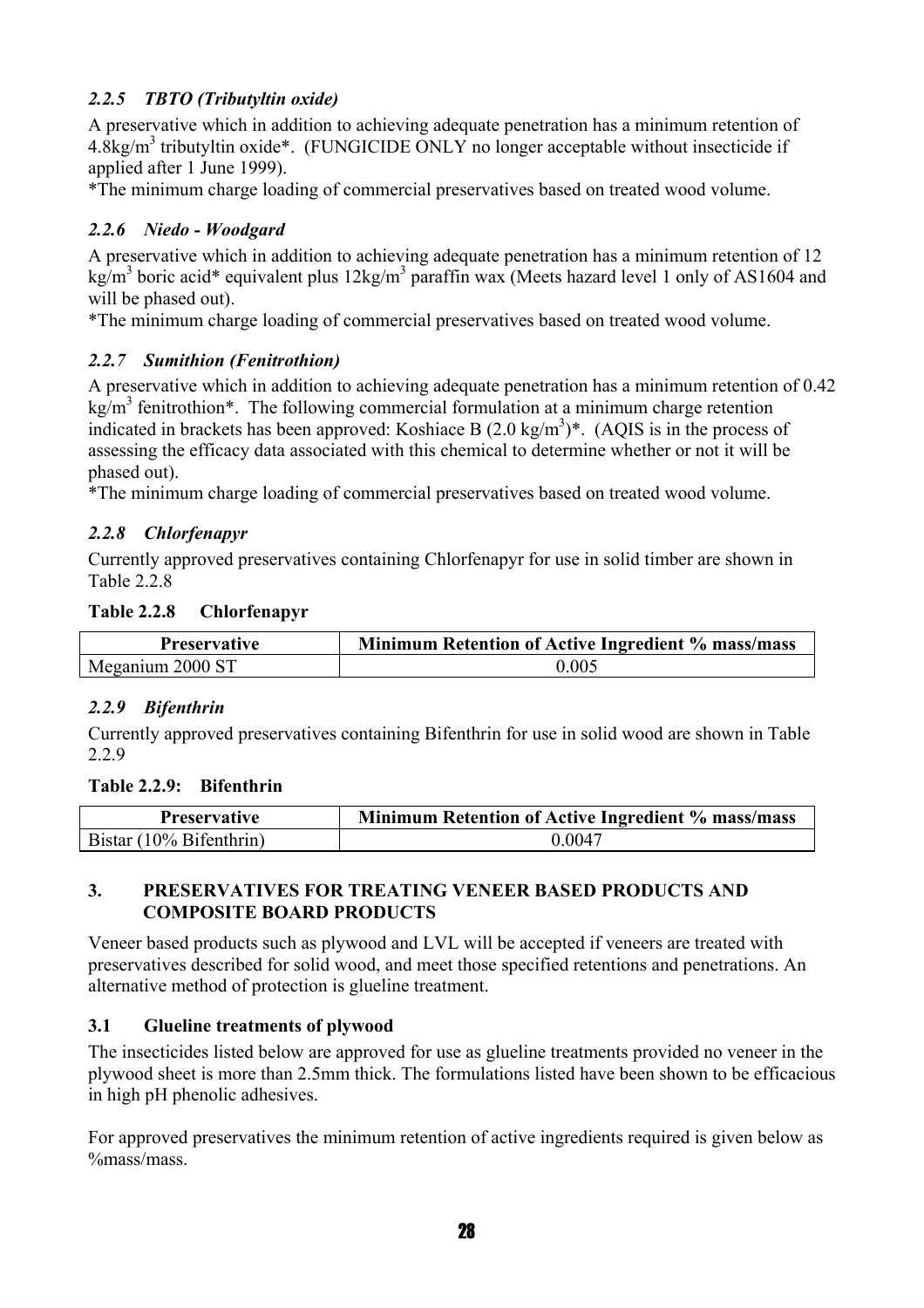Use the following equation to convert retention  $(\frac{\%m}{m})$  into retention (kg/m3):

#### Retention (kg/m3) = Retention (%m/m) x Density of plywood (kg/m3) 100

An anticipated change in 2005 for container flooring is that the approved insecticides will need to be used in combination with a fungicide.

#### *3.1.1 Phoxim®*

Currently approved formulations containing Phoxim® for use in plywood are shown in Table 3.1.1.

#### **Table 3.1.1: Phoxim®**

| <b>Formulation</b> | <b>Maximum Veneer</b><br><b>Thickness</b> | <b>Minimum Retention of Active</b><br>Ingredient<br>$\%$ m/m |      |                 |
|--------------------|-------------------------------------------|--------------------------------------------------------------|------|-----------------|
|                    |                                           | <b>Softwood</b>                                              | Mix  | <b>Hardwood</b> |
| Basileum SI84      | l.6 mm                                    | 0.25                                                         | 0.20 | 0.15            |
| Basileum SI84EC    | .6 mm                                     | 0.25                                                         | 0.20 |                 |

Note: Basileum SI-84 and Basileum SI-84 EC are effective at 1.4 kg active ingredient/m<sup>3</sup> retention rate in softwood plys and at 1.10 kg active ingredient/ $m<sup>3</sup>$  retention rate in keruing ply.

#### *3.1.2 Chlorfenapyr*

Currently approved formulations containing Chlorfenapyr for use in plywood are shown in Table 3.1.2

#### **Table 3.1.2: Chlorfenapyr**

| <b>Formulation</b> | <b>Maximum Veneer</b><br><b>Thickness</b> | <b>Minimum Retention of Active</b><br>Ingredient %m/m |     |          |
|--------------------|-------------------------------------------|-------------------------------------------------------|-----|----------|
|                    |                                           | Softwood                                              | Mix | Hardwood |
| Meganium 2000      | $1.8 \text{ mm}$                          |                                                       |     | 0.009    |
| Wolsit T-20        | 1.8 mm                                    | -                                                     |     | 0.014    |
| Tailileum 200      | 1.6 mm                                    |                                                       |     | 0.014    |
| Meganium 2003      | $.6 \text{ mm}$                           |                                                       |     | 0.005    |

Note: For Meganium 2000 and Wolsit T-20, efficacy tests were conducted on Keruing (*Diptocarpus* spp.) and European beech (*Fagus sylvaticus*). Accordingly these two formulations are only approved as a glueline treatment for plywood manufactured from hardwood substrates. Tailileum 200 has not been tested for European beech and therefore it is not approved for use with this species. As an approximate guide only, hardwoods suitable for manufacture of plywood for cargo containers are defined as timber with air dry densities of more than 550 kg/m<sup>3</sup>. Certificates must state veneer thickness.

#### *3.1.3 Imidacloprid*

Currently approved formulations containing Imidacloprid for use in plywood are shown in Table 3.1.3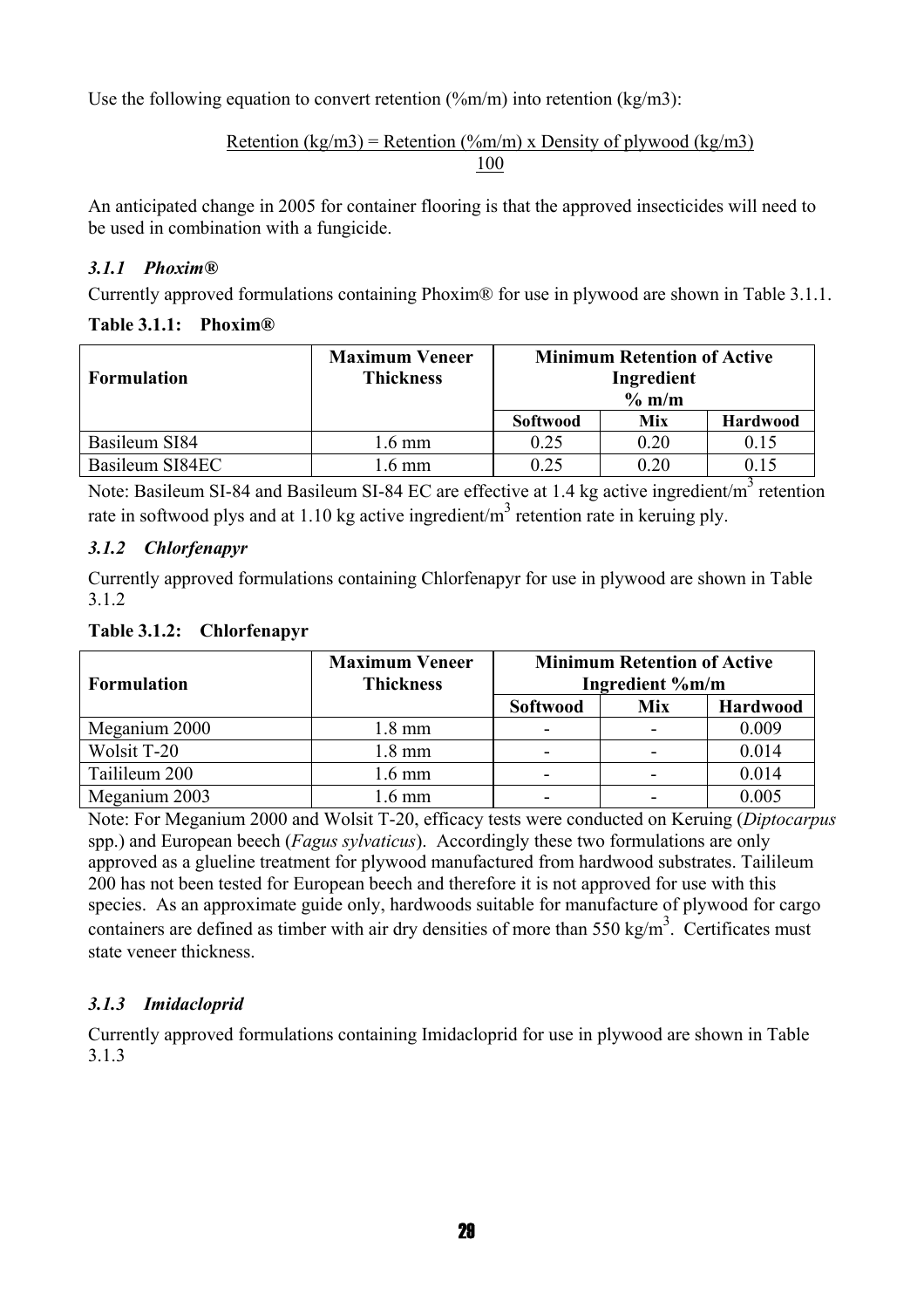#### **Table 3.1.3: Imidacloprid**

| <b>Formulation</b> | <b>Maximum Veneer</b><br><b>Thickness</b> | <b>Minimum Retention of Active</b><br>Ingredient %m/m |
|--------------------|-------------------------------------------|-------------------------------------------------------|
| Protecta C-02      | .8mm                                      | $0.02\,$                                              |
| Supraleum 150      | .8mm                                      | 0.02                                                  |
| Supraleum 75/OPP   | 6 <sub>mm</sub>                           |                                                       |

Note. Efficacy tests were conducted on Keruing (*Dipterocarpus* spp.) and European Beech (*Fagus sylvatica*) plywood. Accordingly, formulations of Imidacloprid are only approved as a glue line treatment for plywood manufactured from hardwood substrates. As an approximate guide only, hardwoods suitable for manufacture of plywood for cargo containers are defined as timbers with air dry densities of more than 550 kg/m<sup>3</sup>. Certificates must state veneer thickness.

#### *3.1.4 Bifenthrin*

Currently approved formulations containing Bifenthrin for use in plywood are shown in Table 3.1.4

#### **Table 3.1.4: Bifenthrin**

| <b>Preservative</b>     | <b>Maximum Veneer</b><br><b>Thickness</b> | <b>Minimum Retention of Active</b><br>Ingredient %m/m |
|-------------------------|-------------------------------------------|-------------------------------------------------------|
| Bistar (10% Bifenthrin) | $2.5 \text{ mm}$                          | 0.013                                                 |
| Protecta C-03           | .8mm                                      | 0.013                                                 |

Note. The formulation of Bifenthrin is approved as a glueline treatment for plywood manufactured from both softwood (coniferous) and hardwood substrates. As an approximate guide only, softwoods suitable for manufacture of plywood for cargo containers are defined as timbers with air dried densities less than  $550 \text{kg/m}^3$ . Certificates must state the veneer thickness.

#### *3.1.5 Cypermethrin*

Currently approved formulations containing Cypermethrin for use in plywood are shown in Table 3.1.5

| <b>Formulation</b>         | <b>Maximum Veneer</b><br><b>Thickness</b> | <b>Minimum Retention of Active</b><br>Ingredient %m/m |            |          |
|----------------------------|-------------------------------------------|-------------------------------------------------------|------------|----------|
|                            |                                           | <b>Softwood</b>                                       | <b>Mix</b> | Hardwood |
| Radaleum FHP - 60 (Theta-  | $1.6 \text{ mm}$                          | 0.033                                                 | 0.028      | 0.024    |
| cypemethrin formulation)   |                                           |                                                       |            |          |
| Radaleum FAP               | $1.6 \text{ mm}$                          | 0.075                                                 |            |          |
| (cypermethrin tetramethrin |                                           |                                                       |            |          |
| formulation)               |                                           |                                                       |            |          |
| Radaleum HP (cypermethrin  | $1.6 \text{ mm}$                          | 0.075                                                 |            |          |
| formulation)               |                                           |                                                       |            |          |
| Tailileum 300              | 6 <sub>mm</sub>                           |                                                       |            | 0.075    |

Note: Efficacy tests for Radaleum FAP and Radaleum HP were conducted on Radiata pine (*Pinus radiata* D. Don) plywood. Accordingly, the above Radaleum FAP and Radaleum HP formulations of Cypermethrin are only approved as a glue line treatment for plywood manufactured from softwood (coniferous) substrates. Radaleum FHP – 60 has been tested on both soft and hard wood plys.

The efficacy tests for the above Tailileum 300 formulation were conducted on keruing plywood. Therefore it is only approved for use in hardwood substrates.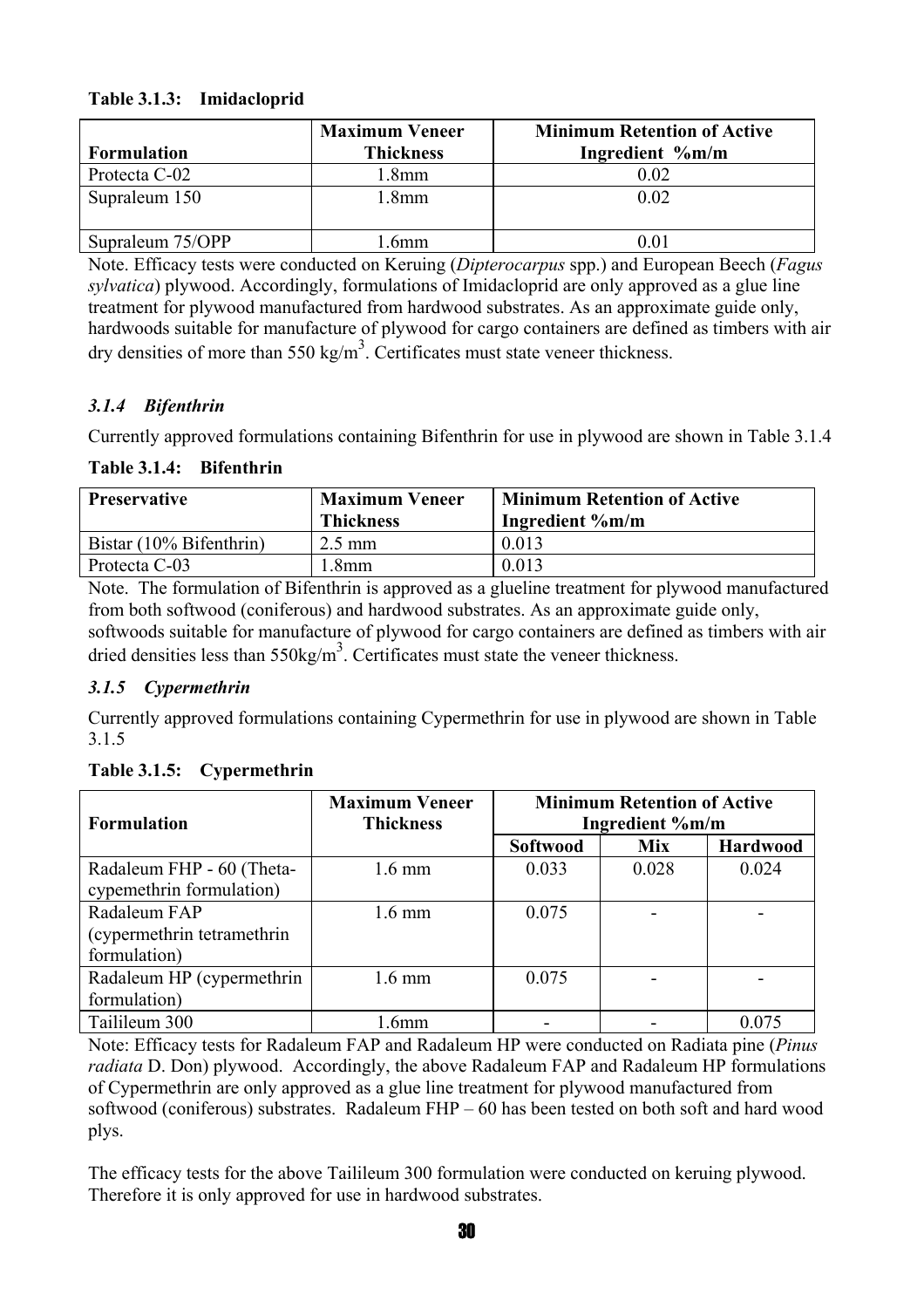Certificates must state the veneer thickness.

#### *3.1.6 Neonicotinoids*

Currently approved preservatives containing neonicotinoids for softwood plys are included in Table 3.1.6.

#### **Table 3.1.6 Neonicotinoids**

| <b>Preservative</b> | Minimum Retention of Active Ingredient % mass/mass in<br>softwood plys |
|---------------------|------------------------------------------------------------------------|
| Everwood DF         | 0.0145                                                                 |

#### **3.2 Veneer treatments applied before forming the plywood sheet**

Plywood (or other laminated veneer product) formed from veneers treated with CCA, ACQ 2100, Tanalith E, permethrin, deltamethrin or cypermethrin containing formulations would be acceptable, provided the minimum retention specified for the zone required to be penetrated for each preservative is achieved, and the effectiveness of the preservative was not affected by the processing.

#### **3.3 Glue treatments for particle and other composite board products.**

The insecticides listed below are approved for the use as glue treatments for particle and other composite board products.

#### *3.3.1 Phoxim®*

A preservative which achieves in addition to adequate penetration, a retention rate of 0.70 kg/m3 Phoxim® in the veneer.

Currently approved preservatives containing Phoxim are shown in Table 3.3.1.

#### **Table 3.3.1: Phoxim®**

| <b>Preservative</b> | <b>Minimum Retention Charge*</b><br>kg/m <sup>:</sup> | <b>Minimum Retention Charge*</b><br>1 <sup>b</sup> /ft <sup>3</sup> |
|---------------------|-------------------------------------------------------|---------------------------------------------------------------------|
| Basileum SI-84      |                                                       |                                                                     |
| Basileum SI-84 EC   |                                                       | 0.07                                                                |

\*These are minimum charge loadings of commercial preservatives based on treated wood volume. (AQIS is in the process of assessing the efficacy data associated with this chemical to determine whether or not it will be phased out.)

#### *3.3.2 Chlorfenapyr*

Currently approved preservatives containing Chlorfenapyr are shown in Table 3.3.2

| <b>Preservative</b> | <b>Maximum Veneer</b> | <b>Minimum Retention Charge %m/m</b> |  |
|---------------------|-----------------------|--------------------------------------|--|
|                     | <b>Thickness</b>      |                                      |  |
| Meganium 2000       | .8mm                  | $0.07\%$ m/m                         |  |
| Wolsit T-20         | .8 <sub>mm</sub>      | $0.07\%$ m/m                         |  |

#### **Table 3.3.2:** *Chlorfenapyr*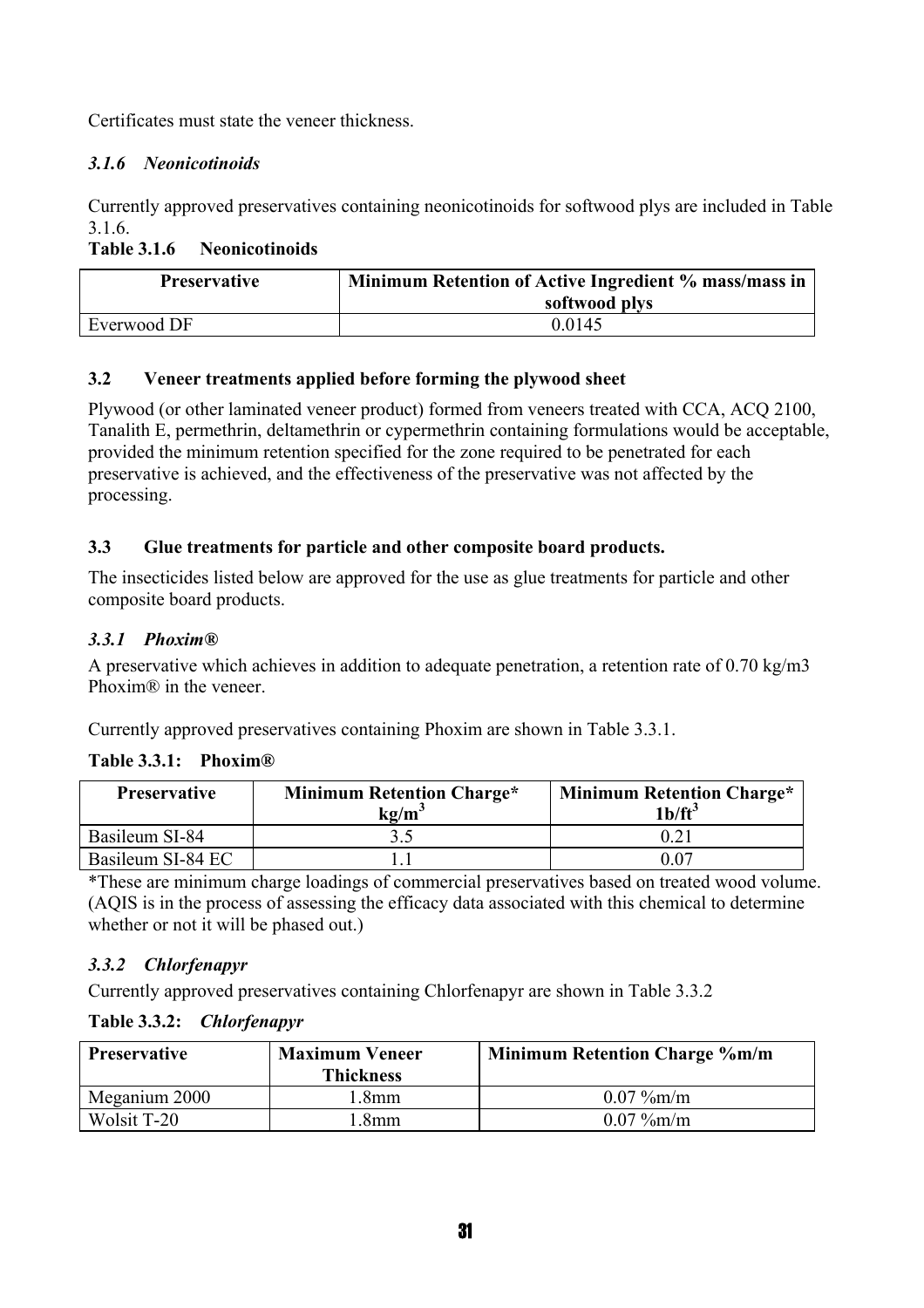#### **APPENDIX II: APPROVED NON-PERMANENT TREATMENTS FOR TIMBER – FUMIGATION TREATMENTS**

#### **1. Overview**

AQIS approved non-permanent treatments will kill insects present in the timber but give no protection against re-infestation.

Timber treated with non-permanent treatments must be packed in a container or shipped within 21 days of that treatment. The only exception is New Zealand. The timeframe between treatment and containerisation or shipment in New Zealand is 3 months. **Fumigations with methyl bromide or sulphuryl fluoride are the only approved treatments for packed containers. All other treatments must be applied prior to containerisation.** 

AQIS accepts newly manufactured panel products shipped within 3 months if they manufactured in Australia, Canada, Europe, Israel, Japan, New Zealand, United Kingdom or USA providing they have not been pre-used. For countries not mentioned above, the timeframe between manufacture and shipment must be less than 21 days. Valid certification must accompany each consignment (refer Appendix VII Section 5).

#### **2. Methyl bromide fumigation (CH3Br)**

Some information on the properties of methyl bromide and procedures necessary for effective fumigation are given in Appendix V.

Packing timbers, timber and wooden articles must be fumigated with methyl bromide at a concentration of 48 g/m<sup>3</sup> for 24 hours at a temperature of  $21^{\circ}$ C under normal atmospheric pressure (NAP).

For each 5<sup>o</sup>C the temperature is expected to fall below 21<sup>o</sup>C the fumigator must add 8 g/m<sup>3</sup> of methyl bromide. AQIS does not allow dosage compensation for temperatures above 21°C. AQIS does not accept treatments undertaken below 10°C.

For example the acceptable range at NAP is: 48  $g/m^3$  (3lbs/1000 cu ft) for 24 hours at 21 $^{\circ}$ C (70 $^{\circ}$ F) or above (standard dosage) 56g/m³ (3.5 lbs/1000 cu ft) for 24 hours at 16 - 20°C 64g/m<sup>3</sup> (4 lbs/1000 cu ft) for 24 hours at 11 - 15<sup>o</sup>C  $72g/m^3$  (4.5 lbs/1000 cu ft) for 24 hours at 10<sup>o</sup>C

Methyl bromide under vacuum is acceptable if applied at:  $64$ g/m<sup>3</sup> for 4 hours at or above 21<sup>o</sup>C under vacuum (660mm vacuum)  $64g/m<sup>3</sup>$  for 5 hours at 4 - 20 $^{\circ}$ C under vacuum (660mm vacuum).

The maximum thickness of the timber should not exceed 200mm and it should be stacked in a manner which allows adequate gas circulation between pieces. Correct fumigation procedures must be used (see Appendix V).

#### **3.** Sulphuryl fluoride (SO<sub>2</sub>F<sub>2</sub>) (Vikane®)

Sulphuryl fluoride is used extensively in the USA and certain other countries as a fumigant to control insect pests of timber. It should not be used on living plants or foodstuffs.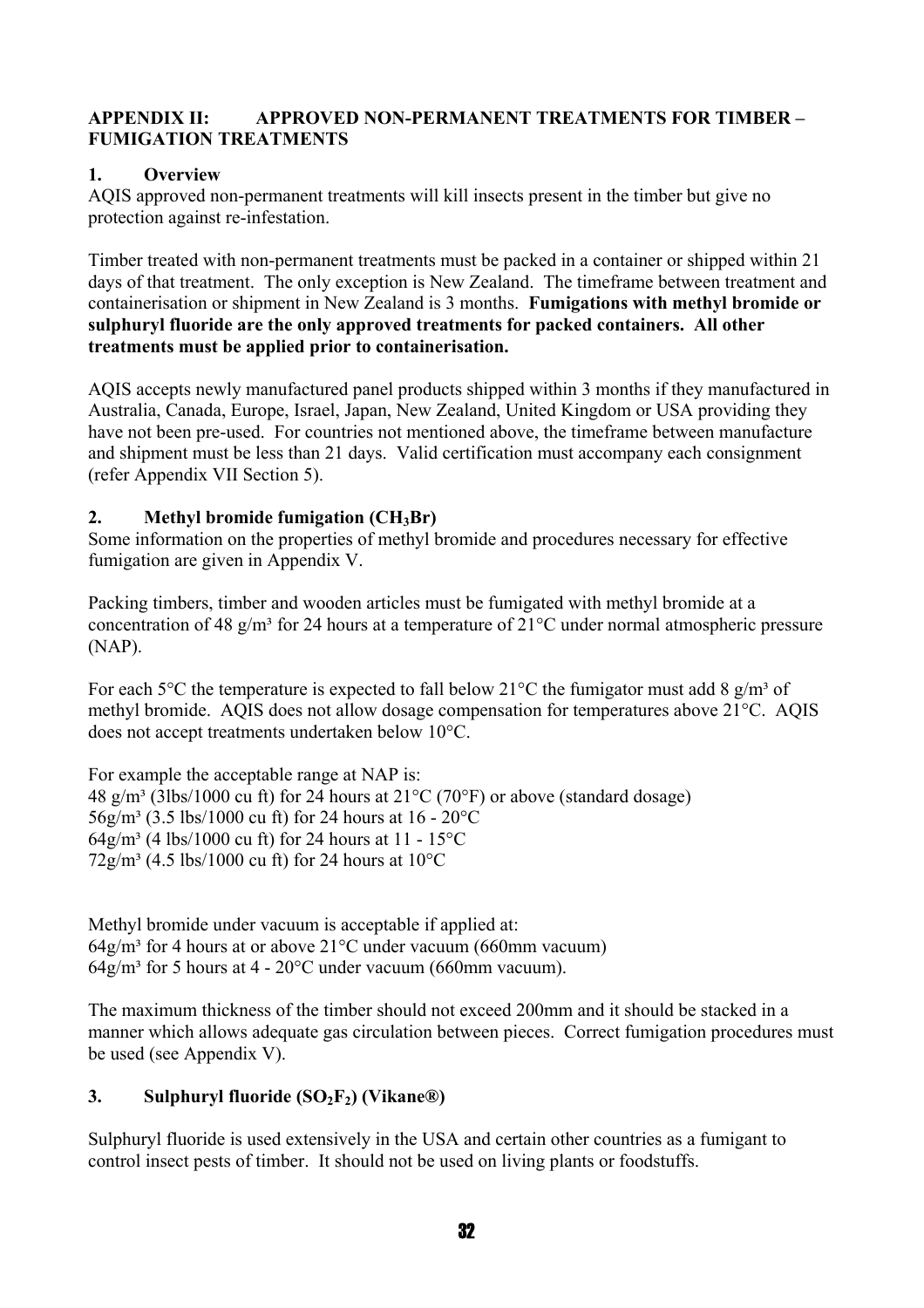However, it has an advantage over methyl bromide in that it can be used without any deleterious effects on photographic supplies, metals, electronic components, papers, leather, rubbers, plastics or wallpapers. It could be the preferred fumigant for timber packing associated with delicate electronic equipment where rubber is used as a component.

Dosages: Prescribed dosages of sulphuryl fluoride for the treatment of timber packaging are:

64g/m<sup>3</sup> (4 lb/1000 cu ft) for 16 hours at  $21^{\circ}$ C (70°F) or above

64g/m<sup>3</sup> (4 lbs/1000 cu ft) for 24 hours at  $15.5^{\circ}$ -20.5°C (60°-69°F)

 $80g/m^3$  (5 lbs/1000 cu ft) for 24 hours at 10°-15°C (50°-59°F)

 $104$ g/m³ (6.5 lbs/1000 cu ft) for 24 hours at  $4.5^{\circ}$ -9.5 $^{\circ}$ C (40 $^{\circ}$ -49 $^{\circ}$ F)

 $80g/m<sup>3</sup>$  (5 lbs/1000 cu ft) for 32 hours at 4.5°-9.5°C (40°-49°F)

® Registered trade name by Dow Chemical Company.

(AQIS is in the process of assessing the efficacy data associated with this chemical and may phase out its use as a quarantine treatment.)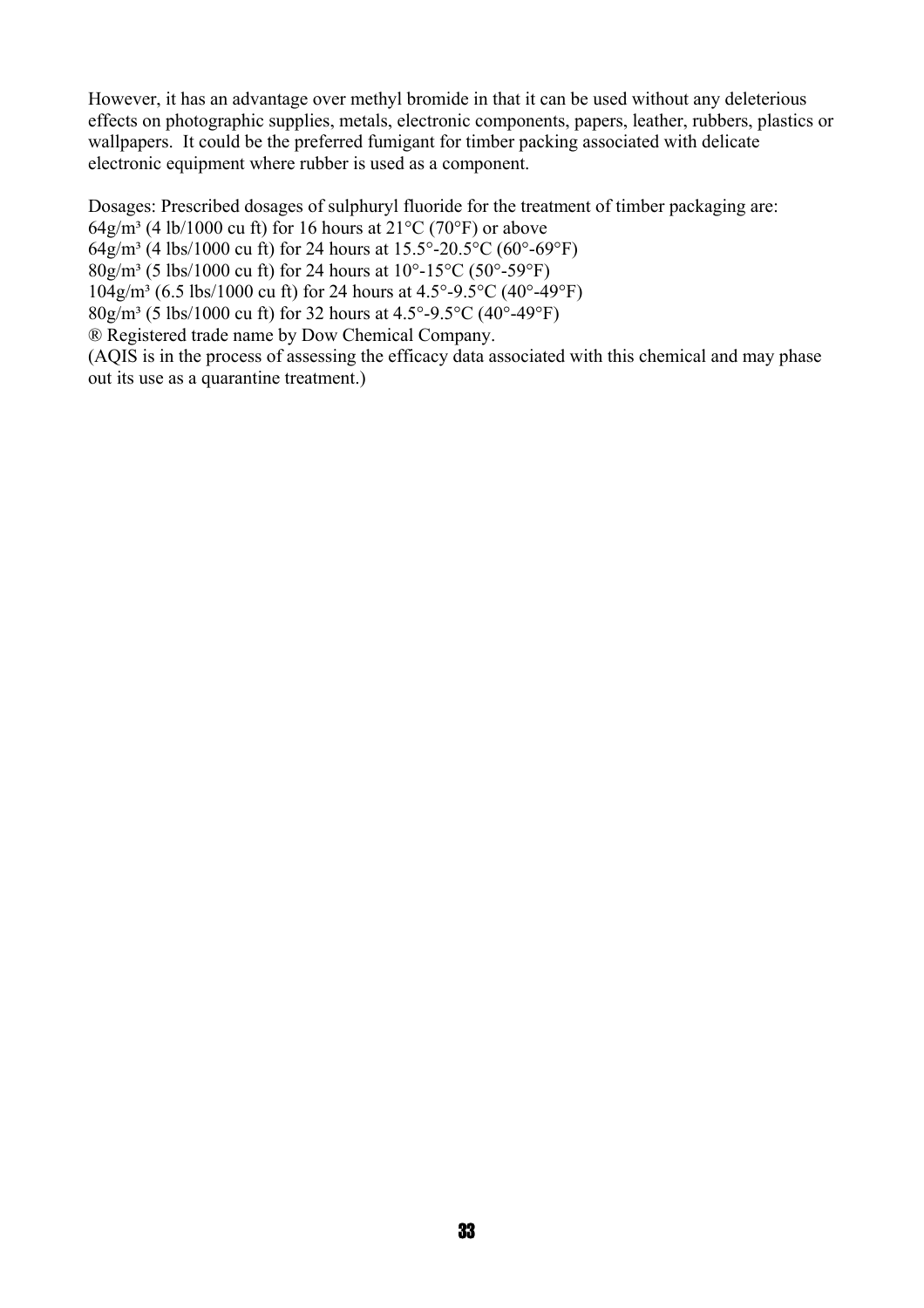#### **APPENDIX III: APPROVED NON-PERMANENT TREATMENTS FOR TIMBER – HEAT TREATMENTS**

#### **1. Overview**

AQIS approved non-permanent treatments will kill insects present in the timber but give no protection against re-infestation.

Timber treated with non-permanent treatments must be packed in a container or shipped within 21 days of that treatment. The only exception is New Zealand. The timeframe between treatment and containerisation or shipment in New Zealand is 3 months. Whereas fumigation treatments may be performed after the goods have been containerised, heat treatments must be performed prior to containerisation.

Currently, there are two AQIS approved timber heat treatments: kiln drying for quarantine purposes (T9912) and heat treatment at a minimum of 56 °C for 30 minutes as measured at the core of the wood (T9968). Timber that has undergone either of these heat treatments is considered to be effectively treated for Australian quarantine pests, except where AQIS has identified a specific quarantine concern.

Goods will remain subject to random surveillance for the purposes of validation and compliance.

An AQIS import permit is required to import untreated timber where all dimensions are greater than 200mm.

Kiln drying (T9912) for quarantine purposes has a long history of commercial usage and is known to be an effective treatment for insect, fungal and nematode timber pests. AQIS requires a treatment certificate to validate that the timber has undergone this treatment (see below). Some uncertainties remain about the effectiveness of heat treatment to a core temperature of 56°C for 30 minutes (T9968). However, research underpinning the development of *International Standards for Phytosanitary Measures No. 15: Guidelines for regulating wood packaging material in international trade* (ISPM 15) has demonstrated that it is effective for a large number of insect timber pests at the time of treatment. Given the recent approval of this treatment for quarantine purposes, AQIS will only accept this treatment if validated by certain certificates (see below).

Where treatment certificates are provided, AQIS may grant quarantine clearance on the basis of these documents. All certificates must state the duration of the treatment, the treatment temperature and in the case of kiln drying for quarantine purposes (T9912), the certificate must state the maximum thickness of the timber. Treatment certificates from AQIS approved treatment providers must also include the name of the program under which the treatment provider is accredited and the facility registration number or treatment provider number issued under that program. AQIS accepts the following types of certificates for the two heat treatments, except where there has been a history of non-compliance and/or treatment failure:

- Official phytosanitary certificates issued by government organisations authorised under the International Plant Protection Convention (IPPC) (accepted for both T9912 and T9968)
- Treatment certificates issued by treatment providers accredited under an AQIS recognised government program or its equivalent (accepted for both T9912 and T9968).
- Treatment certificates otherwise endorsed by a government certificate or its equivalent (accepted for T9912 only)
- Treatment certificates issued by heat treatment providers (accepted for T9912 only)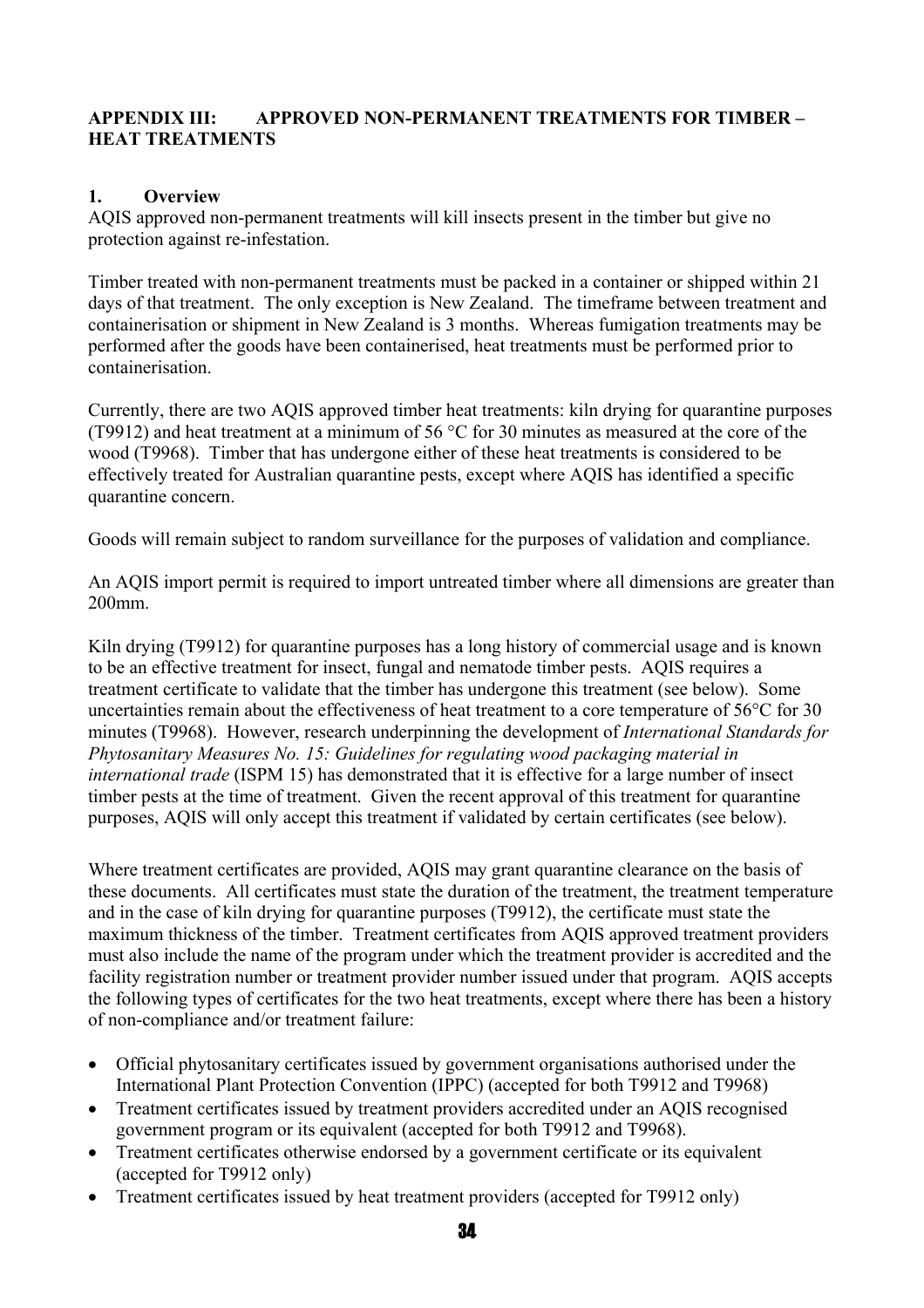#### **2. Kiln drying (T9912) for quarantine purposes**

AQIS has a number of general requirements for kiln drying treatments that are applied for quarantine purposes. These are:

- Dry bulb temperature in the chamber is maintained at or above 74 °C (165 °F) and the wet bulb depression (the maximum decrease allowed between the dry and wet bulb temperatures) is less than  $2^{\circ}$ C (3.6 $^{\circ}$ F),
- Treatment time does not commence until the temperature and humidity in the chamber have stabilised and the core temperature of the timber has reached at least 74°C (165°F),
- All timber must have an average moisture content of less than 12%, based on oven-dry weight or mass, and
- The duration of the treatment will depend on the thickness of the timber (see Table 1 below). "Thickness" is defined here as the distance between spacers in the stack, regardless of the thickness of individual boards.

| <b>Thickness of Timber (mm)</b> | <b>Duration of Treatment (Hours)</b> |
|---------------------------------|--------------------------------------|
| $0 - 25$                        | $\overline{4}$                       |
| $26 - 50$                       | 6                                    |
| $51 - 75$                       | 8                                    |
| $76 - 100$                      | 10                                   |
| $101 - 150$                     | 14                                   |
| $151 - 200$                     | 18                                   |
| Thickness unknown               | see $(1)$ below                      |
| Thickness greater than 200mm    | see $(2)$ below                      |

#### **Table 1: Kiln drying treatment durations for timber of different thicknesses**

(1) If the thickness of the timber is not stated on the treatment certificate or is unknown, a verification inspection at an appropriate AQIS Quarantine Approved Premise is required to ensure that the timber has at least one dimension less than or equal to 200mm [see (2) below], and to verify that the treatment has been effective.

(2) Where all dimensions of the timber are greater than 200mm, AQIS requires an import permit application to be lodged for the timber. The permit conditions will mandate a treatment duration that exceeds 18 hours once the timber core temperature of 74°C has been achieved.

#### **3. Heat treatment: 56°C for 30 minutes (T9968)**

#### **3.1 Treatment certificates**

AQIS accepts any heat treatment that ensures the core temperature of the wood has reached a minimum of 56°C for 30 minutes (T9968). AQIS requires this treatment to be validated either by an official phytosanitary certificate or a treatment certificate issued by a treatment provider accredited under an AQIS recognised government program or its equivalent.

Treatment certificate must include all of the following:

- The name of the program under which the treatment provider is accredited;
- The facility registration number or treatment provider number issued under that program;
- The duration of the treatment:
- The treatment temperature as measured at the core of the wood.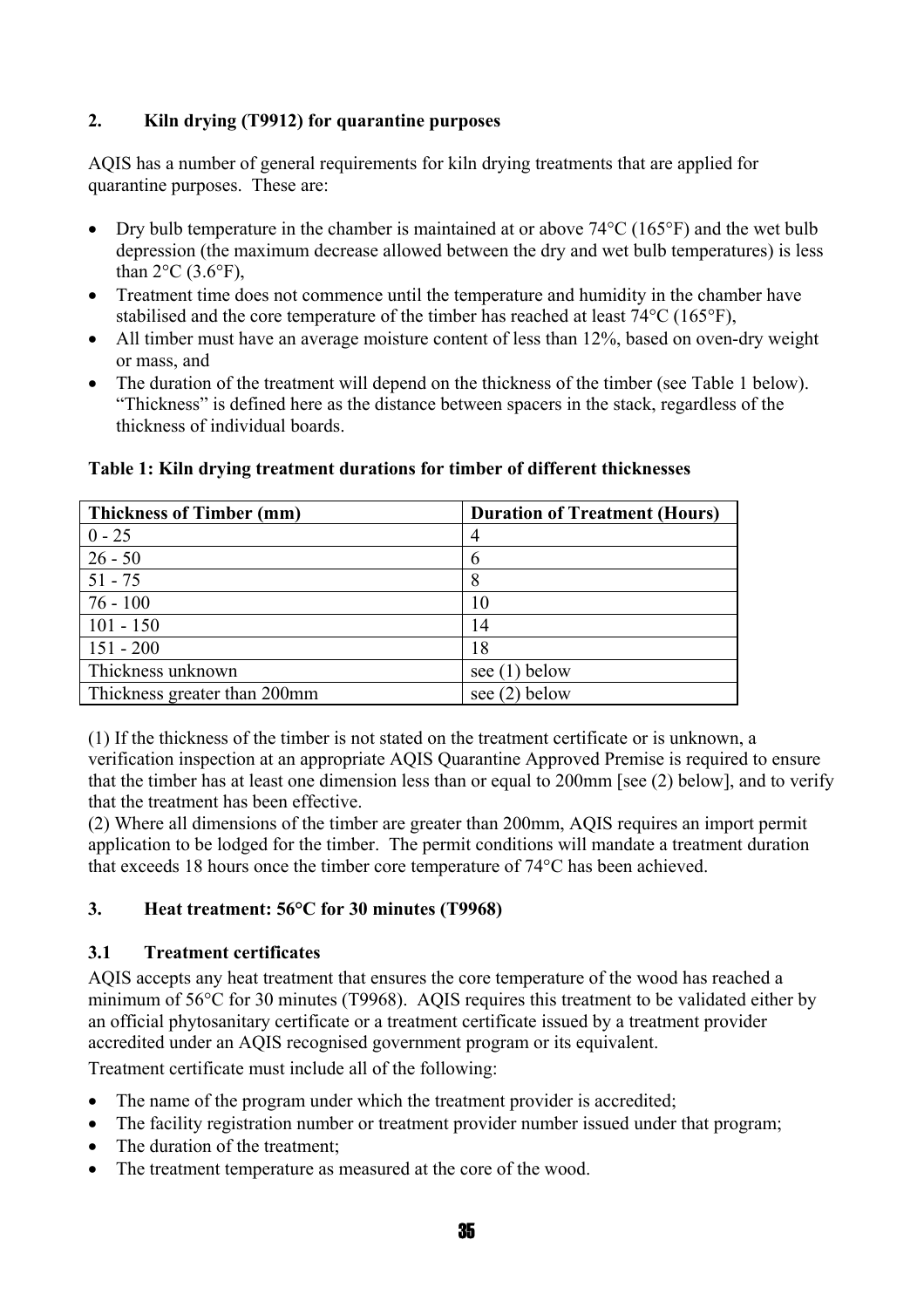#### **3.2 Overview of AQIS requirements for approval of onshore and offshore heat treatment providers for heat treatment 56°C for 30 minutes (T9968)**

Heat treatment providers must be able to demonstrate that their facilities can consistently deliver treatments to a core temperature of 56°C for 30 minutes across various species of timber. To demonstrate this, a treatment provider's chambers must initially undergo empirical testing overseen by an appropriate independent standards authority. This empirical testing must be undertaken for both hardwood (greater than  $550\text{kg/m}^3$ ) and softwood (less than  $550\text{kg/m}^3$ ). Note: Poplar wood (*Populus* species) shall be regarded as softwood. The UK Forestry Commission Plant Health Service Information Note 1 (revised June 2003) provides an example of a verification process for heat treatment. After the independent assessing body has approved the heat treatment chamber, the treatment provider should develop operating and reporting guidelines for the treatment. These should be reviewed and accepted by the independent assessor or standards authority.

The heat treatment provider is also required to undergo regular auditing or quality assurance validation overseen by a government recognised independent standards authority. This information is required for auditing by an independent auditor/assessor to verify the performance of the chamber over time, and to look for variance in treatments delivered. A full audit of records and facilities should occur no less than every 12 months and be performed by the National Plant Protection Organisation (NPPO), an independent standards agency authorised by the NPPO or an AQIS recognised agency.

The independent standards agency that oversees empirical testing must be:

- The relevant government body authorised under the International Plant Protection Convention (IPPC); or
- A private agency / technical laboratory approved by the IPPC authorised government body to accredit treatment providers on its behalf.

#### **3.3 Non-acceptance by AQIS of heat treatment providers for T9968**

Entomologists and/or plant pathologists identify the specimen/s collected from AQIS interceptions of timber pests and/or diseases on timber or wood packaging material. AQIS inspectors are required to initiate Interception Reports and attach all relevant information such as commercial documents, heat treatment certification or a copy of the treatment mark as per ISPM15, and any other documents relating to the interception (eg Order into Quarantine, bill of lading, investigation notes, etc).

In addition to identifying the timber pest or disease, AQIS requires the entomologist / plant pathologist to confirm whether or not the timber pest or disease was present in the timber or wood packaging material prior to the application of the heat treatment.

AQIS will consider a timber heat treatment provider unacceptable, only if **all** of the following apply:

- The timber or wood packaging material contains live timber pest/s and/or disease/s.
- The timber pest/disease is identified and a statement provided by an entomologist/plant pathologist that the timber pest/disease was present in the timber or wood packaging material prior to the application of the heat treatment.
- The timber or wood packaging material is covered by a heat treatment certificate or has a treatment mark (as per ISPM15) from the treatment provider.

Where a timber pest and/or disease has been determined to be present in the timber or wood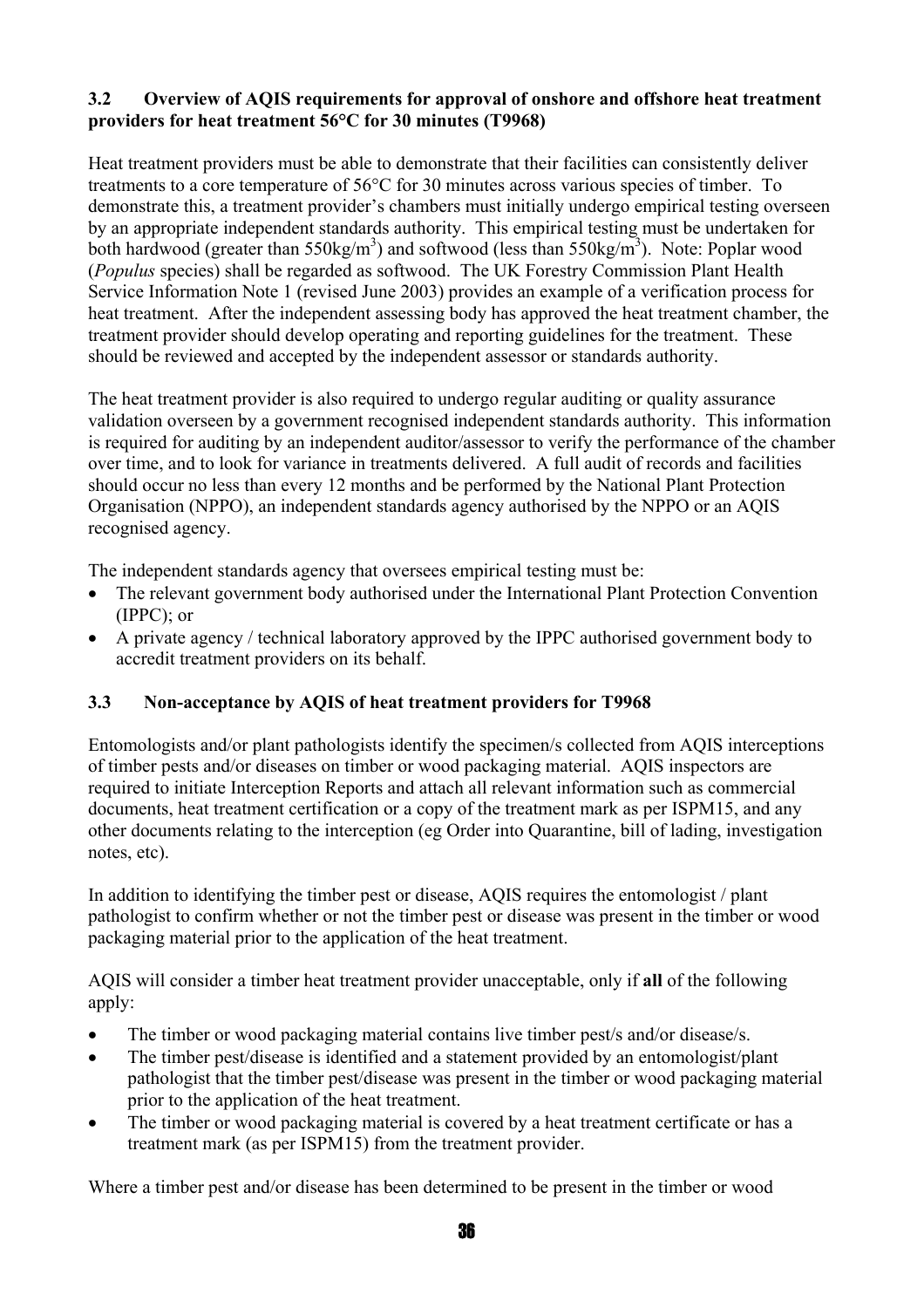packaging material prior to treatment, AQIS will advise the heat treatment provider and NPPO of incidents. AQIS will provide a copy of the Interception Report, scientific findings and relevant paperwork. The heat treatment provider and NPPO will be requested to provide an acceptable response within 6 weeks. At the same time AQIS may take the following action:

- In the first instance of a failed heat treatment, the heat treatment provider will be placed on the Unacceptable Heat Treatment Providers List for 3 months and will be removed from that list, if the treatment provider and NPPO can advise AQIS that the issue(s) resulting in the treatment failure has been addressed.
- In the second instance of a failed heat treatment, the heat treatment provider will be placed on the Unacceptable Heat Treatment Providers List for 6 months and will be removed from that list, if the treatment provider and NPPO can advise AQIS that the issue(s) resulting in the treatment failure has been addressed.
- In the third instance of a failed heat treatment, the heat treatment provider will be placed on the Unacceptable Heat Treatment Providers List for 12 months and will be removed from that list, if the heat treatment provider and NPPO can advise AQIS that the issue(s) resulting in the treatment failure has been addressed.
- Any further treatment failures will result in the heat treatment provider being placed on the Unacceptable Heat Treatment Providers List indefinitely.

#### **3.4 AQIS approved heat treatment providers for T9968**

AQIS recognised treatment providers for timber heat treatment at a minimum of 56 degrees for 30 minutes as measured at the core of the wood (T9968) that do not require validation of the heat treatment by an official Phytosanitary certificate are:

#### • **Canada**

Treatment providers accredited under:

1. The Canadian Heat Treated Wood Products Certification Program (CHTWPCP) as listed at: <http://www.inspection.gc.ca/english/plaveg/for/cwpc/chtwpcpce.shtml>

OR

2. The Canadian Wood Packaging Certification Program (CWPCP) as listed at: <http://www.inspection.gc.ca/english/plaveg/for/cwpc/appe.shtml>

OR

3. The Canadian Lumber Export Certification Program as listed at: <http://www.inspection.gc.ca/english/plaveg/for/cwpc/kdhte.shtml>

#### • **United Kingdom**

United Kingdom companies accredited under the United Kingdom Wood Marking Program that is administered by the Timber Packaging and Pallet Confederation (timcon). A list of accredited treatment providers is available at the timcon web site: [www.timcon.org](http://www.timcon.org/)

• **USA**

AQIS accepts timber treated at 56 degrees for 30 minutes measured at the core by providers in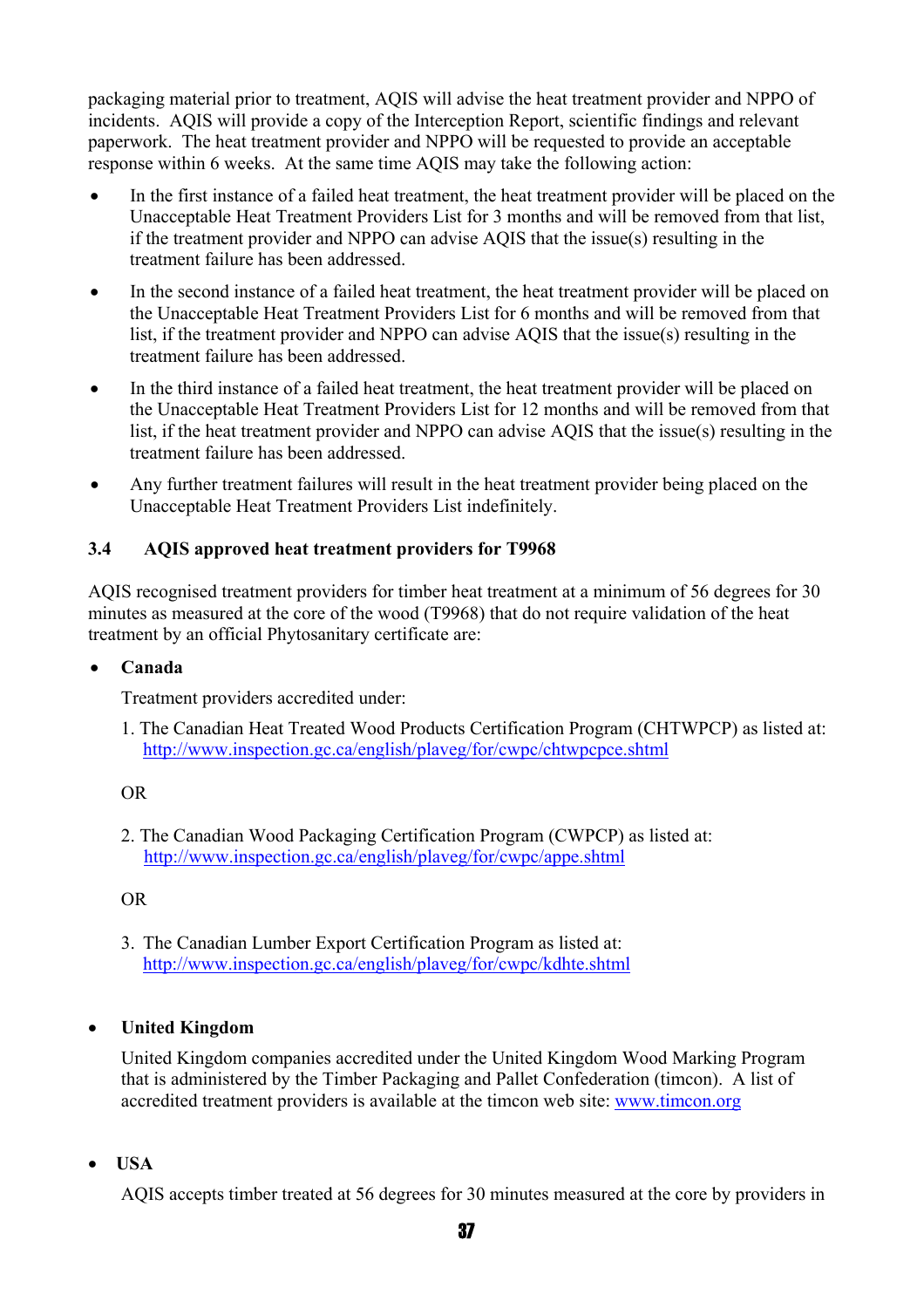the USA that are accredited under the United States Department of Agriculture (USDA) authorised American Lumber Standard Committee (ALSC) heat treatment programs for lumber and wood packaging material. The approval will be valid until 1 December 2004. In the interim, AQIS will complete a review of ALSC heat treatment programs to determine if they are able to meet AQIS requirements in the longer term. Details of accredited agencies are available from the ALSC website at [www.alsc.org](http://www.alsc.org/)

#### • **The Netherlands**

Companies registered under the Netherlands Wood Packaging Marking Programme (developed by the Netherlands Plant Protection Service). The Netherlands Plant Protection Service has assigned administration of the Programme to The Foundation for Marking Wood Packaging Materials (Stichting Markering Houten Verpakkingen, SMHV). A list of registered companies (in Dutch only) is available at:<http://www.smhv.nl/>

Note: Select '*Geregistreerde bedrijven*' then select '*Registratie nr*' to view the company details and registration numbers.

#### • **France**

Companies registered under the 'Programme for the Phytosanitary Conformity of Wood Packaging for Export Use' (developed by the French Ministry of Agriculture, Food, Fisheries and Rural Affairs). The Programme is administered regionally through the Regional Directorates of Agriculture and Forests / Regional Plant Protection Departments (DRAF/SRVP). The relevant DRAF/SPRV for each region in France issues Registration Numbers to approved companies. Note: An internet site listing details of registered companies is unavailable. Treatment certificates that include the name of the AQIS recognised programme, the registration number assigned to the facility under the programme and the appropriate treatment details are acceptable to AQIS.

#### **3.5 References and further reading**

Australian Quarantine and Inspection Service (AQIS) (2002): Quarantine Approved Premises Criteria, Quarantine Treatment Facilities: Class 4.1 Heat treatment facilities.

International Standards for Phytosanitary Measures Publication No. 15*: Guidelines for Regulating Wood Packaging Material in International Trade* (ISPM 15), Secretariat of the International Plant Protection Convention (IPPC), Food and Agriculture Organisation of the United Nations. Rome, 2002. Available from the IPPC website at [www.ippc.int](http://www.ippc.int/)

UK Forestry Commission Plant Health Service Information Note 1 (revised June 2003): Verification of heat treatment facilities and authorisation of the use of the DB-HT mark to comply with International Standards for Phytosanitary Measures ISPM 15. Available from the UK Forestry Commission website at: [www.forestry.gov.uk/planthealth](http://www.forestry.gov.uk/planthealth)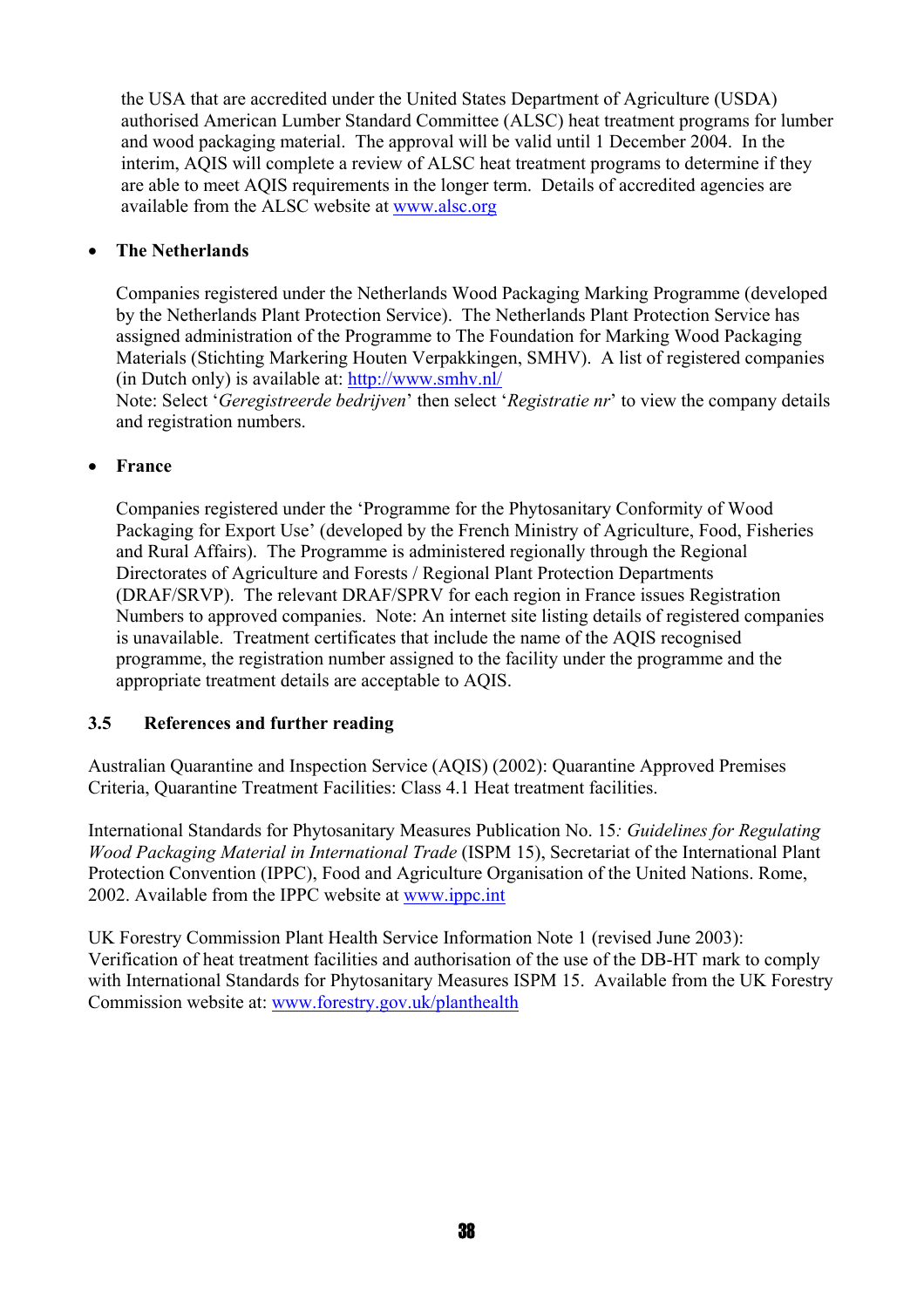#### **APPENDIX IV: TESTING PROCEDURES FOR PERMANENT PRESERVATIVE TREATMENTS.**

Methods used for sampling and analysis shall be in accordance with Australian Standards AS 1604 and AS 1605.

Full penetration of a cross-section of sawn timber is desired but when this cannot be achieved all sapwood must be fully penetrated and not less than five out of six specimens shall show at least 6mm penetration from all faces. Alternatively at least one third of the total cross section shall be penetrated including all sapwood.

In plywood there shall be evidence of penetration of preservative into every distinguishable veneer in the assembly when examined on a section cut parallel to the grain of the face veneer and 300mm from the edge of the sheet, measured perpendicular to the grain of the face veneer.

It is recognised that the requirement for testing plywood would destroy the sheet. This test would only be required where quarantine officers found the plywood infested with timber insects. For routine testing, manufacturers of plywood may adopt sampling methods other than those outlined but it is their responsibility to ensure the treatment applied meets the prescribed standard.

The evidence of a colorimetric test for copper or zinc will be accepted as proof of penetration for a metal chrome arsenic preservative. Where a metal is not present in an approved arsenical preservative a test for arsenic will be required.

If the retention of any preservative, for any treatment containing arsenic, is to be proven by analysis, then at least 80% of wood samples from the outer 6mm of the timber must contain at least 1.12 kg/m<sup>3</sup> as As<sub>2</sub>05<sub>2</sub>H<sub>2</sub>0. Any sample taken from the whole cross-section at least 0.75 kg/m<sup>3</sup> as  $As<sub>2</sub>0<sub>5</sub>2H<sub>2</sub>0.$ 

For treatments containing tributyltin oxide no individual specimen of wood shall contain less than  $3.20 \text{ kg/m}^3$  of tributyltin oxide.

For preservatives where no colorimetric test is available penetration is to be proved by chemical analysis.

For plywood, no sample should be below 75% of the specified minimum retention.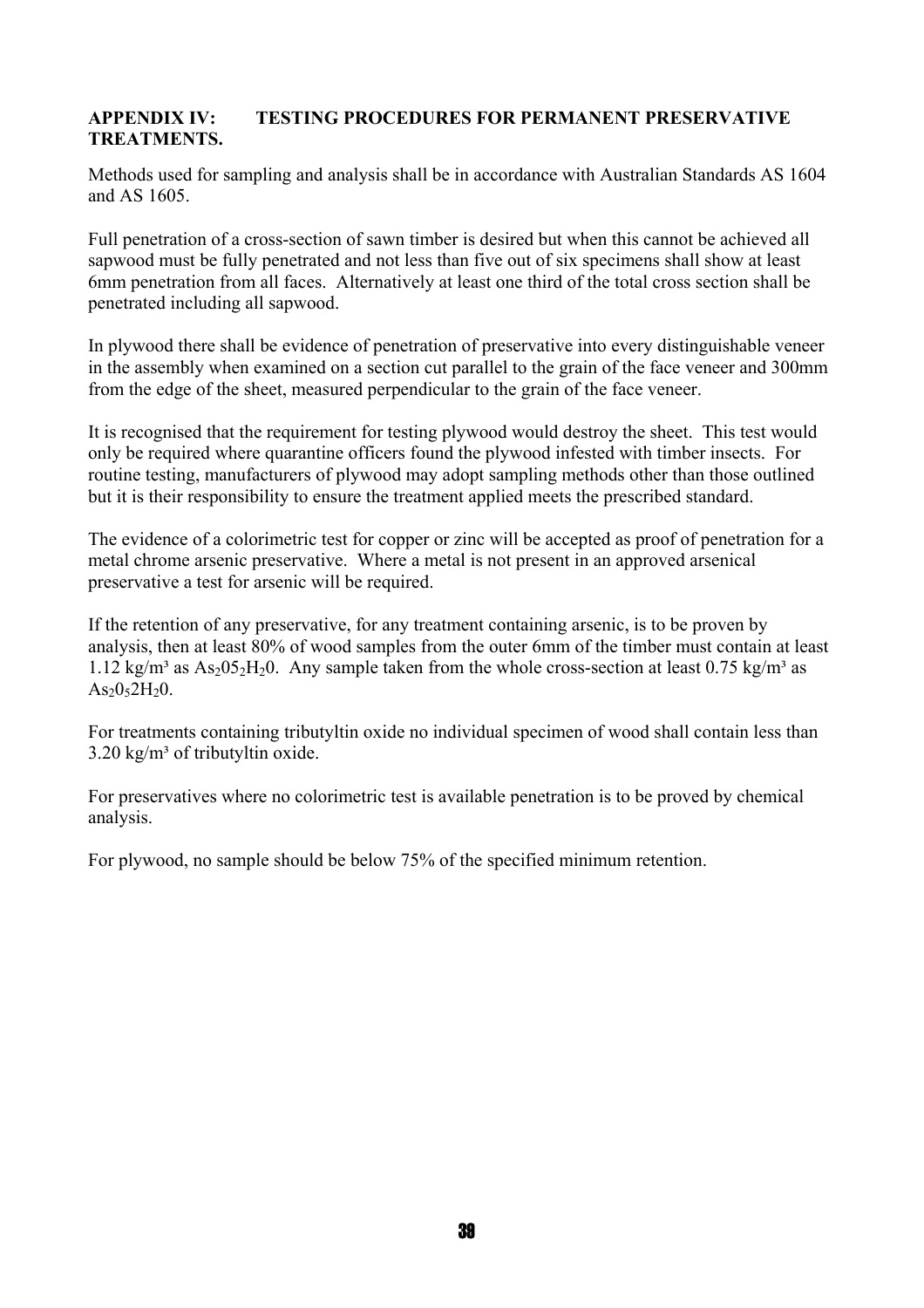#### **APPENDIX V: FUMIGATION WITH SPECIAL REFERENCE TO CONTAINERS.**

#### **1. FUMIGANTS**

Fumigants are pesticides in a gaseous state. Their effectiveness is determined largely by the:

| dosage of the fumigant | NOTE:                                        |
|------------------------|----------------------------------------------|
| duration of exposure   | Details of these factors must be included on |
| temperature            | fumigation certificates                      |

Fumigants only control existing infestations in timber; they do not provide any residual protection against subsequent reinfestation. Consequently timber treated by fumigation must be packed in a container or shipped within 21 days of treatment.

Fumigants approved by AQIS for preshipment treatments are methyl bromide and sulphuryl fluoride with the former being most widely used.

#### **1.1 Methyl bromide (CH3Br)**

Packing timbers, timber and wooden articles must be fumigated with methyl bromide at a concentration of 48 g/m<sup>3</sup> for 24 hours at a temperature of  $21^{\circ}$ C under normal atmospheric pressure (NAP).

For each 5<sup>o</sup>C the temperature is expected to fall below 21<sup>o</sup>C the fumigator must add 8 g/m<sup>3</sup> of methyl bromide. For temperatures above 21°C, no dosage compensation is allowed by AQIS. AQIS does not accept **treatments undertaken below 10°C.**

#### **Under the AQIS Methyl Bromide Fumigation Standard, the use of dilutants such as carbon dioxide (CO2) is acceptable provided the fumigator calculates the required dosage rate on the methyl bromide content only.**

Where a mixture (eg 80% methyl bromide and 20% carbon dioxide) is used, the fumigator must apply more of the solution to achieve the required dosage than if a full strength solution (100% methyl bromide) is used. There is no change to the required dosage recorded on the fumigation certificate other than to indicate that the dosage refers to the methyl bromide component of the mixture only.

Methyl bromide is **absorbed by oils, fats and finely ground materials**. It is also known to **react with materials containing sulphur**, including foodstuffs, proteins and paints, to produce objectionable discolouration or odours, which may persist even after prolonged aeration. Methyl bromide is odourless so small concentrations of chloropicrin (tear gas) are sometimes added as a warning agent.

However, chloropicrin is very phytotoxic and must not be used for the fumigation of live plants, fruits, vegetables and seeds. The gas is regarded as a safe fumigant for seeds providing the moisture content is not excessively high and fumigation is not repeated.

When methyl bromide is to be used for fumigation of FCL containers, importers may need to consider unpacking for full inspection, as an alternative, if there are items, which may suffer such damage.

Where there are concerns about possible deleterious effects of methyl bromide, an alternative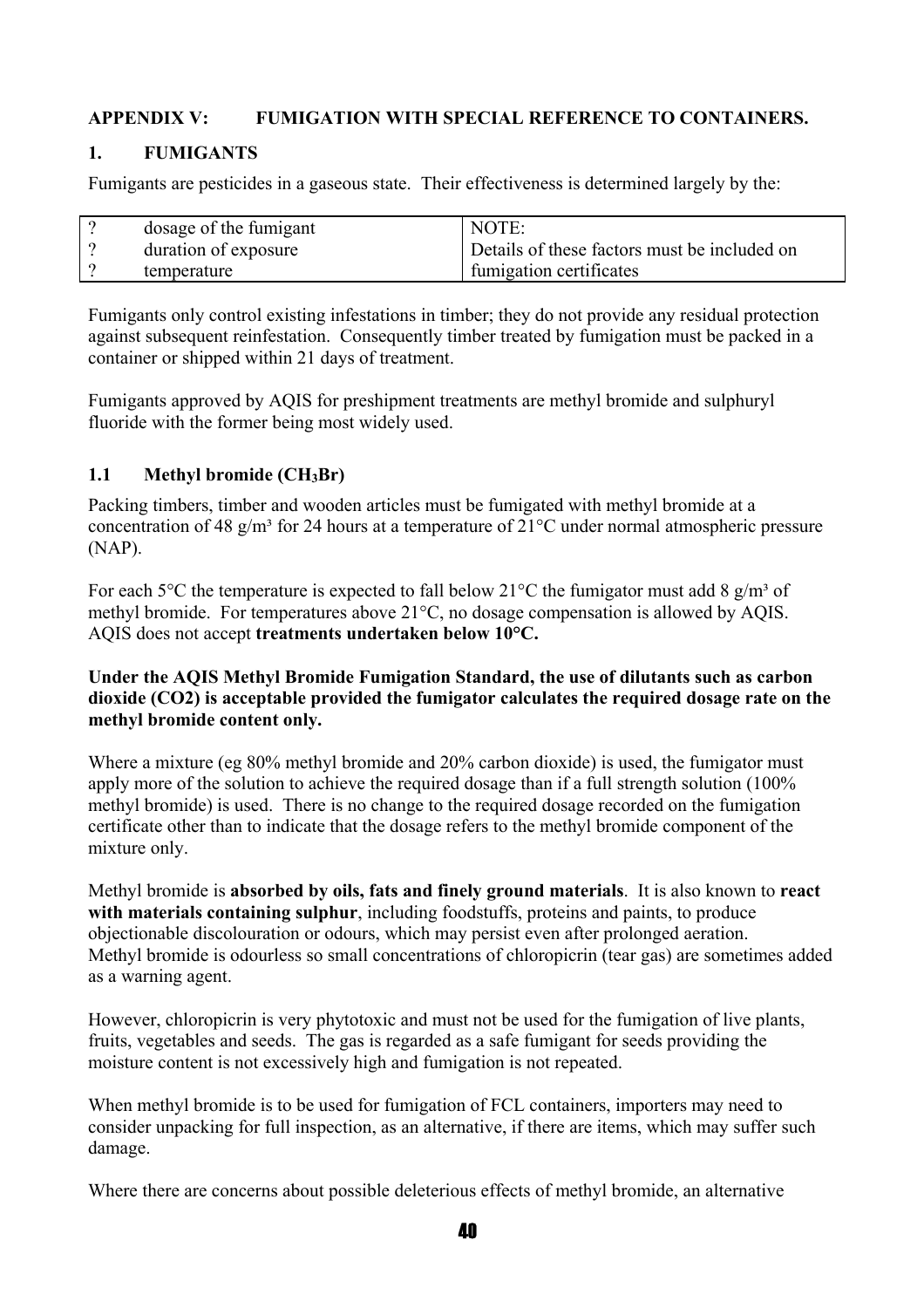treatment may be sought.

The following materials, commodities and articles are among those which should **not** ordinarily be fumigated with methyl bromide:

- butter, lard and fats unless in airtight cans, nuts with high oil content, avocado fruit, soybean flour, whole wheat flour, other high protein flours, baking powders;
- bone meal, charcoal, cinder blocks;
- furs, felts, horsehair articles, feather pillows, rug pads, high rag content writing papers and other high sulphur papers;
- iodised salt, salt blocks containing sulphur or its compounds;
- leather goods, particularly kid, photographic chemicals, (not camera film or X-ray film);
- photographic prints and blueprints, silver polishing papers;
- rubber goods, particularly sponge rubber, foam rubber and reclaimed rubber, including pillows, mattresses, rubber stamps and upholstered furniture;
- woollens, especially angora, soft yarns and sweaters, viscose rayon fabrics;
- sulphur-based paint and oil artworks; and
- disposable medical appliances.

#### **Plastic wrapping inhibits the penetration of the fumigant**.

#### **Highly painted, varnished or glazed timber products are believed to inhibit the penetration of the fumigant**.

#### **1.2** Sulphuryl fluoride (SO<sub>2</sub>F<sub>2</sub>) (Vikane ®)

Sulphuryl fluoride is used extensively in the USA as a fumigant to control insect pests of timber. It should not be used on living plants or foodstuffs.

It has an advantage over methyl bromide in that it can be used without any deleterious effects on photographic supplies, metals, electronic components, papers, leather, rubbers, plastics and wallpapers. It could be the preferred fumigant for timber packaging associated with delicate electronic equipment which use rubber components.

\*® Registered trade name of Dow Chemical Company.

(AQIS is in the process of assessing the efficacy data associated with this chemical and may phase out its use as a quarantine treatment.)

#### **2. FUMIGATION OF CONTAINERS**

Containers are not completely gas tight, they all leak to varying degrees. The leakiness is affected by such factors as construction, age, state of repair, and packing. It is further affected by extraneous factors such as fluctuations in temperature and pressure, exposure to winds and movement during transportation and lifting. The degree of leakiness of containers determines their suitability for fumigation.

**Insulated containers** in a good state of repair are suitable for fumigation and do not require to be covered with gas tight sheets.

**General-purpose containers** even when new, may be too leaky to permit effective fumigation without supplementary sealing of floors, seams and door seals.

Because of the gas tightness limitations of general-purpose containers, they must be fumigated on impervious surfaces with doors ajar and under gas tight sheets.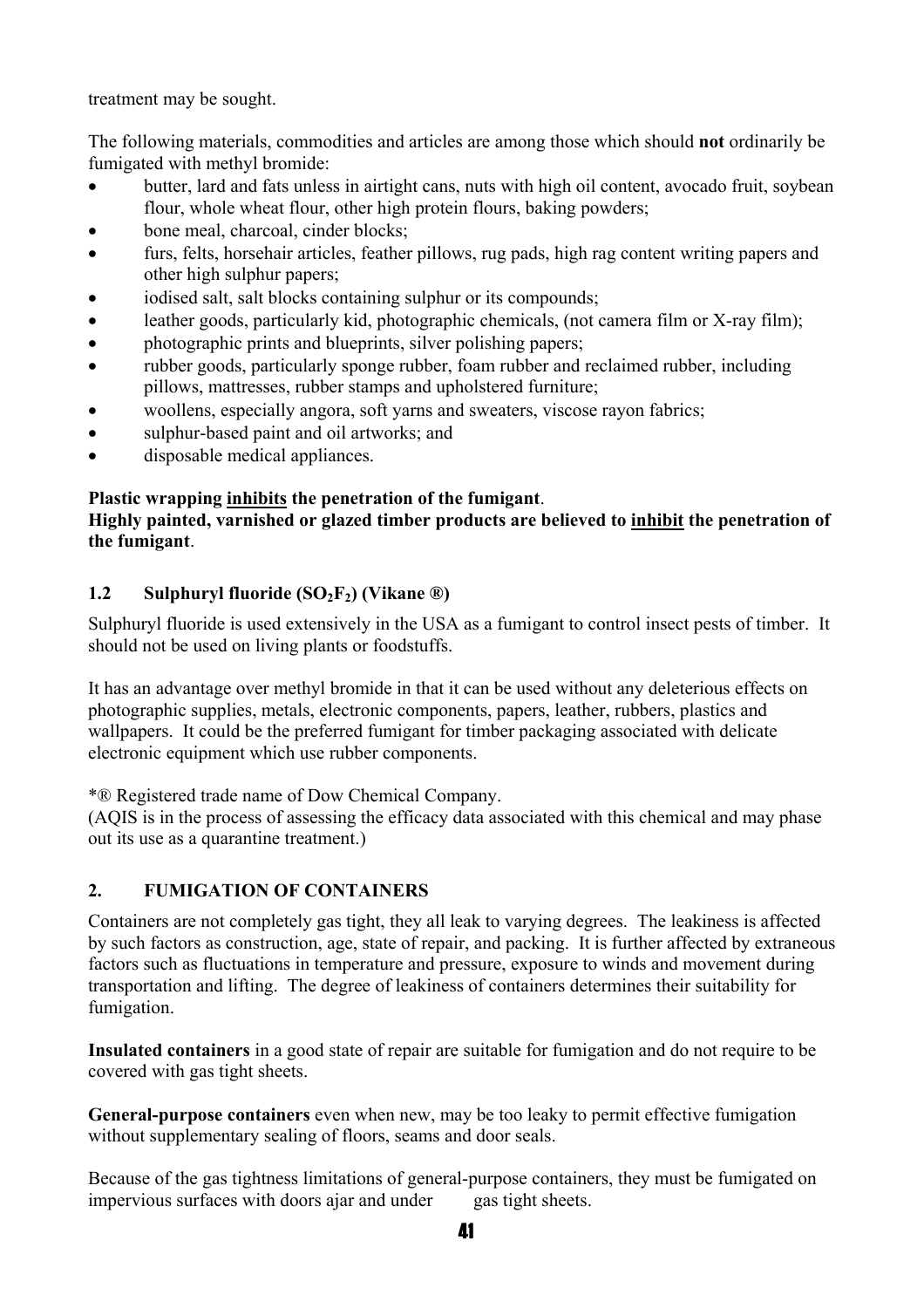However, operational constraints in overseas ports suggest that this requirement is not always possible and that methods can be employed to bring some GP containers to an acceptable standard of gas tightness.

Where a container can be made sufficiently gastight, monitoring of gas concentrations in the container is acceptable as an alternative method.

#### **This method should only be applied to containers which are fumigated for timber contents (packing or goods). A standard of 30 percent or more of the original fumigant concentration is required, when measured after 24 hours. If this standard is not reached then the container should be re-fumigated under gas-proof sheets**.

Loaded containers may be fumigated to treat the exposed timber components of containers, timber packaging or the cargo. If the packaging timbers or cargo are to be fumigated, they must not be sealed in gas-impermeable materials such as plastic, aluminium foil and tarred or waxed papers.

The container must be packed to provide air space for circulation of the fumigant. Cartons, crates and bagged cargo should be on pallets or skids to keep them off the floor.

An axial type fan with a capacity of at least 71 m<sup>3</sup>/min (2500CFM) must be used to circulate **the fumigant.** The fan must be placed at the open door, positioned to blow over the floor towards the front of the container. The fan should run for 15 minutes after the introduction of the fumigant.

#### **If several containers are fumigated under the same sheet, additional fans are necessary. For**  every container under the sheet a fan of 71 m<sup>3</sup>/min (2500CFM) capacity should be used.

#### **The fumigant must be introduced into the container as a hot gas**.

To achieve this, vaporisers of suitable heating capacity must be used. This is particularly important when fumigating commodities that absorb large amounts of fumigant, and for treatments conducted at low temperatures. Gas concentrations should be monitored at intervals during the fumigation and, if necessary, additional fumigant added to maintain the required concentration.

**After completion of fumigation**, the container should be ventilated until the fumigant can no longer be detected. Inadequately ventilated containers pose grave threats to the health of staff involved in their unpacking.

In special circumstances containers may be fumigated and shipped under gas without ventilation.

If this is done, safety procedures specified by relevant authorities and shipping companies must be complied with. Containers bearing warning labels that they have been shipped under fumigation will not be inspected by the Australian Quarantine and Inspection Service, until they have been ventilated and certified free of gas.

#### **Certificates of fumigation must contain full details of fumigation as illustrated in the example at the end of this Appendix.**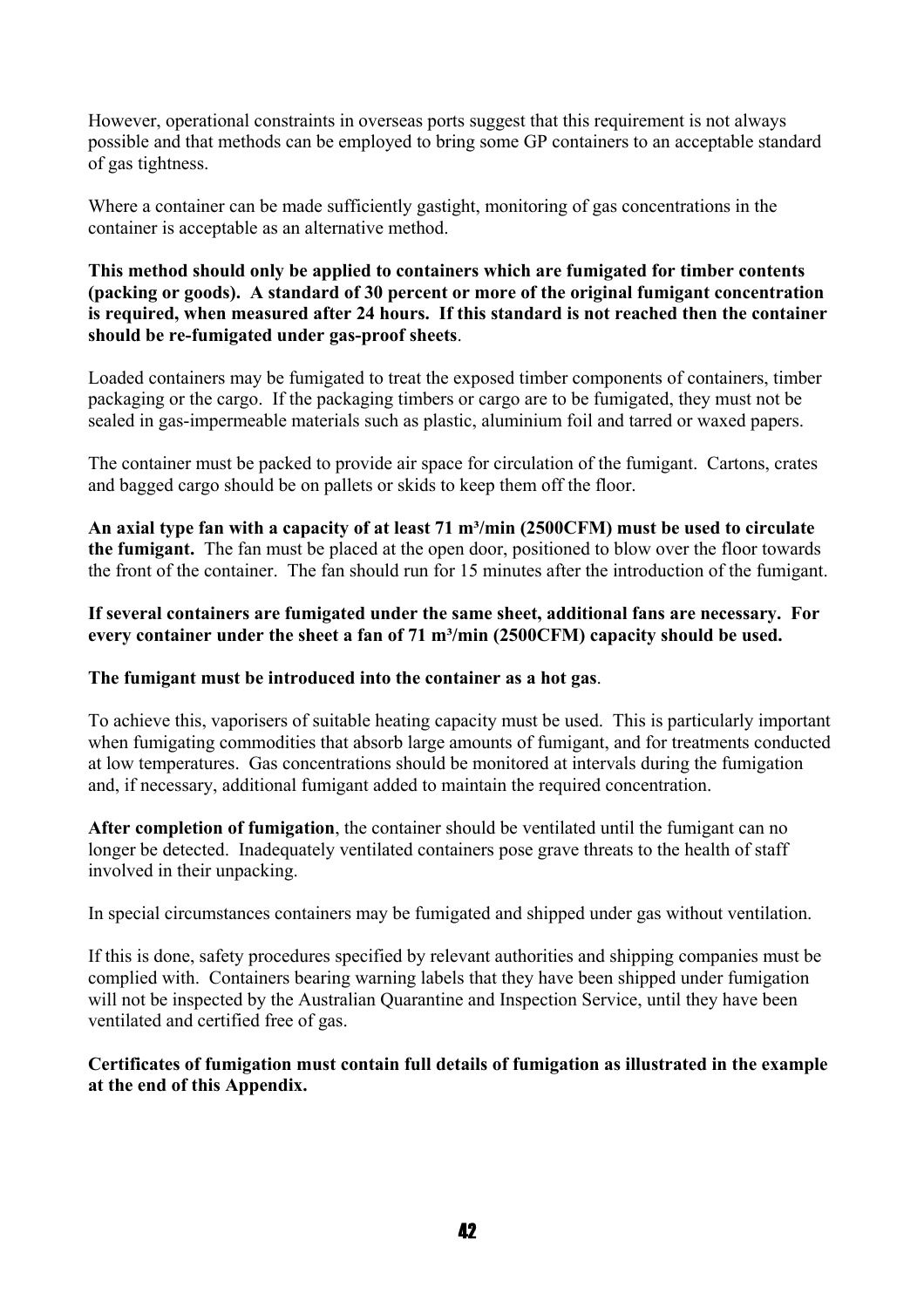#### **3. DOSAGE FOR CONTAINER FUMIGATION**

#### **3.1 Methyl bromide (CH3Br)**

The dosage of methyl bromide to meet the requirements of AQIS for containers carrying exposed infestable agricultural products and other products are as follows:

(a) **Unlined/insulated/open-top/open-sided (empty):** For carriage of exposed infestable agricultural produce unlined/insulated/open-top/open-sided containers do not require fumigation. A certificate of cleaning prior to packing the container will be accepted.

(b) **Lined general purpose containers (empty):** Prior to packing with exposed infestable agricultural produce fumigation is required as a precautionary treatment against Khapra beetle infestation behind container linings. The dosage of methyl bromide is as follows:

80 g/m<sup>3</sup> (5 lb/1000 cu ft) for 24 hours at  $21^{\circ}$ C (70°F).

Additional fumigant should be added at the rate of 8  $g/m<sup>3</sup>$  (8 oz/1000 cu ft) for each 5C<sup>o</sup> (10 $\degree$ F) the minimum ambient temperature during fumigation is below 21 $\degree$ C (70 $\degree$ F).

(c) **General purpose and insulated/refrigerated containers (packed):** If timber packaging (crates, pallets, dunnage, skids, etc.) is used in FCL containers the dosage of methyl bromide is as follows:

- 48 gm³ (3lb/1000 cu ft) for 24 hours at 21°C (70°F).
- Additional fumigant should be added at the rate of 8  $g/m<sup>3</sup>$  (8 oz/1000 cu ft) for each 5°C (10°F) the minimum ambient temperature during fumigation is below 21°C  $(70^{\circ}F)$ .
- •

#### **3.2** Sulphuryl fluoride (SO<sub>2</sub>F<sub>2</sub>) (Vikane ®)

Dosage of sulphuryl fluoride to meet the requirements of AQIS, **for general purpose and insulated/refrigerated containers (packed), if timber packaging (crates, pallets, dunnage, skids, etc.) is used in FCL containers is as follows:** 

- 64 g/m<sup>3</sup> (4 lbs/1000 cu ft) for 16 hours at  $21^{\circ}$ C (70<sup>o</sup>F)
- 64 g/m<sup>3</sup> (4 lbs/1000 cu ft) for 24 hours at  $15.5^{\circ}$ -20.5<sup>o</sup>C (60<sup>o</sup>-69<sup>o</sup>F)
- 80 g/m<sup>3</sup> (5 lbs/1000 cu ft) for 24 hours at  $10^{\circ}$ -15° C (50°-59°F)
- $104 \text{ g/m}^3$  (6.5 lbs/1000 cu ft) for 24 hours at 4.5°-9.5° C(40°-49°F)
- 80 g/m<sup>3</sup> (5 lbs/1000 cu ft) for 32 hours at  $4.5^{\circ}$ -9.5°C (40°-49°F)
- •

**Note: Sulphuryl fluoride is not suitable for fumigation of empty containers for carriage of exposed agricultural products.** (AQIS is in the process of assessing the efficacy data associated with this chemical and may phase out its use as a quarantine treatment.)

**Details regarding the correct certification of fumigation treatments, and the documentation required for quarantine clearance, refer to Appendix VII.**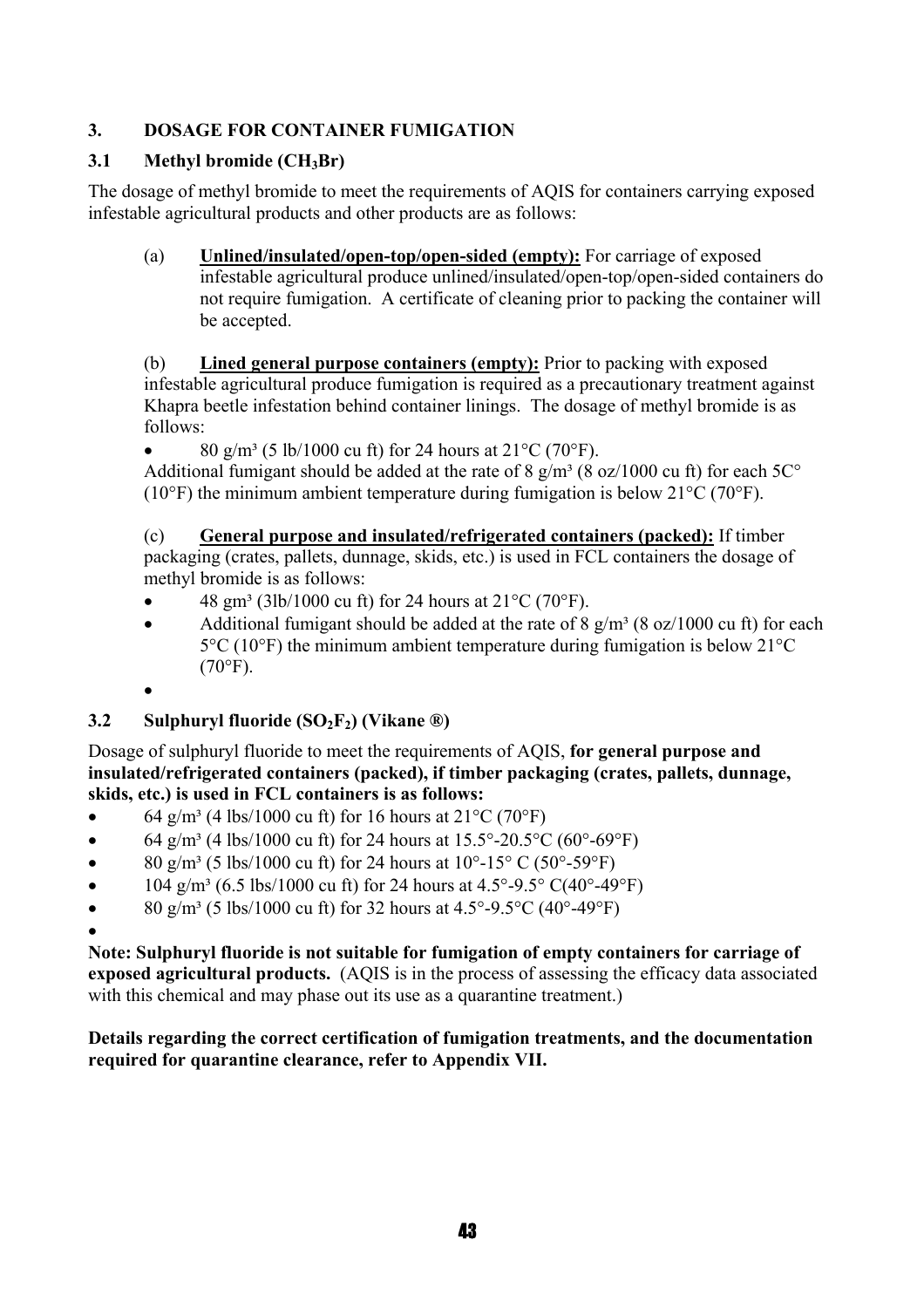#### **APPENDIX VI: DEFINITION OF TERMS USED IN THIS DOCUMENT.**

**'Approved'** means approved by the Director of Quarantine or an officer designated by the Director of Quarantine.

**'Approved place for performing quarantine'** means a place approved by a Quarantine Officer in writing as a place for performing quarantine.

**'Container system unit'** is a container (including a lift-van or tank but not including a vehicle):

- (a) designed for repeated use as a unit of cargo-handling equipment in the transport of goods by ships or aircraft specially constructed, adapted or equipped for the handling and carrying of containers of the type to which the container belongs in the course of a transportation system, in which goods are transported to and from the ship or aircraft in containers of that type; and
	- (b) fitted with devices to permit its ready handling in the course of that system and includes normal accessories and equipment of such a container when used or transported with the container.

(c)

**'Container break-bulk depot'** is a depot approved by the Australian Customs Service and the Director of Quarantine for storing, breaking down or consolidating containerised cargo. It includes accommodation for Customs and Quarantine officers and facilities and equipment for examining, weighing goods and holding goods in secure custody and can include facilities for fumigation, disinfecting and destroying goods.

**'FCL'** full container lot. **'H/H'** - house to house. **'P/H'** pier to house. Consignor, shipper, or carrier packing to consignee' **'LCL'** less than container lot. **'H/P'** - house to pier. **'P/P'** - pier to pier. Consignor, shipper, or carrier packing to depot

**'Exposed infestable agricultural produce'** - The word 'exposed' in the definition is interpreted to mean exposed to insect infestation. Inherently infestable commodities may be processed in ways which eliminate existing insect infestation and maintain them in that condition by packing in insect proof containers. These commodities should be considered as non-exposed. Agricultural produce considered as non infestable include such products as plant fibres, rubber, processed tea, vegetable oils, etc.

**'Immediate release'** - is quarantine release from a wharf/terminal or airport based on presentation of appropriate documents without any quarantine inspection/treatment other than the external inspection of the container undertaken during unloading.

**'Packer's declaration' -** is a certificate issued by the person or organisation responsible for packing a container.

**'Quarantine control area'** is an area where inspection, treatment and other quarantine action can be undertaken under quarantine control and includes quarantine stations, wharfs, terminals, container break-bulk depots and approved places for performing quarantine.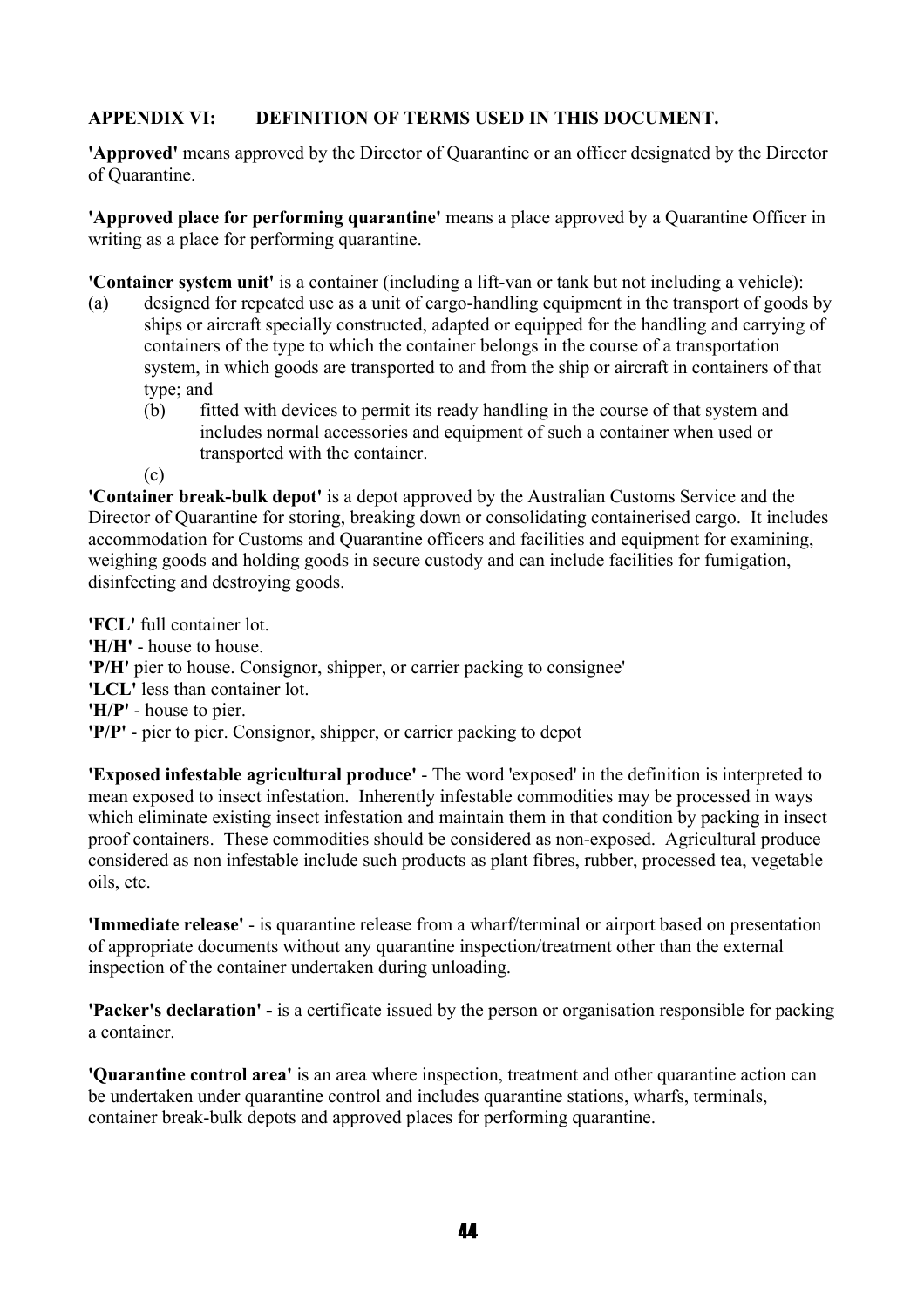#### **APPENDIX VII: CERTIFICATION OF TREATMENTS AND EXAMPLES OF ACCEPTABLE CERTIFICATES.**

#### **1. CERTIFICATION OF TREATMENT**

#### **Examples of acceptable certificates are given at the end of this appendix.**

To permit release of containers with timber packing or timber goods, correct certification of the treatments is essential.

Treatment certificates must be on letterhead, OR contain a company stamp or seal, AND must contain the treatment provider's address, be signed OR contain a chop or block stamp incorporating a stamped signature, and dated.

In addition, the treatment must be applied by an AQIS acceptable treatment provider and include a description of the timber packing being treated (crates, cases, pallets, skids, dunnage and/or timber shipping aid).

Details showing that an approved treatment was used and that correct procedures were implemented in applying the treatment must also be included.

Valid treatment certificates must include the following information for each treatment applied to the timber.

#### **2. PERMANENTLY IMMUNISED TIMBER**

#### **2.1 Treatments approved in Appendix I**

All treatments approved in Appendix I for permanently immunising the exposed timber components of containers have been approved for packing timbers, wooden articles and timber products.

#### **2.2 Permanent Immunisation**

| accordance with AQIS requirements.             |  |
|------------------------------------------------|--|
| Name of preservative treatment:                |  |
| Name and chemical composition of preservative: |  |
|                                                |  |
|                                                |  |
| Charge retention in the wood                   |  |
| Type of wood (species)                         |  |
| Method of application                          |  |

#### **3. FUMIGATION**

#### **3.1** Methyl Bromide (CH<sub>3</sub>Br) and Sulphuryl fluoride (SO<sub>2</sub>F<sub>2</sub>) (Vikane®)Fumigations **approved in Appendix II**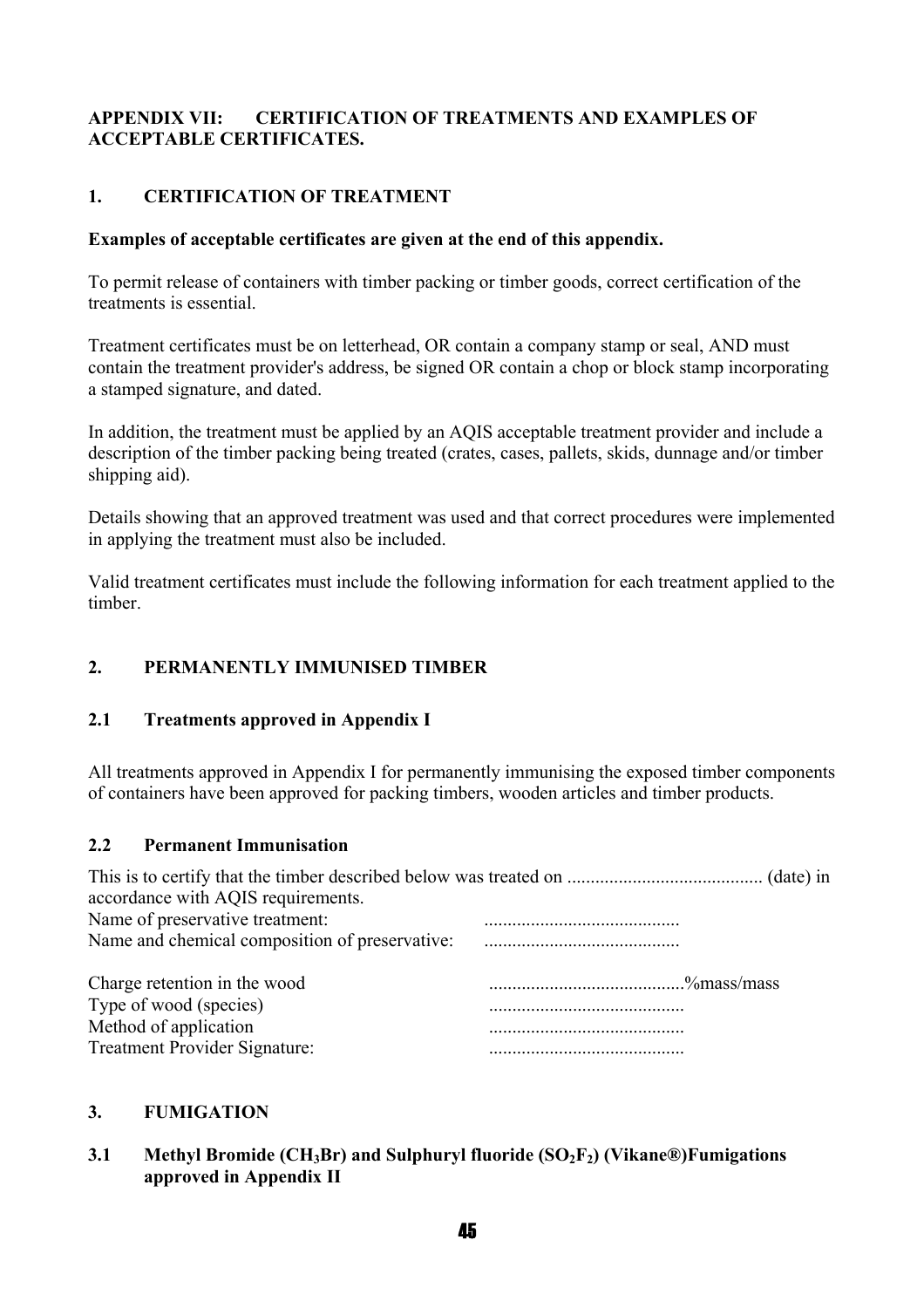To permit release of fumigated containers correct certification of the treatments cited above is essential.

Treatment certificates must be on letterhead, OR contain a company stamp or seal, AND must contain the treatment provider's address, be signed OR contain a chop or block stamp incorporating a stamped signature, and dated.

In addition, the treatment must be applied by an AQIS acceptable treatment provider, and include details showing an approved treatment was used and correct procedures were implemented in applying the treatment.

Critical information that must be included on all offshore methyl bromide fumigation certificates.

| minimum ambient temperature of the goodsdegrees C                                               |
|-------------------------------------------------------------------------------------------------|
| fumigation performed under gas tight sheet Yes No (circle answer)                               |
| If no, pressure decay value for 200-100 Pascalsseconds                                          |
|                                                                                                 |
|                                                                                                 |
|                                                                                                 |
|                                                                                                 |
|                                                                                                 |
|                                                                                                 |
|                                                                                                 |
| (If the fumigation was under vacuum, the pressure reading has to be at least 660 millimetres of |
| mercury and indicated on the accompanying certification)                                        |
|                                                                                                 |

#### **Additional declarations for Methyl Bromide (CH3Br) fumigations**

There are two additional statements that can be added to an offshore methyl bromide fumigation certificate to clarify the way the consignment was fumigated. These are:

#### **Impervious surfaces statement**

"This consignment HAS been verified free of impervious surfaces/layers\* that may adversely effect the penetration of the fumigant prior to fumigation"

\* Impervious surfaces/layers may include plastic wrapping or laminated plastic films, lacquered or painted surfaces, aluminium foil, tarred or waxed paper etc.

#### **Stickering statement (spaces placed between layers of timber to allow methyl bromide fumigation to penetrate)**

"The consignment was stickered at 200 mm intervals" (ie stickered prior to treatment)

#### **4. HEAT TREATMENTS**

**4.1 Heat sterilisation or kiln drying for quarantine purposes as approved in Appendix III**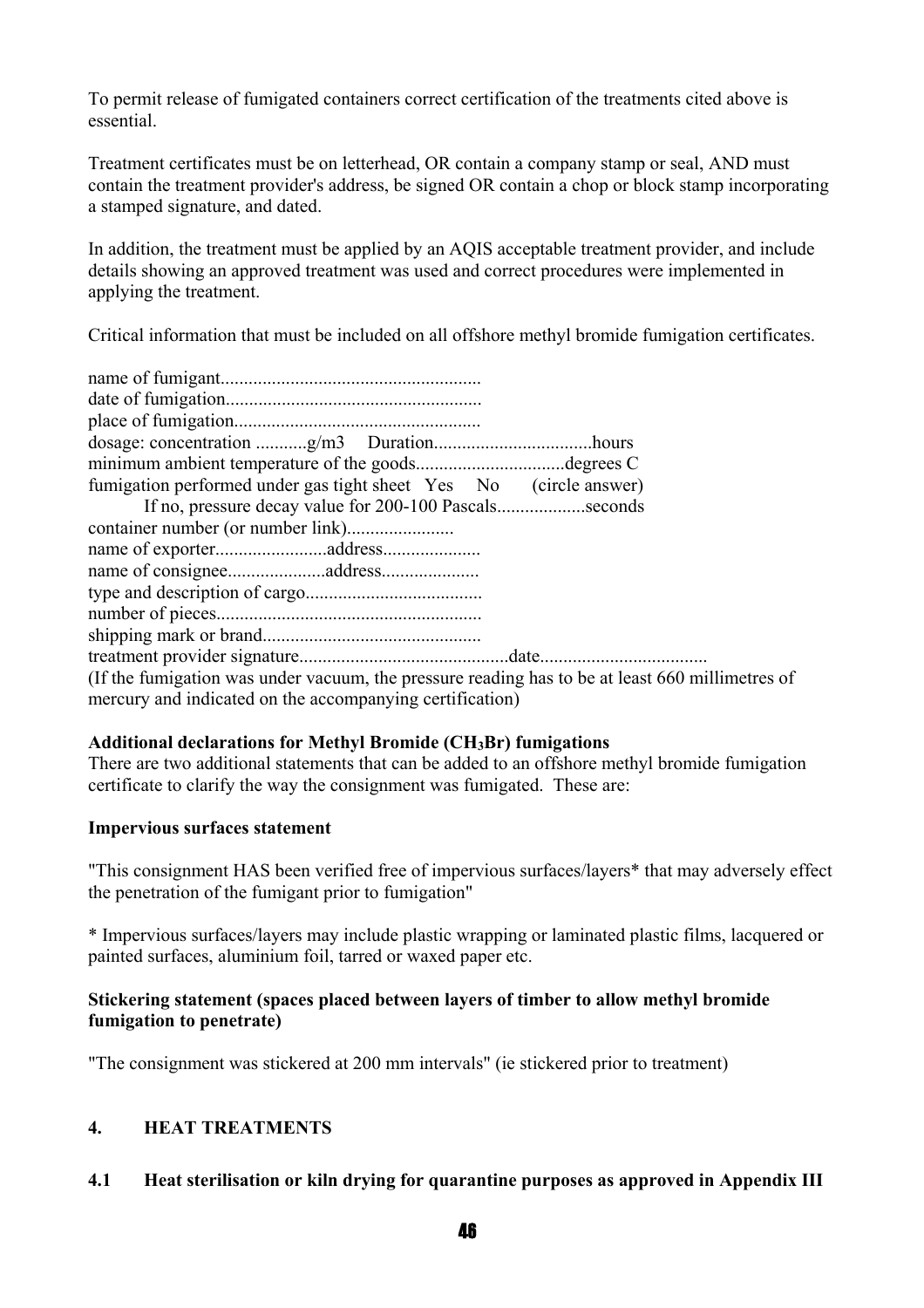|                               | accordance with AQIS requirements.                                                                               |  |  |
|-------------------------------|------------------------------------------------------------------------------------------------------------------|--|--|
|                               |                                                                                                                  |  |  |
|                               | - wet bulb depression: $\cdots$ $\cdots$ $\cdots$ $\cdots$ $\cdots$ $\cdots$ $\cdots$ $\cdots$ $\cdots$ $\cdots$ |  |  |
| Duration:                     |                                                                                                                  |  |  |
| Timber thickness:             |                                                                                                                  |  |  |
|                               | (Thickness of timber stacks when treated)                                                                        |  |  |
|                               | Final moisture content%                                                                                          |  |  |
|                               |                                                                                                                  |  |  |
|                               |                                                                                                                  |  |  |
|                               |                                                                                                                  |  |  |
|                               |                                                                                                                  |  |  |
| Treatment Provider Signature: |                                                                                                                  |  |  |

#### **4.2 Heat treatment as approved in Appendix III**

| accordance with AQIS requirements.                                                                |
|---------------------------------------------------------------------------------------------------|
|                                                                                                   |
|                                                                                                   |
|                                                                                                   |
|                                                                                                   |
|                                                                                                   |
|                                                                                                   |
| Name and address of the government or industry body that has accredited the provider to carry out |
|                                                                                                   |
| <b>Treatment Provider Signature</b>                                                               |

#### **5. NEWLY MANUFACTURED PANEL PRODUCTS USED AS PACKAGING**

Newly manufactured panel products such as plywood, chipboard and particle board are acceptable for quarantine (both as bulk imports and packaging), without inspection or further treatment, provided they have been manufactured in Australia, Canada, Europe, Israel, Japan, New Zealand, United Kingdom or USA; and provided they have not been pre-used. Accompanying certificates are to state:

'The (name of panel product) packing/product in this consignment was manufactured in (name of country) within three months of shipment and has not been pre-used.'

#### **Statements from countries other than those above must state:**

'The (name of panel product) packing/product in this consignment was manufactured in (name of country) within 21 days of shipment and has not been pre-used.'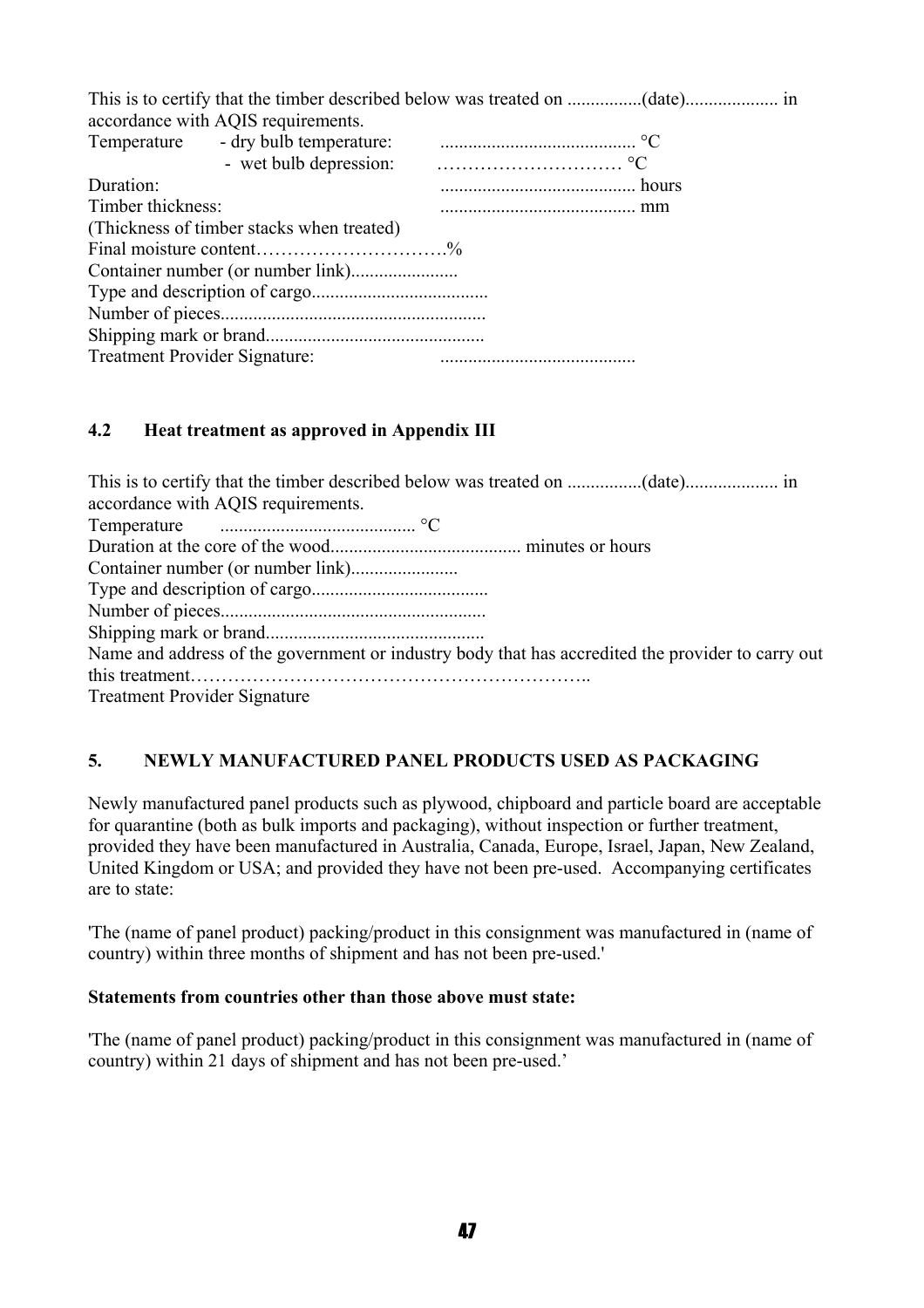#### **Example of an Acceptable LCL Packing Declaration**

| <b>Supplier Letterhead</b><br><b>LCL PACKING DECLARATION</b>                                                                        |
|-------------------------------------------------------------------------------------------------------------------------------------|
| to be marked with an X in the appropriate place.]<br>[Boxe]                                                                         |
| Container Number or Numerical Link (Shipping Marks/Invoice Number/Bill Number):                                                     |
| <b>STRAW PACKING</b>                                                                                                                |
| (Straw packing includes straw, cereal, rice hulls, and other unprocessed plant materials.)                                          |
| Has Straw Packing been used in the consignment listed above?<br>Q.                                                                  |
| <b>YES</b><br><b>NO</b><br>Α.                                                                                                       |
| <b>TIMBER PACKING</b>                                                                                                               |
| (Timber packing includes: Crates, Cases, Dunnage, Pallets, Skids, and any other timber used as a<br>shipping aid.)                  |
| Has Timber Packing been used in the consignment listed above?<br>Q.                                                                 |
| <b>YES</b><br><b>NO</b><br>А.                                                                                                       |
| <b>BARK</b>                                                                                                                         |
| (Bark is the external natural layer covering trees and branches. This material is distinct and separable<br>from processed timber.) |
| If Timber Packing is used, is it free of BARK?<br>Q.                                                                                |
| <b>YES</b><br><b>NO</b><br>Α.                                                                                                       |
| Signed: _____________________________<br>Date: $\frac{1}{\sqrt{1-\frac{1}{2}}\cdot\frac{1}{2}}$                                     |
| Supplier Representative                                                                                                             |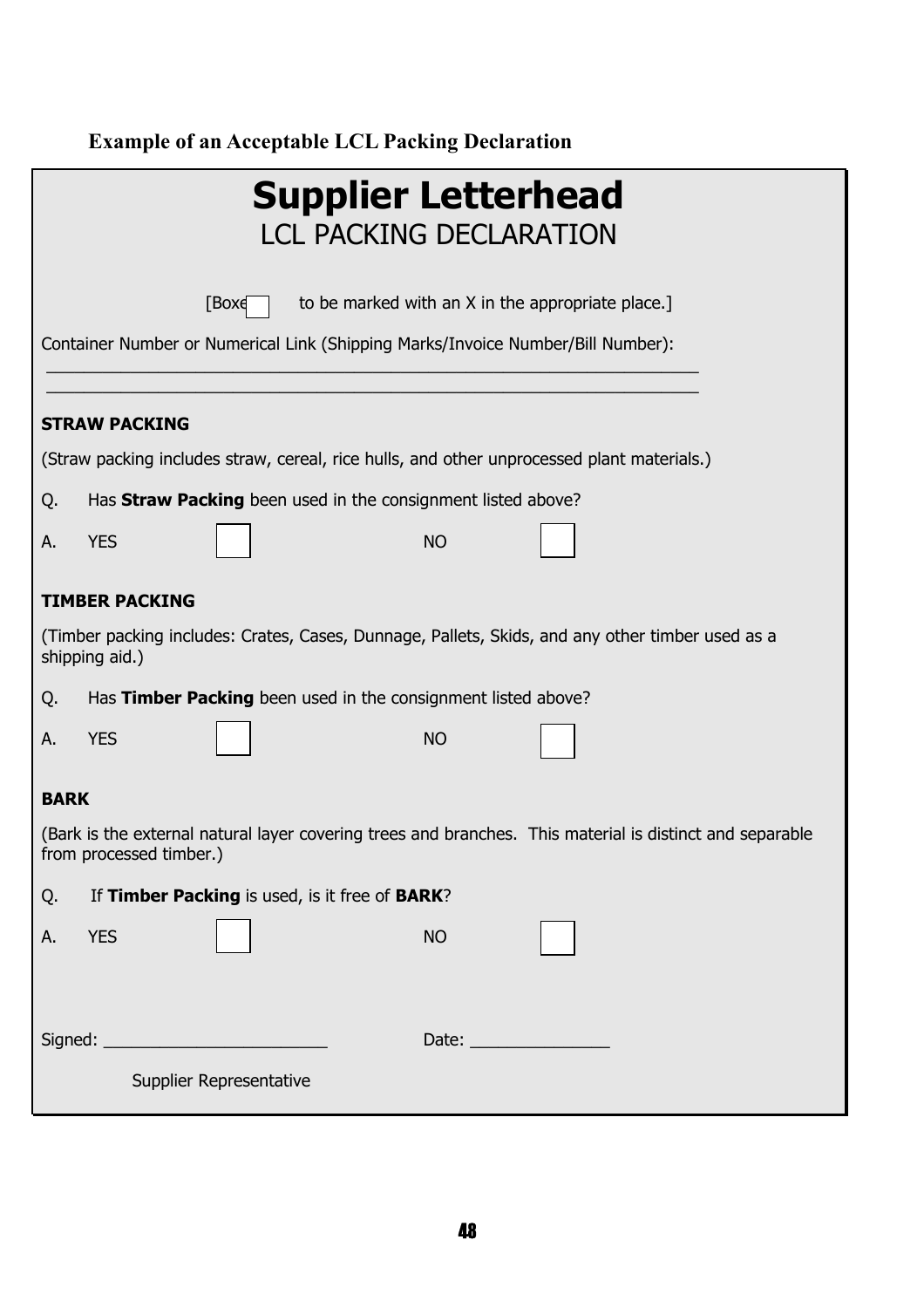### **Example of an Acceptable combined FCL/LCL Packing Declaration**

| <b>Supplier Letterhead</b>                                                                                                                                                                  |
|---------------------------------------------------------------------------------------------------------------------------------------------------------------------------------------------|
| FCL/LCL PACKING DECLARATION                                                                                                                                                                 |
| to be marked with an X in the appropriate place.]<br>[Box                                                                                                                                   |
| Container Number or Numerical Link (Shipping Marks/Invoice Number/Bill Number):                                                                                                             |
| <b>STRAW PACKING</b>                                                                                                                                                                        |
| (Straw packing includes straw, cereal, rice hulls, and other unprocessed plant materials.)                                                                                                  |
| Q. Has <b>Straw Packing</b> been used in the consignment listed above?                                                                                                                      |
| <b>NO</b><br>A. YES                                                                                                                                                                         |
| <b>TIMBER PACKING</b>                                                                                                                                                                       |
| (Timber packing includes: Crates, Cases, Dunnage, Pallets, Skids, and any other timber used as a<br>shipping aid.)                                                                          |
| Q. Has Timber Packing been used in the consignment listed above?                                                                                                                            |
| A. YES<br><b>NO</b>                                                                                                                                                                         |
| <b>BARK</b>                                                                                                                                                                                 |
| (Bark is the external natural layer covering trees and branches. This material is distinct and separable<br>from processed timber.)                                                         |
| If Timber Packing is used, is it free of Bark?<br>Q.                                                                                                                                        |
| A. YES<br><b>NO</b>                                                                                                                                                                         |
| <b>CLEANLINESS DECLARATION FOR FCL'S ONLY</b><br>I also declare that the above container(s) has/have been cleaned and is/are free from material of<br>animal and/ort plant origin and soil. |
| Date: $\frac{1}{\sqrt{1-\frac{1}{2}}\left(1-\frac{1}{2}\right)}$                                                                                                                            |
| Supplier Representative                                                                                                                                                                     |
| 48                                                                                                                                                                                          |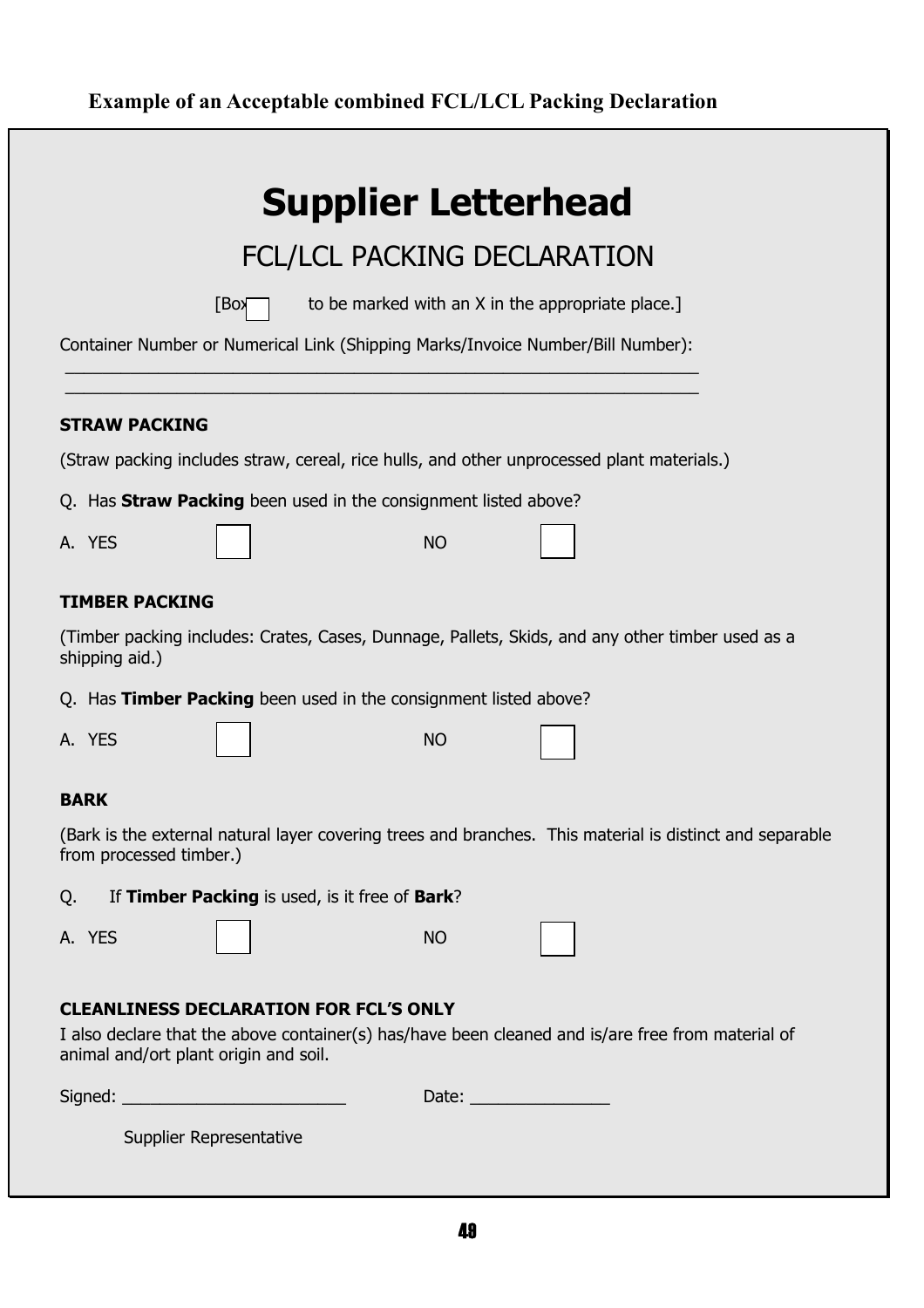### **Example of an Acceptable LCLAnnual Packing Declaration**

| <b>Supplier Letterhead</b><br><b>LCL ANNUAL PACKING DECLARATION</b><br>[Bo]<br>to be marked with an X in the appropriate place.]                                                                                                                                                                                                                         |  |  |
|----------------------------------------------------------------------------------------------------------------------------------------------------------------------------------------------------------------------------------------------------------------------------------------------------------------------------------------------------------|--|--|
| <b>STRAW PACKING</b><br>(Straw packing includes straw, cereal, rice hulls, and other unprocessed plant materials.)<br>Q. Is Straw Packing used in consignments covered by this document?                                                                                                                                                                 |  |  |
| A. YES<br><b>NO</b><br><b>TIMBER PACKING</b>                                                                                                                                                                                                                                                                                                             |  |  |
| (Timber packing includes: crates, cases, dunnage, pallets, skids, and any other timber used as a shipping<br>aid.)<br>Q. Is Timber Packing used in consignments covered by this document?                                                                                                                                                                |  |  |
| <b>NO</b><br>A. YES                                                                                                                                                                                                                                                                                                                                      |  |  |
| <b>BARK</b><br>(Bark is the external natural layer covering trees and branches. This material is distinct and separable from<br>processed timber.)                                                                                                                                                                                                       |  |  |
| Q. If Timber Packing is used, is it free of Bark?                                                                                                                                                                                                                                                                                                        |  |  |
| A. YES<br><b>NO</b>                                                                                                                                                                                                                                                                                                                                      |  |  |
| <b>VALIDITY STATEMENT</b>                                                                                                                                                                                                                                                                                                                                |  |  |
| On behalf of<br>(Supplier Name), I hereby declare that the<br>information and statements above are true and correct. This declaration is valid for 12 months<br>from the date below, for all consignments packed by this business for<br>(Importing Business Name). I undertake to immediately advise AQIS of any<br>change to the information provided. |  |  |
|                                                                                                                                                                                                                                                                                                                                                          |  |  |
| Supplier Representative                                                                                                                                                                                                                                                                                                                                  |  |  |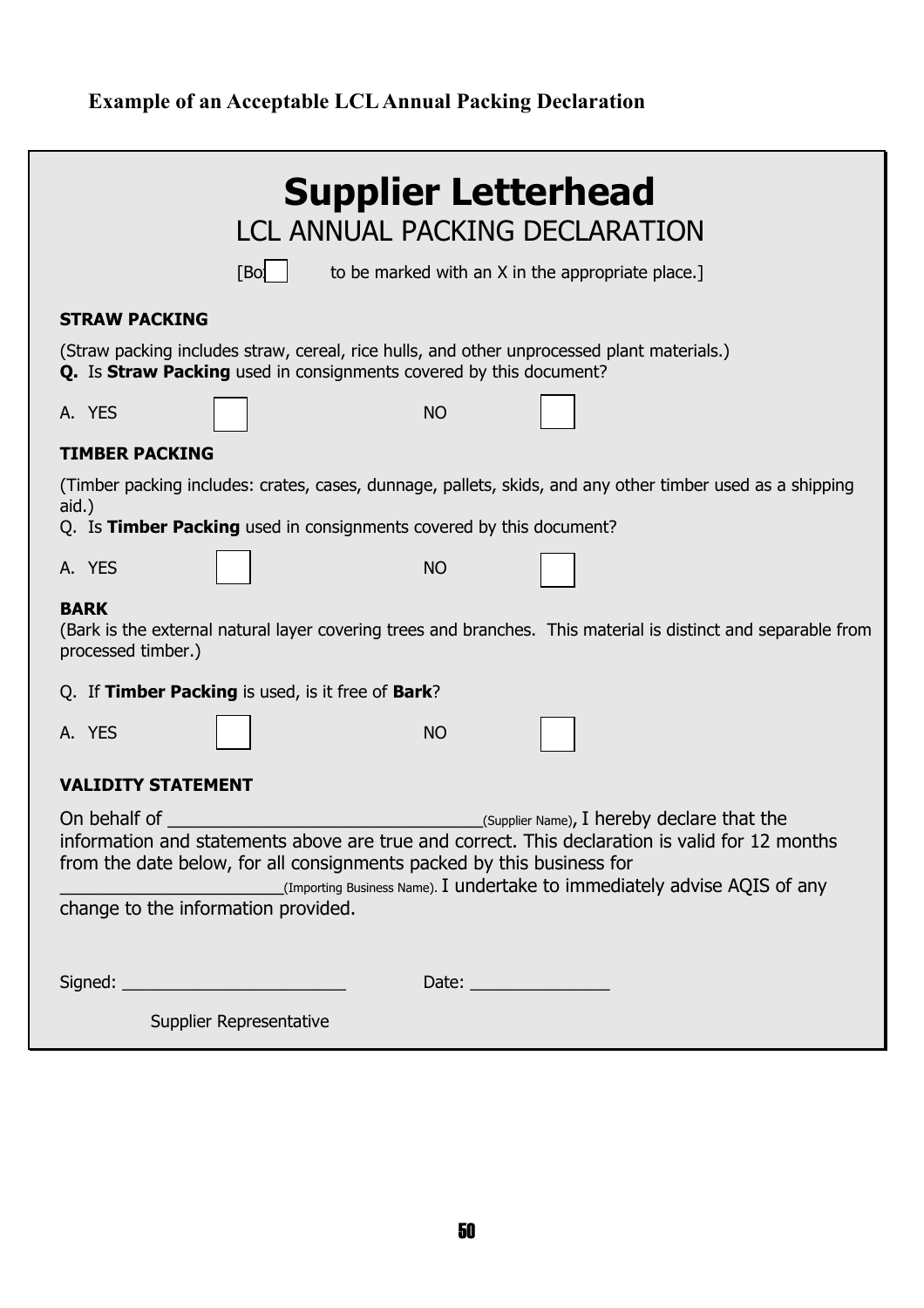#### **Example of an Acceptable Combined FCL/LCLAnnual Packing Declaration**

| <b>Supplier Letterhead</b><br>FCL/LCL ANNUAL PACKING DECLARATION                                                                                                                                                                                                                  |
|-----------------------------------------------------------------------------------------------------------------------------------------------------------------------------------------------------------------------------------------------------------------------------------|
| [Bo]<br>to be marked with an X in the appropriate place.]                                                                                                                                                                                                                         |
| <b>STRAW PACKING</b>                                                                                                                                                                                                                                                              |
| (Straw packing includes straw, cereal, rice hulls, and other unprocessed plant materials.)<br>Q. Is Straw Packing used in consignments covered by this document?                                                                                                                  |
| A. YES<br><b>NO</b>                                                                                                                                                                                                                                                               |
| <b>TIMBER PACKING</b>                                                                                                                                                                                                                                                             |
| (Timber packing includes: crates, cases, dunnage, pallets, skids, and any other timber used as a shipping                                                                                                                                                                         |
| aid.)<br>Q. Is Timber Packing used in consignments covered by this document?                                                                                                                                                                                                      |
| A. YES<br><b>NO</b>                                                                                                                                                                                                                                                               |
| <b>BARK</b><br>(Bark is the external natural layer covering trees and branches. This material is distinct and separable from<br>processed timber.)                                                                                                                                |
| Q. If Timber Packing is used, is it free of Bark?                                                                                                                                                                                                                                 |
| A. YES<br><b>NO</b>                                                                                                                                                                                                                                                               |
| <b>VALIDITY STATEMENT</b>                                                                                                                                                                                                                                                         |
| On behalf of<br>$($ Business Name), I hereby declare that the<br>information and statements above are true and correct. This declaration is valid for 12 months<br>from the date below and I undertake to immediately advise AQIS of any change to the information<br>provided.   |
| <b>CLEANLINESS DECLARATION FOR FCL'S ONLY</b>                                                                                                                                                                                                                                     |
| All container(s) packed by this business for __________________________(Importing Business Name) and<br>covered by this declaration will be cleaned free from residues of previous cargo and will be free<br>from material of animal and/or plant origin and soil before packing. |
|                                                                                                                                                                                                                                                                                   |
| Supplier Representative                                                                                                                                                                                                                                                           |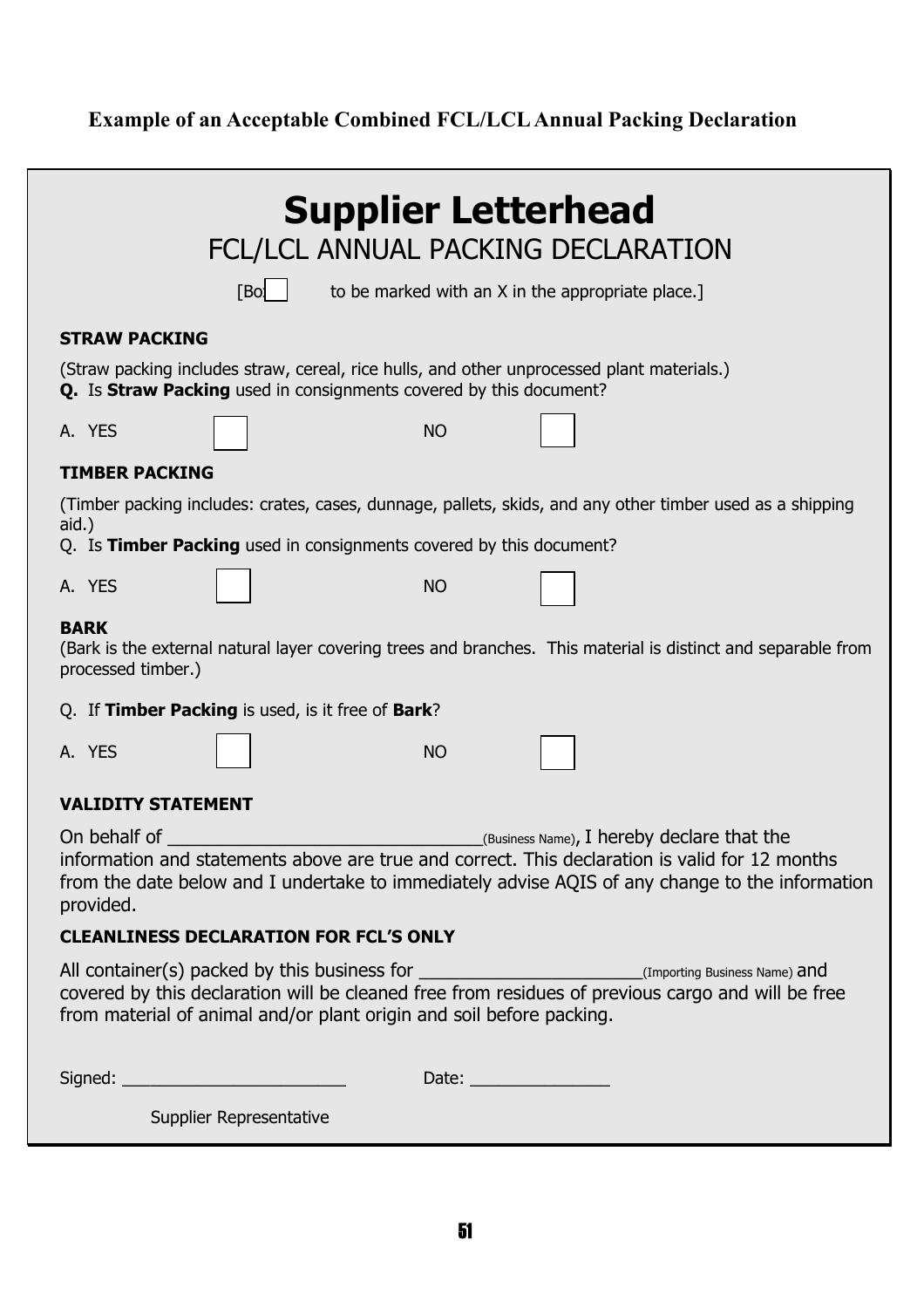## **Treatment Provider Letterhead**

**The goods described below were treated in accordance with the fumigation requirements of the Australian Quarantine and Inspection Service.**

Details of Treatment

| Minimum ambient temperature during fumigation |
|-----------------------------------------------|
|                                               |
|                                               |
|                                               |
|                                               |
|                                               |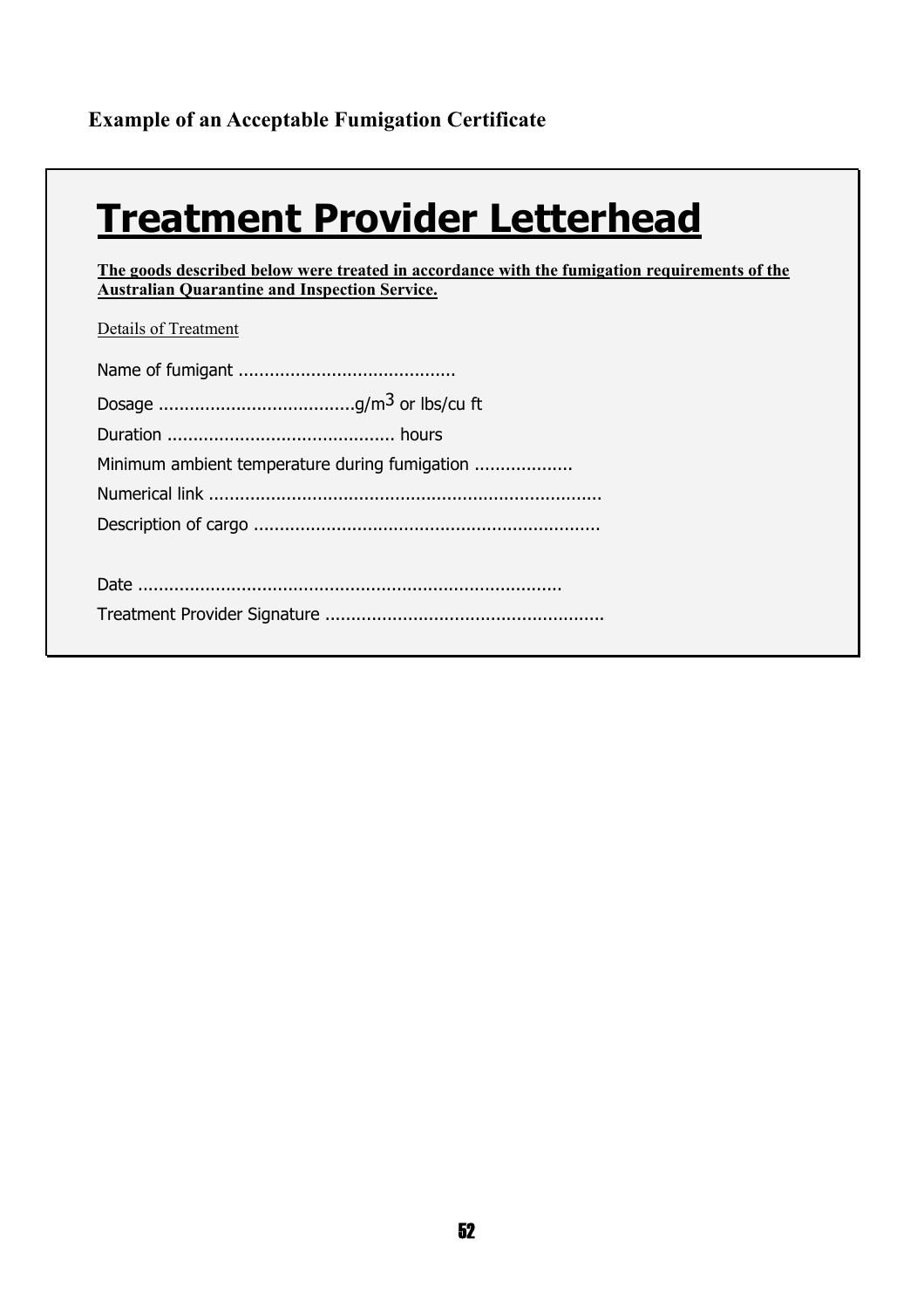## **Treatment Provider Letterhead**

#### **Details of Treatment**

This is to certify that the timber described below was treated on (date) ................... in accordance with AQIS requirements.

Heat Sterilisation Treatment

|--|--|--|

Duration ...................................... hrs

Timber Thickness ...................... mm/inches

Numerical link ............................................................................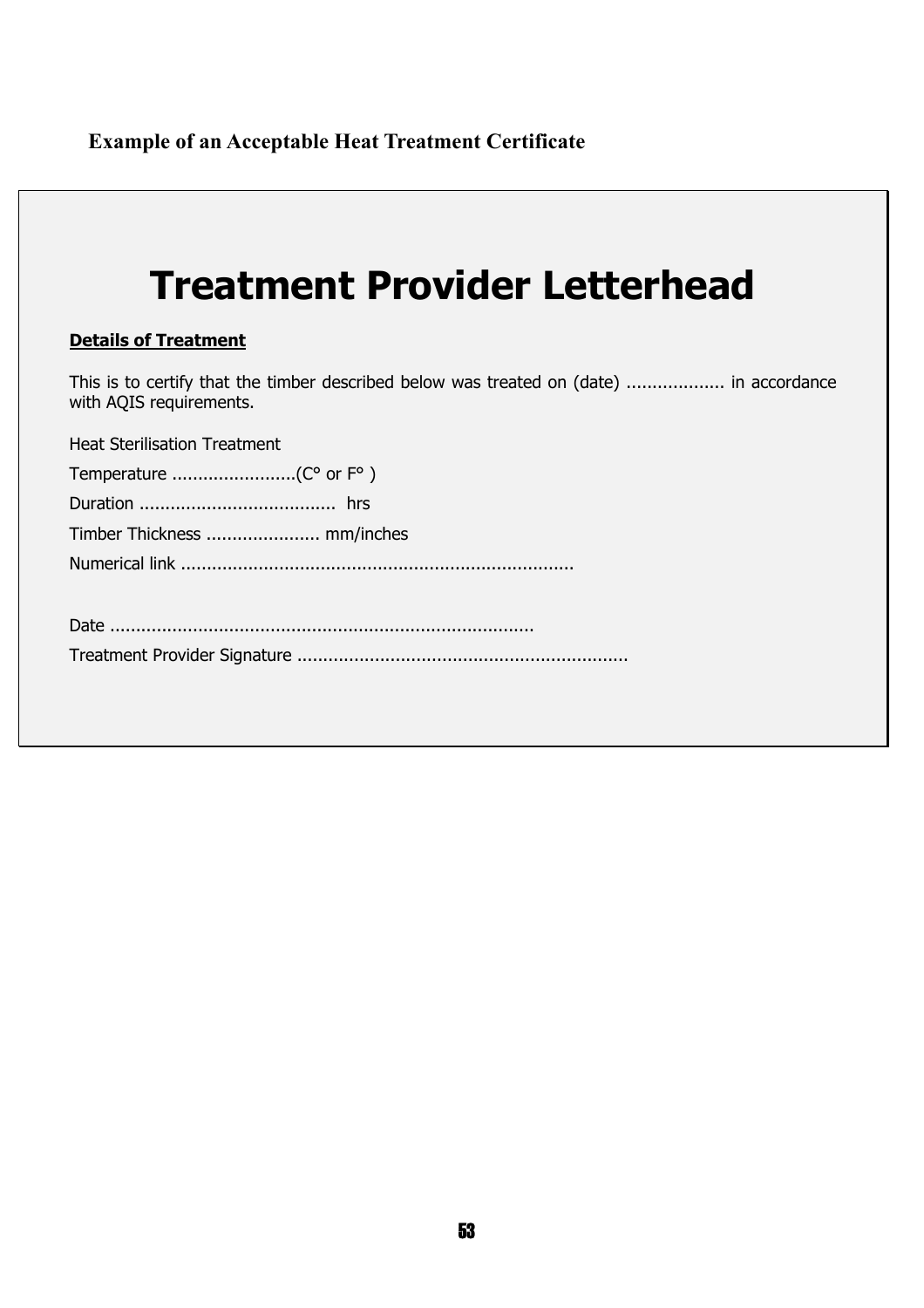**Example of an Acceptable Permanent Immunisation Treatment Certificate** 

| <b>Treatment Provider Letterhead</b>                                                                               |
|--------------------------------------------------------------------------------------------------------------------|
| <b>Details of Treatment</b>                                                                                        |
| This is to certify that the timber described below was treated on (date)  in<br>accordance with AQIS requirements. |
|                                                                                                                    |
|                                                                                                                    |
| Loading of preservative % mass/mass based upon the oven dried mass of<br>the treated wood                          |
| Or                                                                                                                 |
| Kg/m <sup>3</sup> or lbs/cu ft (net dry salt retention. Only limited preservatives can be expressed in these terms |
|                                                                                                                    |
|                                                                                                                    |
|                                                                                                                    |